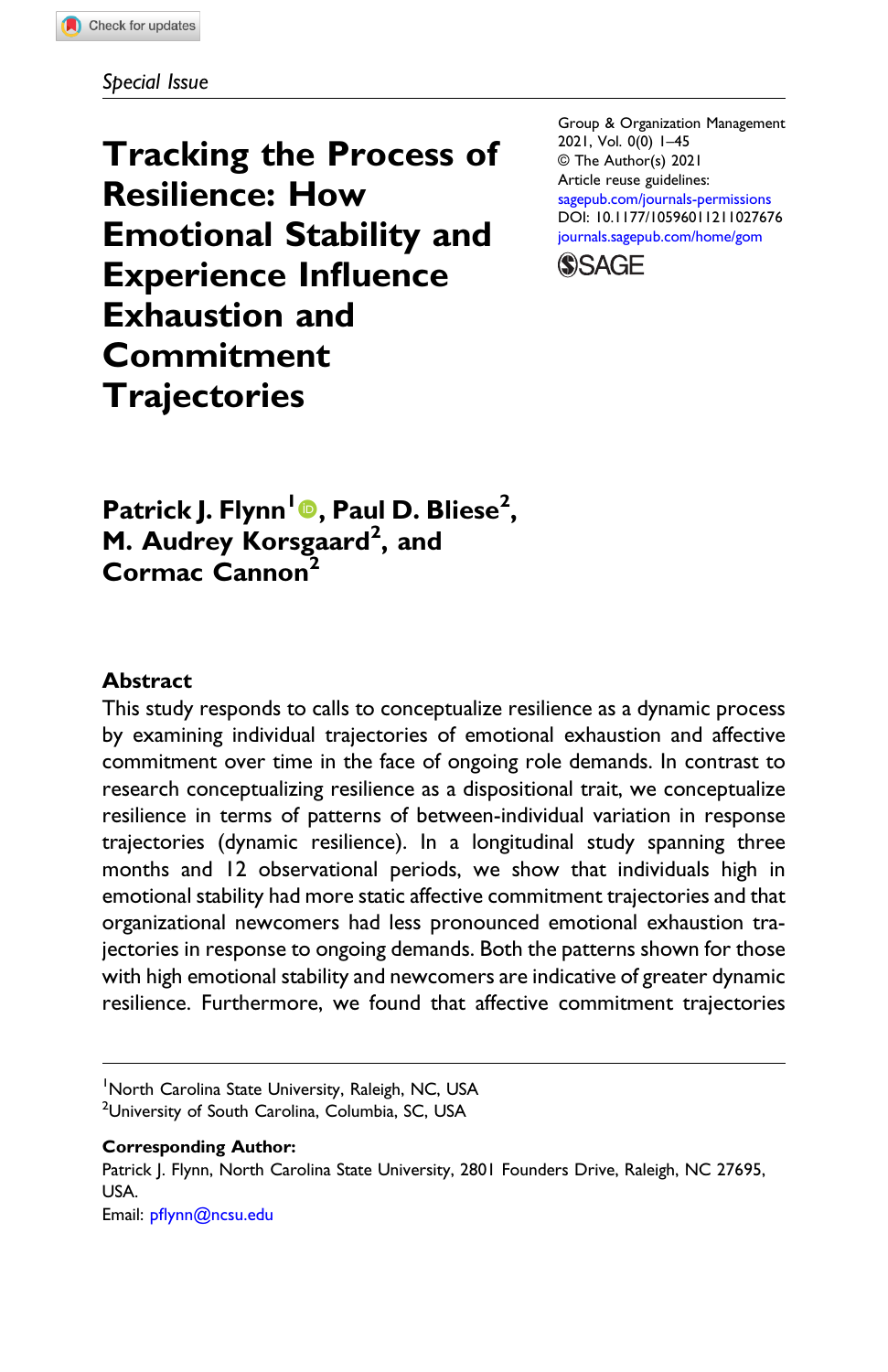were significant predictors of actual retention through the mediating mechanism of intent to remain. We discuss how our approach offers opportunities to study resilience in dynamic settings.

#### Keywords

resilience, dynamic, emotional exhaustion, affective commitment, longitudinal study

Employee resilience has important implications for job satisfaction, wellbeing, commitment, performance, retention intentions, and job search behavior ([Linnenluecke, 2017](#page-41-0)). Resilience is defined as the process of positive adaptation to adversity ([Duchek, 2020](#page-39-0); [Fisher, Ragsdale, &](#page-40-0) [Fisher, 2019](#page-40-0); [Hartmann, Weiss, Newman, & Hoegl, 2020](#page-40-1); [Luthar,](#page-41-1) [Cicchetti, & Becker, 2000](#page-41-1); [Stoverink, Kirkman, Mistry, & Rosen,](#page-43-0) [2020\)](#page-43-0) and often integrates the idea of "bouncing back" ([Fisher et al.,](#page-40-0) [2019;](#page-40-0) [Stoverink et al., 2020;](#page-43-0) [Vanhove, Herian, Perez, Harms, & Lester,](#page-43-1) [2016\)](#page-43-1). When conceptualized as a dynamic process, resilience is inferred from patterns of responses to adverse circumstances or events. For example, dynamic resilience may be reflected in the time-trajectory of grief following the death of a significant other ([Bonanno et al., 2002\)](#page-38-0) or the recovery pattern of performance scores when teams face setbacks ([Adler,](#page-37-0) [Bliese, Barsade, & Snowden, 2021](#page-37-0)). In the dynamic view, resilience may be captured by a multilevel model of within-individual response trajectories over time. As we show, these response trajectories can be predicted from person-level characteristics such as emotional stability and linked to outcomes such as retention.

Research on the role of resilience in organizational behavior often acknowledges that resilience is a dynamic process. Nevertheless, as summarized in a recent review of resilience in the workplace [\(Hartmann et al., 2020\)](#page-40-1), resilience is frequently operationalized as a dispositional trait. What we refer to as "dispositional" resilience research tends to be static and link ratings of resilience to outcomes of interest across one or two time points with little or no emphasis on dynamic processes. One benefit with using the dispositional trait approach is being able to rely on traditional forms of measurement validation to assess and differentiate individuals with respect to self-ratings of perceived resilience. The dispositional approach, however, can be problematic if measures of trait resilience and relevant outcomes are assessed concurrently or in close temporal proximity. For instance, individuals who are currently experiencing few or no negative effects may also conclude that they are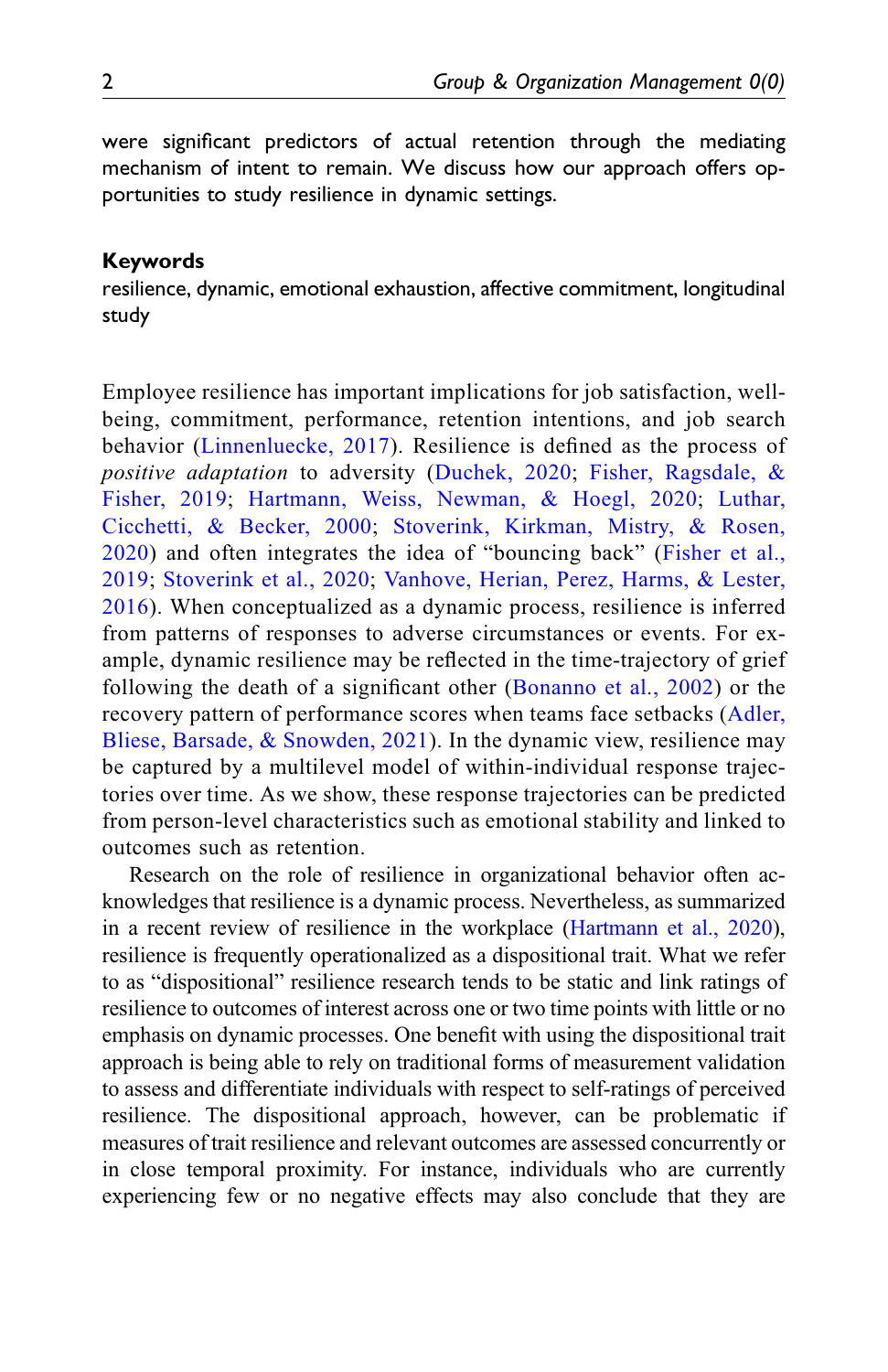therefore "resilient," raising questions about how dispositional resilience is causally related to key outcomes.

More importantly, if resilience is a process then it cannot be fully captured using static approaches (e.g., [Roe, 2008](#page-42-0)). To demonstrate process, it is necessary to examine change over time. An alternative to the dispositionbased approach is to examine trajectories of responses on relevant outcomes over time (e.g., patterns of depression after adversity) and define patterns indicative of a resilient response (e.g., low, stable rates of depression after an adverse event). In this "dynamic" resilience approach, resilience and adaptation "must be inferred from indirect evidence" ([Lucas, 2007](#page-41-2), p. 75) rather than rely on direct assessments of disposition-rated resilience.

Workplace resilience research—regardless of whether it is conceptualized as dispositional or dynamic—tends to focus on predicting organizationally relevant behaviors and attitudes such as performance, commitment, turnover intent, and/or aspects of psychological well-being such as emotional ex-haustion ([Adler, et al., 2021;](#page-37-0) [Avey, Luthans, & Jensen, 2009](#page-37-1); [Hudgins, 2016;](#page-40-2) [Hartmann et al., 2020;](#page-40-1) [Meng et al., 2019](#page-42-1)). In dispositional resilience research, inferences are often drawn by examining relationships between selfassessments of trait resilience and relevant outcomes using models that do not explicitly consider change. In contrast, dynamic resilience research involves identifying systematic differences in the patterns or trajectories of outcomes such as commitment and emotional exhaustion over time ([Bonanno,](#page-38-1) [2004\)](#page-38-1). The dynamic approach fundamentally conceptualizes resilience based on patterns of outcomes and opens the door to understanding trait-like differences that explain variation in these patterns. For instance, [Adler, et al.](#page-37-0) [\(2021\)](#page-37-0) examined tank crew performance over time. The authors argued that the performance rebound from a set-back represented a form of dynamic resilience and found that a shared emotional culture of optimism (a trait-like characteristic of the team) predicted this form of dynamic resilience. Despite the conceptual appeal of integrating theoretical definitions of resilience which tend to be dynamic with longitudinal designs that allow for dynamic inferences, dynamic resilience research is rare in workplace studies and hence the conceptual and empirical implications are not fully developed.

One defining feature of research on dynamic resilience is that outcomes are frequently studied in response to a specific adversity [\(Bonanno, 2004](#page-38-1); [Luthar](#page-41-1) [et al., 2000\)](#page-41-1). In the psychology literature, adversity routinely takes the form of an acute, potentially traumatic event such as the death of a loved one or a heart attack [\(Galatzer-Levy & Bonanno, 2014\)](#page-40-3). While intense and/or acute events are certainly relevant at work (e.g., furloughs; [Halbesleben, Wheeler, &](#page-40-4) [Paustian-Underdahl, 2013](#page-40-4)), we believe more research needs to be directed toward understanding dynamic resilience in response to chronic moderate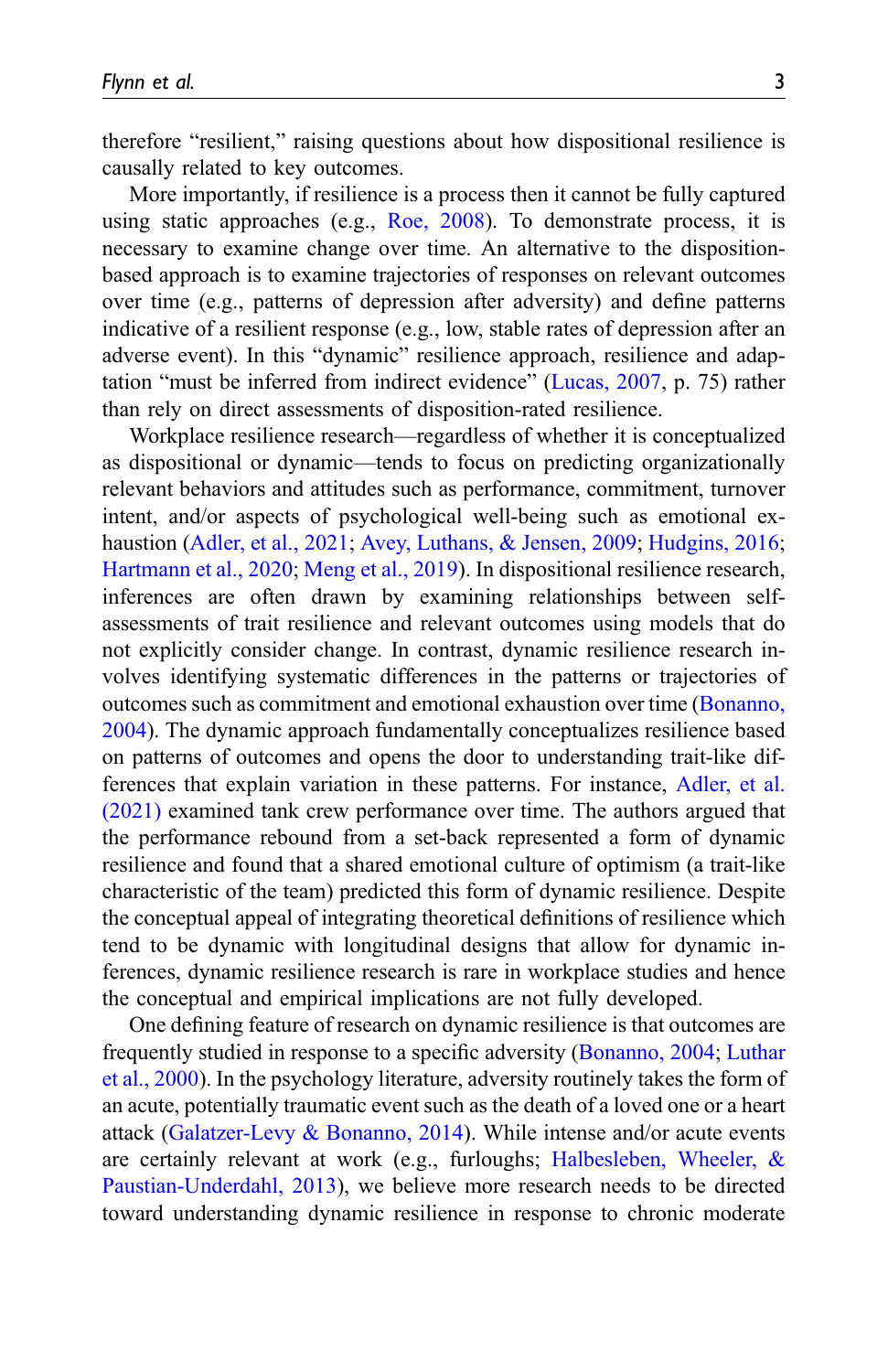demands such as common workplace stressors ([Tubbert, 2016\)](#page-43-2). Chronic moderate stressors in the workplace, such as work overload, may not be as intense as potentially traumatic events, but exact a toll over time by consuming the psychological resources individuals use to cope with demands ([Halbesleben, Neveu, Paustian-Underdahl, & Westman, 2014\)](#page-40-5). Viewed as a trajectory over time, a lack of dynamic resilience is manifested as a declining slope in positive outcomes such as commitment and an increasing slope in negative outcomes such as emotional exhaustion. In contrast, dynamic resilience is manifested in relatively stable or flat outcome trajectories—at high levels for favorable outcomes and at low levels for unfavorable outcomes.

Studying dynamic resilience offers precision in terms of identifying specific patterns associated with positive adaptation in an organizational context ([Bliese, Adler, & Flynn, 2017](#page-38-2)). Scholars who conceptualize resilience as "bouncing back" from adversity view resilience as an immediate negative response followed by rapid recovery ([Fisher et al., 2019](#page-40-0); [Stoverink et al.,](#page-43-0) [2020;](#page-43-0) [Vanhove et al., 2016\)](#page-43-1). Others view resilience as a resource that enables individuals to flexibly adapt to shifting demands without an immediate negative response ([Shin, Taylor, & Seo, 2012](#page-43-3)). In line with this latter conceptualization, [Bonanno \(2004\)](#page-38-1) posits that a resilience pattern—what we refer to as dynamic resilience—is manifested by maintaining a relatively stable level of functioning even after the immediate exposure to the adversity. Importantly, in cases involving chronic moderate demands, the patterns indicative of resilience are less clearly defined, in part because the dynamic approach to resilience in the context of chronic demands has received less theoretical attention.

In this article, we review research examining resilience as a dynamic response to acute events and build on this work to consider resilience as a pattern of responses to chronic demands. We then empirically illustrate how resilient patterns can be identified, how person-level variation of these patterns can be modeled to identify characteristics of resilient individuals, and how these patterns predict behavioral intentions and behaviors. Our example involves response trajectories from a large sample of students in a collegiate marching band over 12 data collection points spanning 3 months. We demonstrate the resilience process in patterns of change in emotional exhaustion and affective commitment over time and show the practical relevance of focusing on response patterns by examining how trajectories relate to intention to remain and actual retention. In so doing, we answer calls to conceptualize and examine resilience as a dynamic process and extend theory on resilience to organizational contexts involving chronic moderate demands. Finally, our approach, which conceptualizes time as nested within individuals ([Korsgaard, Kautz, Bliese, Samson, & Kostyszyn, 2018\)](#page-41-3), enables us to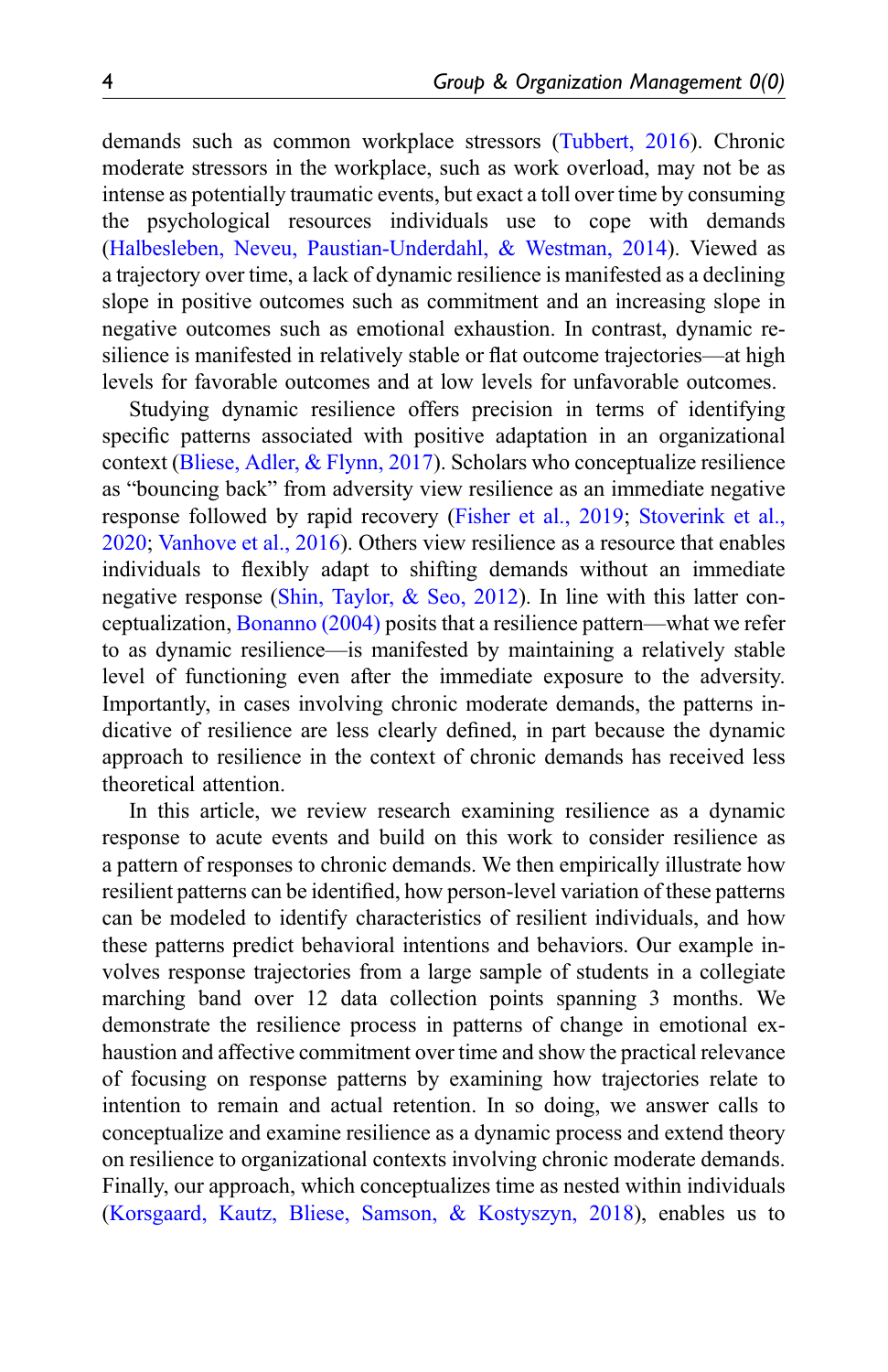examine both within- and between-individual features of resilience, offering insights into the antecedents and consequences of dynamic resilience.

### Resilience and Acute Exposure

As noted, defining resilience as a process implies that resilience is demonstrated in the trajectory of responses to adversity. Research using latent growth mixture modeling or LGMM, a technique that forms clusters of individual trajectories, [Bonanno \(2004\)](#page-38-1) has identified four patterns of response to adversity with respect to outcomes such as post-traumatic stress disorder (PTSD) symptoms and depression. First, individuals may display a *chronic* pattern illustrated by an immediate and persistent elevation in negative responses. Second, individuals may display a delayed response where negative responses are initially low and grow over time. Third, individuals may display a recovery response where an initial elevated negative response is followed by recovery over time to baseline levels. The fourth trajectory, identified as resilience, involves a muted (if any) immediate response to adversity followed by a relatively stable pattern of low levels of negative responses over time. In other words, the resilience trajectory is characterized by sustained and low levels of negative health outcomes despite experiencing adversity.

These four patterns have been identified when examining response trajectories on variables such as anxiety, depression, and PTSD in reaction to acute events such as death of a loved one, terrorist acts, and health events ([Galatzer-Levy, Huang, and Bonanno 2018\)](#page-40-6). A key finding is that the resilience pattern, relative to the other three response patterns, is the most prevalent and is consistently associated with more favorable outcomes. For example, in a study of heart attack survivors, individuals who displayed the resilient pattern of low, stable depression had a lower risk of mortality than individuals who displayed a delayed pattern of depression [\(Galatzer-Levy &](#page-40-3) [Bonanno, 2014\)](#page-40-3). It is worth highlighting that from a dynamic resilience paradigm, typical outcomes such as depression or PTSD symptoms are used as an intermediate step to infer resilience patterns. The patterns are then linked to distal outcomes such as mortality.

[Galatzer-Levy et al.](#page-40-6)'s (2018) review of 57 studies found that 66% of participants were identified as being in the resilient cluster despite exposure to a range of extremely challenging and potentially traumatic events. Similar empirical insights into the patterns and prevalence rates in responses to chronic moderate demands are lacking; nonetheless, in line with Galatzer-Levy and colleagues' findings, we define dynamic resilience as a stable and high level of functioning in the face of adversity. Specifically, as noted previously, we expect that dynamic resilience in response to chronic moderate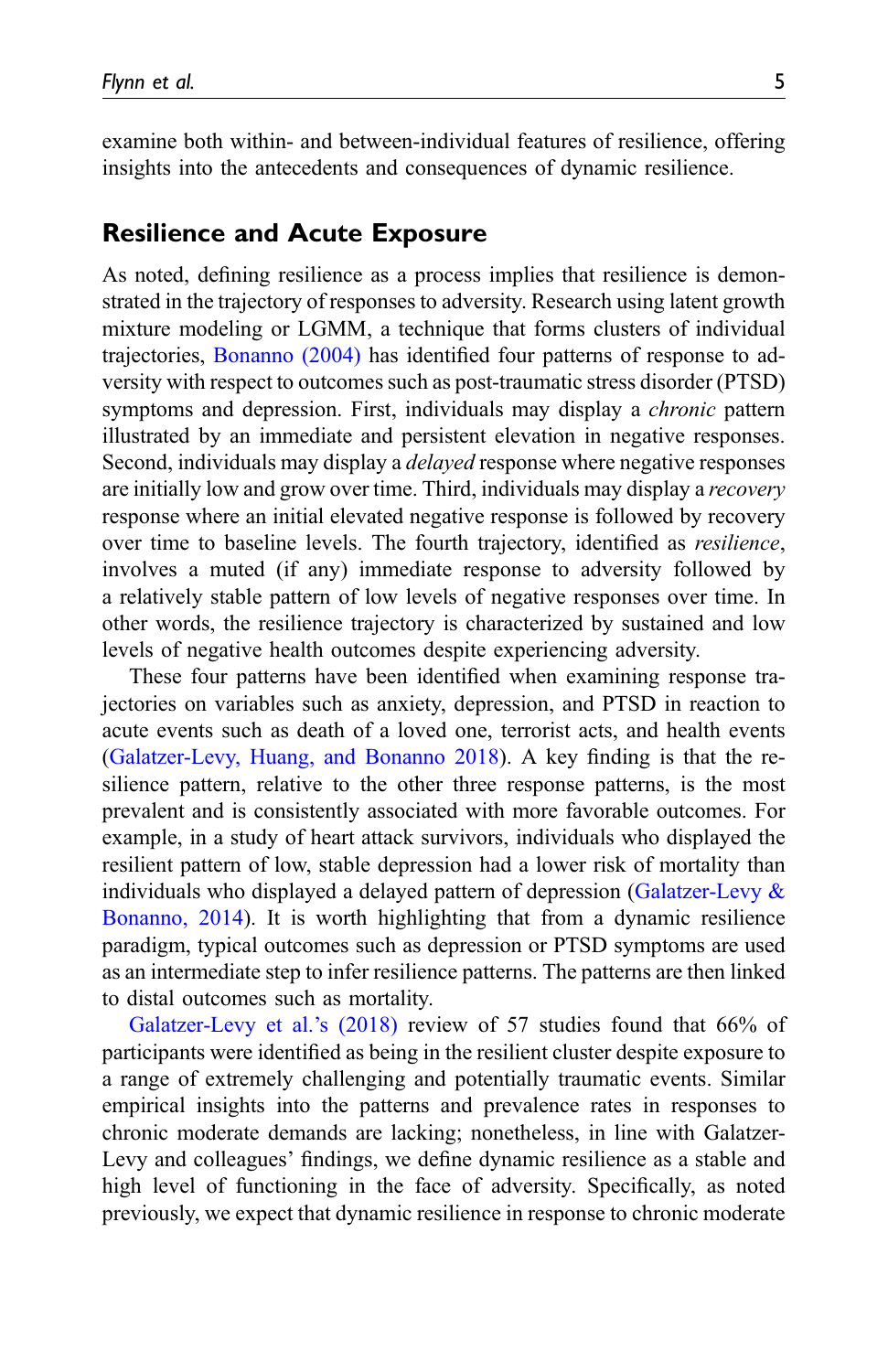demands will manifest in stable and low patterns for negative outcomes and stable and high patterns for positive outcomes.

While research on intense, acute stressors provides a framework for understanding dynamic resilience in a chronic setting, we fully anticipate that employee responses to chronic, moderate stressors are unlikely to be as pronounced and differentiated as they are in acute events. At the same time, however, we believe employee exposure to chronic moderate demands is prevalent in work settings. Thus, we examine workplace resilience in response to chronic moderate demands through the lens of dynamic resilience.

# Resilience and Chronic Moderate Demands

Chronic moderate demands in the workplace are moderately aversive stimuli in the work context that are enduring or frequently occurring. Examples include factors such as role conflict, role ambiguity, and overload. Work stress literature suggests most of the adverse circumstances faced in occupational settings are likely to be chronic and relatively moderate rather than acute ([Demerouti, Bakker, Nachreiner, & Schaufeli, 2001;](#page-39-1) [Schaufeli, Bakker, &](#page-42-2) [Van Rhenen, 2009\)](#page-42-2). Decades of research have linked these chronic, relatively moderate stressors to organizationally relevant consequences such as per-formance, job satisfaction, and turnover intentions (e.g., [Bliese, Edwards, &](#page-38-3) [Sonnentag, 2017](#page-38-3)).

Demands that are chronic and moderate are likely to impact the individual differently than those that are acute and/or intense. In contrast to the immediate and strong impact of acute, intense demands, moderate demands have an insidious and gradual impact. Work stress theories ([Hobfoll, 1989;](#page-40-7) [McEwen, 1998](#page-41-4)) suggest individuals cope with stress by utilizing various psychological resources, but these resources can be diminished or depleted over time. In early stages of exposure to moderate demands, individuals may effectively cope with the stressors, manifesting little or no adverse response. But over time, as psychological resources diminish, individuals are likely to be less effective in coping, resulting in increasingly negative responses. In short, theory suggests that the impact of chronic moderate stressors is gradual and cumulative, and failure to mitigate such effects can be deleterious to employee well-being, organizational attitudes, and work behaviors ([Viswesvaran, Sanchez, & Fisher, 1999](#page-43-4)).

As detailed in the methods section, we had access to an organizational context in which individuals experienced chronic demands such as role overload—although of course no two individuals experienced the exact same circumstances, nor would they have perceived the same shared events identically. To investigate dynamic resilience in this context, we tracked two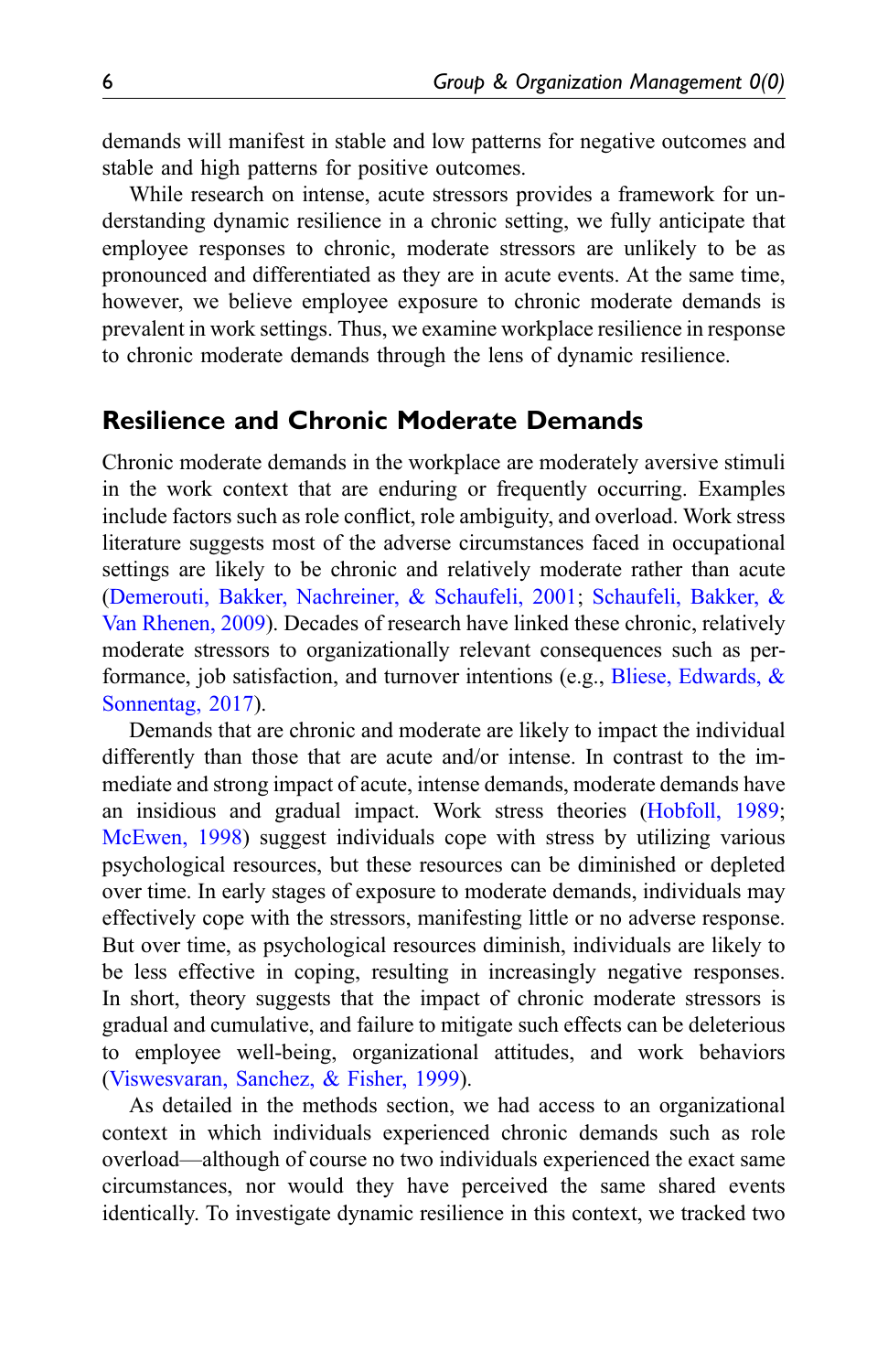organizationally relevant responses over time: emotional exhaustion and affective commitment. We infer dynamic resilience in individuals from their unique trajectories of emotional exhaustion and affective commitment over time.

Emotional exhaustion and affective commitment are two complementary outcomes from which to infer dynamic resilience. Emotional exhaustion refers to individuals' feelings of over-extension, negative affect, lack of energy, and depletion of emotional resources [\(Dunford, Shipp, Boss, Angermeier, & Boss,](#page-39-2) [2012;](#page-39-2) [Maslach & Jackson, 1984](#page-41-5)). Emotional exhaustion is a predictor of outcomes such as job satisfaction ([Alarcon, 2011\)](#page-37-2), performance, and turnover ([Wright & Cropanzano, 1998](#page-44-0)), and it stems from ongoing exposure to stressors ([Alarcon, 2011](#page-37-2); [Halbesleben, 2006](#page-40-8); [Lee & Ashforth, 1996\)](#page-41-6). Particularly important in our context is research showing that emotional exhaustion changes over time. For instance, emotional exhaustion has been shown to be impacted by work furloughs [\(Halbesleben et al., 2013](#page-40-4)) and job transitions [\(Dunford et al., 2012\)](#page-39-2) suggesting that emotional exhaustion is a relevant and potentially sensitive indicator of dynamic resilience.

Affective commitment is an affect-based organizational attitude that predicts outcomes such as performance, citizenship, and turnover [\(Bentein,](#page-38-4) [Vandenberghe, Vandenberg, & Stinglhamber, 2005;](#page-38-4) [Mathieu & Zajac, 1990;](#page-41-7) [Meyer, Stanley, Herscovitch, & Topolnytsky, 2002\)](#page-42-3). Relational forms of attachment to organizations, such as affective commitment, are also sensitive to change based on the external environment and individuals' experiences in the organization ([Bentein et al., 2005](#page-38-4); [Lance, Vandenberg, & Self, 2000;](#page-41-8) [Morrison & Robinson, 1997;](#page-42-4) [Rosen, Chang, Johnson, & Levy, 2009](#page-42-5)). For example, [Bentein et al. \(2005\)](#page-38-4) found that, on average, individuals' affective commitment declined in a negative linear trajectory over time. In another example, [Vandenberghe, Bentein, and Panaccio \(2017\)](#page-43-5) demonstrated that, on average, individuals' affective commitment, both to the supervisor and the organization, showed a negative linear trajectory over time. While these studies did not examine affective commitment from the lens of resilience, they demonstrate that on average affective commitment appears to decline over time, indicating lack of dynamic resilience. Therefore, identifying conditions under which individuals' affective commitment does and does not decline offers insights to understanding dynamic resilience.

In line with work stress theories [\(Hobfoll, 1989;](#page-40-7) [McEwen, 1998\)](#page-41-4), we propose that the trajectories of emotional exhaustion and affective commitment will, on average, exhibit a gradual worsening in a context where individuals are exposed to chronic, moderate stressors. That is, emotional exhaustion will gradually increase over time and affective commitment will gradually decrease as the length of exposure to moderate demands increases. Therefore, we propose: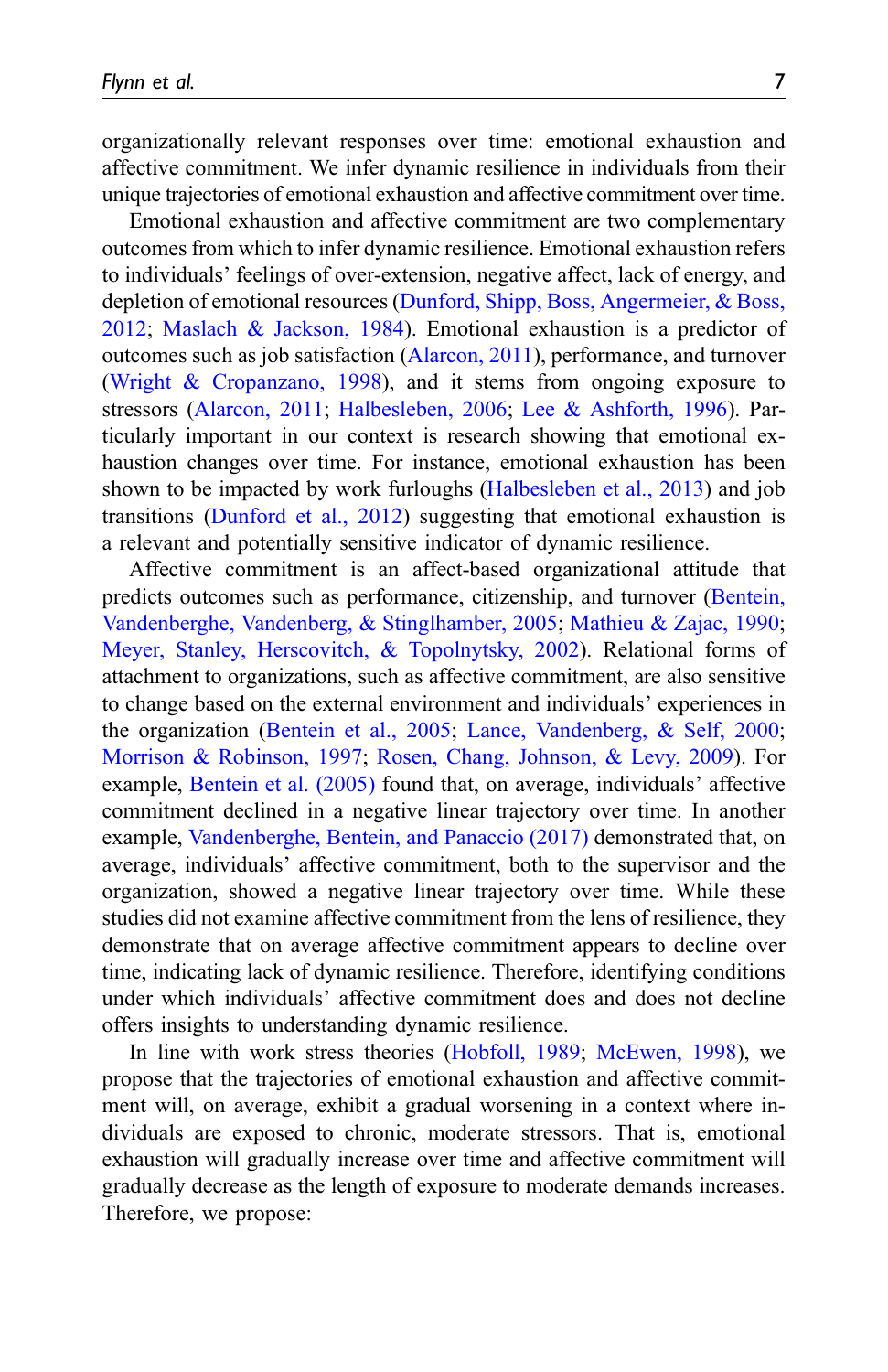Hypothesis 1: In the context of chronic moderate demands, there is an overall linear trend such that (a) emotional exhaustion will increase over time and (b) affective commitment will decrease over time.

Beyond this overall trend, we expect trajectories of emotional exhaustion and affective commitment to vary between individuals. That is, we do not expect individuals to show uniformity with respect to overall trajectories ([Bonanno, 2004;](#page-38-1) [Galatzer-Levy et al., 2018](#page-40-6)) but, rather, exhibit patterns indicative of varying levels of dynamic resilience. Presumably, some individuals will exhibit steeper increases in emotional exhaustion and steeper declines in affective commitment whereas others will display relatively stable patterns of low emotional exhaustion and high affective commitment. Systematic trajectory variation between individuals provides the opportunity to explore person-level predictors of more or less dynamic resilience. We formally state this requirement as a hypothesis:

Hypothesis 2: In the context of chronic moderate demands, there is significant variation between individuals' trajectories of (a) emotional exhaustion and (b) affective commitment over time.

## Predicting Resilience Patterns

A key goal in dynamic resilience research is to identify factors that predict differential trajectories. A variety of contextual and individual difference factors have been linked to resilience in response to acute stressors ([Bonanno,](#page-38-1) [2004\)](#page-38-1). As noted, little is known about factors distinguishing more or less dynamic resilience in response to chronic demands. One exception is a study of response patterns associated with military pre-deployment training ([Beehr,](#page-38-5) [Ragsdale, & Kochert, 2015](#page-38-5)). While this training was intense, it was also prolonged (3 months) and did not involve exposure to an acute and potentially traumatic event.

[Beehr et al. \(2015\)](#page-38-5) observed an overall pattern of elevated initial negative responses (e.g., high PTSD symptoms, depression, and physical health symptoms) followed by recovery over time. While the trajectories of PTSD symptoms, depression, and physical health were not characterized in terms of resilience, their trends are consistent with what [Bonanno \(2004\)](#page-38-1) refers to as a recovery response rather than a relatively low and stable response trajectory characteristic of dynamic resilience. [Beehr et al. \(2015\)](#page-38-5) likely observed the recovery response to the chronic stressors of training because the study examined National Guard soldiers who were apt to have experienced a fair amount of life disruption at the onset of the 3 months of training away from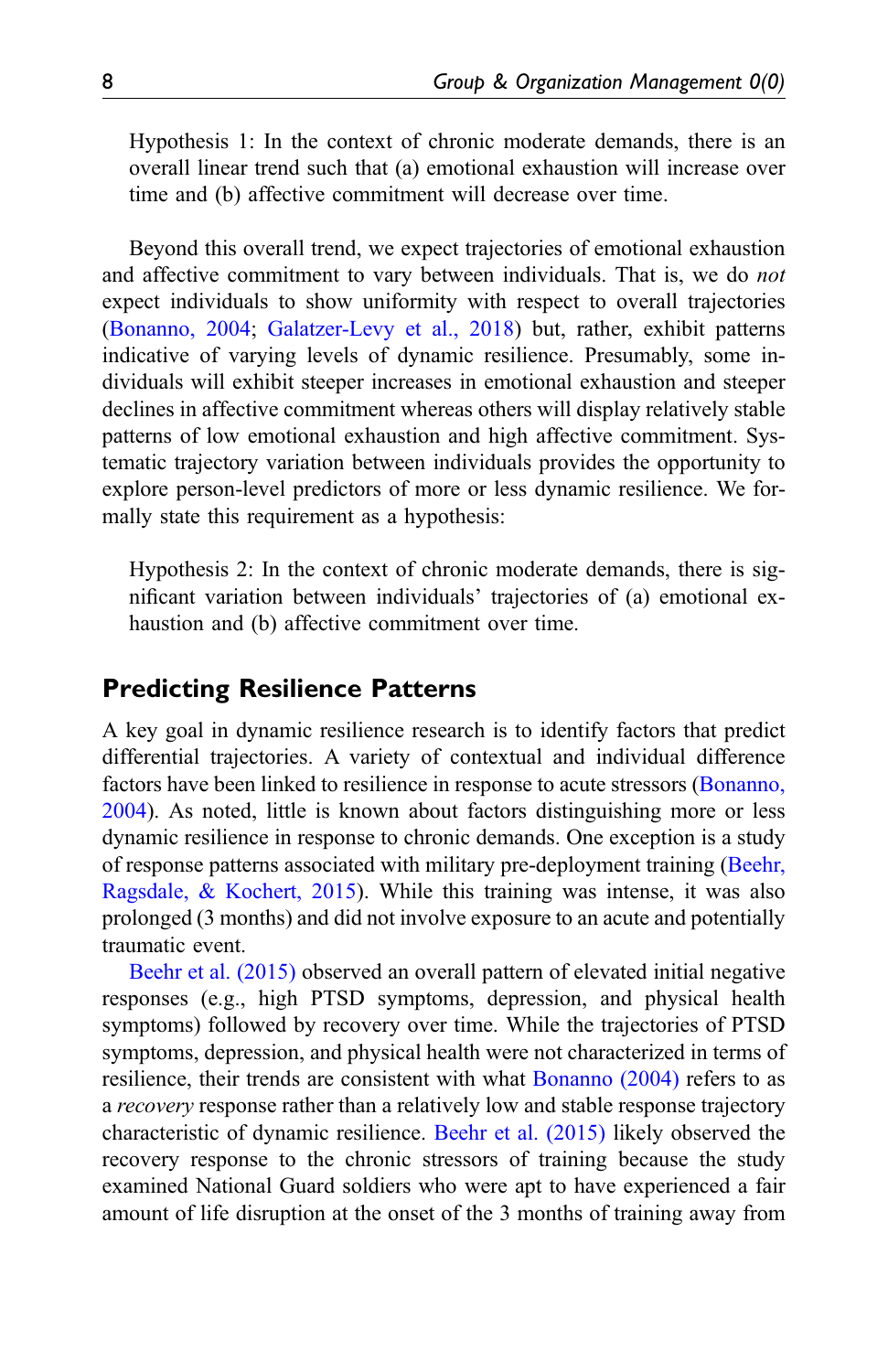home, and hence reported elevated strain at the initial time point. In contrast, we expect chronic moderate demands to produce an overall pattern of gradually worsening response in our context because there is little reason to expect elevated strain at the initial time period. [Beehr et al. \(2015\)](#page-38-5) utilized a multilevel analytic framework where between-person covariates at level 2 were used to predict variation of within-person outcome trajectories at level 1 through moderation effects. We apply a similar approach examining the role of emotional stability and experience in dynamic resilience.

### Emotional Stability

One of the five broad personality dimensions of the Five Factor Model, emotional stability refers to the tendency to be calm, even-tempered, selfconfident, and secure (Barrick  $& Mount, 1991$ ). In a study of responses to an acute severe event (death of a loved one), individuals high in emotional stability were more likely to exhibit a resilient trajectory—relatively low, stable levels of depression—than those low in emotional stability ([Galatzer-](#page-40-9)[Levy & Bonanno, 2012\)](#page-40-9). [Beehr et al. \(2015\)](#page-38-5) likewise found that individuals higher in emotional stability exhibited a resilient pattern—relatively low and stable post-traumatic stress symptoms—over the course of the intense predeployment training. Interestingly, emotional stability was not associated with a resilient pattern for either depression or physical strain.

Overall, theory supports the idea that emotional stability is likely to mitigate the impact of chronic stressors ([Bowling, Beehr, Wagner, &](#page-39-3) [Libkuman, 2005](#page-39-3); [Diener, Lucas, & Scollon, 2006](#page-39-4)), particularly on emotional exhaustion and affective commitment. Individuals with high emotional stability (low neuroticism) are presumably better able to make sense of the environment through task-focused coping [\(Boyes & French, 2010\)](#page-39-5), acting on their environment to reduce the impact of negative stimuli, and exhibiting greater career resilience—resistance to career disruption in suboptimal environments ([Lyons, Schweitzer, & Ng, 2015;](#page-41-9) [Mishra & McDonald, 2017\)](#page-42-6). Further, individuals with high emotional stability tend to be more futureoriented and less focused on past experiences [\(Shipp, Edwards, & Lambert,](#page-43-6) [2009](#page-43-6)), suggesting that they are less impacted in the present by past experiences.

Theory suggests that emotional stability impacts the cyclical process of resilience [\(Fisher et al., 2019;](#page-40-0) [Duchek, 2020\)](#page-39-0). Individuals high in emotional stability exhibit less variance in their day-to-day affect, cognition, and behavior. Given that their emotions do not vary widely, individuals high in emotional stability are less likely to view day-to-day stressors as emotionally significant or threatening while individuals low in emotional stability are more likely to be threatened by the same stressors. Individuals low in emotional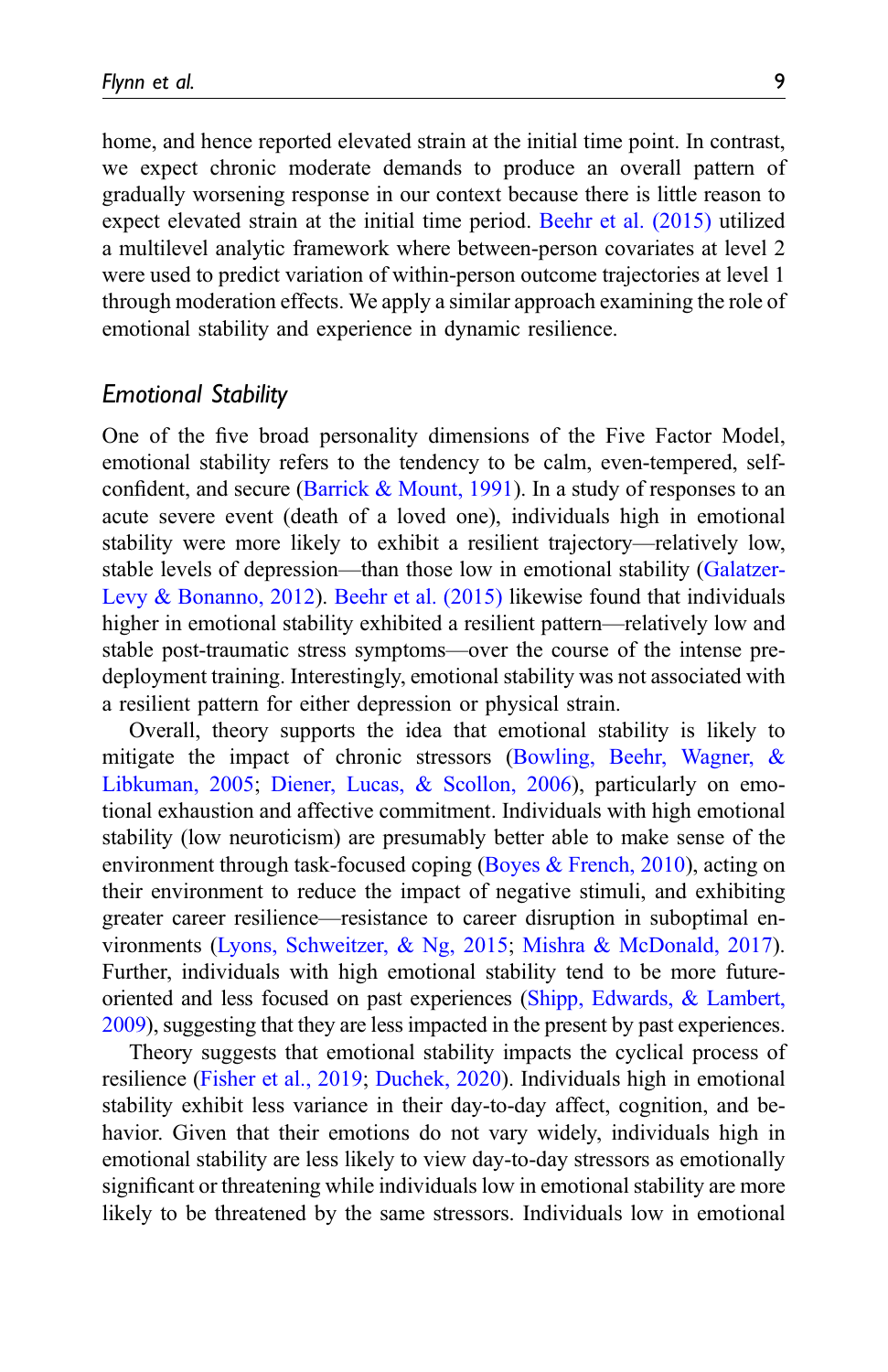stability are less likely to engage in the cognitions and behaviors underlying the resilience process (Boyes  $\&$  French, 2010), undermining their ability to recover from or preserve the resources needed to cope with ongoing moderate demands. Over time and exposure to chronic demands, the reduction of psychological and emotional resources and the inability to "bounce back" from relatively minor events is likely to lead to emotional exhaustion ([Hobfoll, 1989](#page-40-7)). Therefore, we expect that emotional exhaustion will increase more over time (positive trajectory) for individuals low in emotional stability relative to those high in emotional stability. In contrast, we expect individuals high in emotional stability to exhibit a relatively stable (and low) trajectory of emotional exhaustion representing greater patterns of resilience. That is, emotional exhaustion trajectories for individuals high in emotional stability are likely to illustrate resilience.

Hypothesis 3a: In the context of chronic moderate demands, emotional exhaustion will increase more for individuals with low emotional stability than individuals with high emotional stability.

Similarly, we expect that persons low in emotional stability are likely to have more pronounced adverse reactions to chronic demands leading to a cumulative erosion of affective commitment. As detailed in our arguments for Hypothesis 1, we expect that, on average, affective commitment will decline in response to chronic moderate demands [\(Bentein et al., 2005;](#page-38-4) [Vandenberghe et al., 2017\)](#page-43-5); however, we also expect some individuals to maintain stable (and high) levels of affective commitment as a function of emotionally stability.

Hypothesis 3b: In the context of chronic moderate demands, affective commitment will decrease more for individuals with low emotional stability than individuals with high emotional stability.

## Prior Experience

Experience shapes employees' knowledge, skills, attitudes, beliefs, and be-haviors [\(Deadrick, Bennett, & Russell, 1997;](#page-39-6) [Tesluk & Jacobs, 1998\)](#page-43-7). Furthermore, experience in the form of organizational tenure has been linked to emotional exhaustion and affective commitment ([Alarcon, 2011;](#page-37-2) [Alarcon,](#page-37-3) [Eschleman, & Bowling, 2009;](#page-37-3) [Meyer et al., 2002\)](#page-42-3). The relationship between experience in the form of prior exposure and patterns of resilience is not altogether clear. On one hand, theory suggests that having experience in a specific context gives individuals the opportunity to develop resilience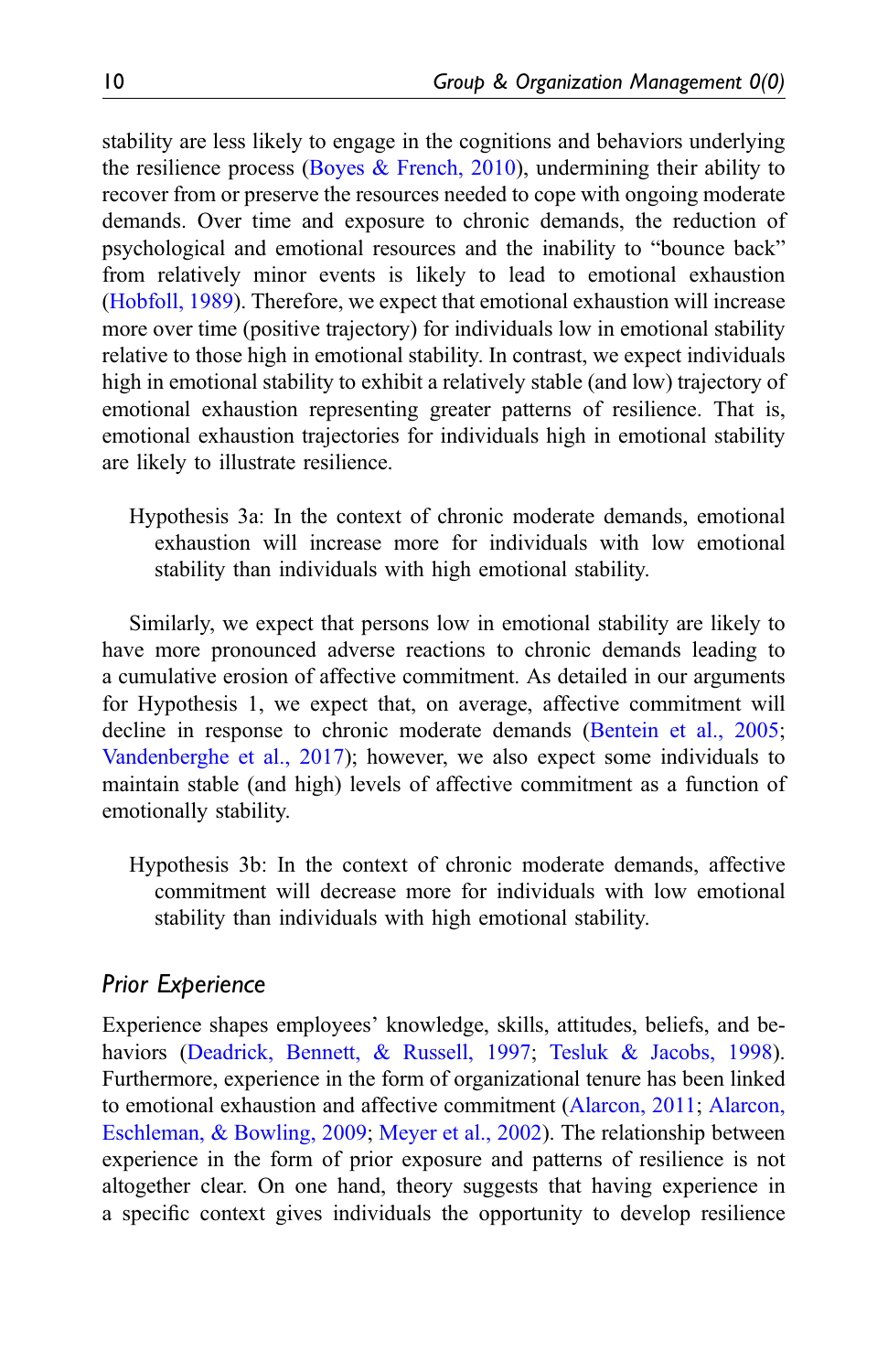skills, increase their task-related self-efficacy, and help buffer them from stressors such as work overload (e.g., [Dienstbier, 1989](#page-39-7); [Jex & Bliese, 1999;](#page-40-10) [Meichenbaum, 1985\)](#page-41-10). The evidence, however, is mixed. In support of the benefit of prior experience, research suggests that married couples who were exposed to earlier adversity coped more effectively with an adverse event later in their marriage [\(Neff & Broady, 2011](#page-42-7)). Similarly, [Beehr et al. \(2015\)](#page-38-5) found that those with prior experience showed lower overall rates of post-traumatic stress symptoms and flatter trajectories than those without prior experience in the context of pre-deployment training. Finally, [Seery, Leo, Lupien, Kondrak,](#page-42-8) [and Almonte \(2013\)](#page-42-8) reported experimental evidence for a curvilinear effect where a moderate number of adverse life experiences generally mutes reactions to a threatening stimulus.

On the other hand, prior exposure to a stressor may deplete psychological resources needed to face future demands ([Hobfoll, 1989\)](#page-40-7) particularly when those demands are chronic. For instance, while a moderate amount of life adversity can be beneficial, extremely high amounts appear to be more problematic than no life adversity ([Seery et al., 2013\)](#page-42-8). In another example, [Bliese, Thomas, McGurk, McBride, and Castro \(2011\)](#page-38-7) found that prior combat exposure conferred no benefit for reports of mental health problems when soldiers were deployed to a combat zone. Indeed, soldiers with prior combat exposure reported elevated mental health problems relative to firsttime deployers, which is congruent with the idea of resource depletion. Likewise, research on the impact of vacation on burnout among clerical workers indicates that they rapidly returned to prior levels of burnout once they returned to work (Westman  $& Eden$ , 1997). Thus, previously exposed individuals may have heightened sensitivity due to previously experienced demands that threaten and diminish their psychological and emotional resources. Newcomers, on the other hand, have yet to accrue the cumulative effect of day-to-day stressors that heighten sensitivity, thereby limiting feelings of emotional exhaustion during the early months of their tenure. Building on conservation of resources theory [\(Hobfoll, 1989](#page-40-7)), we propose that prior exposure, in the form of experience, will undermine resilience in the context of chronic moderate demands. Thus:

Hypothesis 4a: In the context of chronic moderate demands, emotional exhaustion will increase more for experienced individuals than newcomers.

We expect a similar pattern for affective commitment on the same resource depletion basis ([Hobfoll, 1989](#page-40-7)). As noted, we expect the daily onslaught of moderate work demands to result in a gradual decline in affective commitment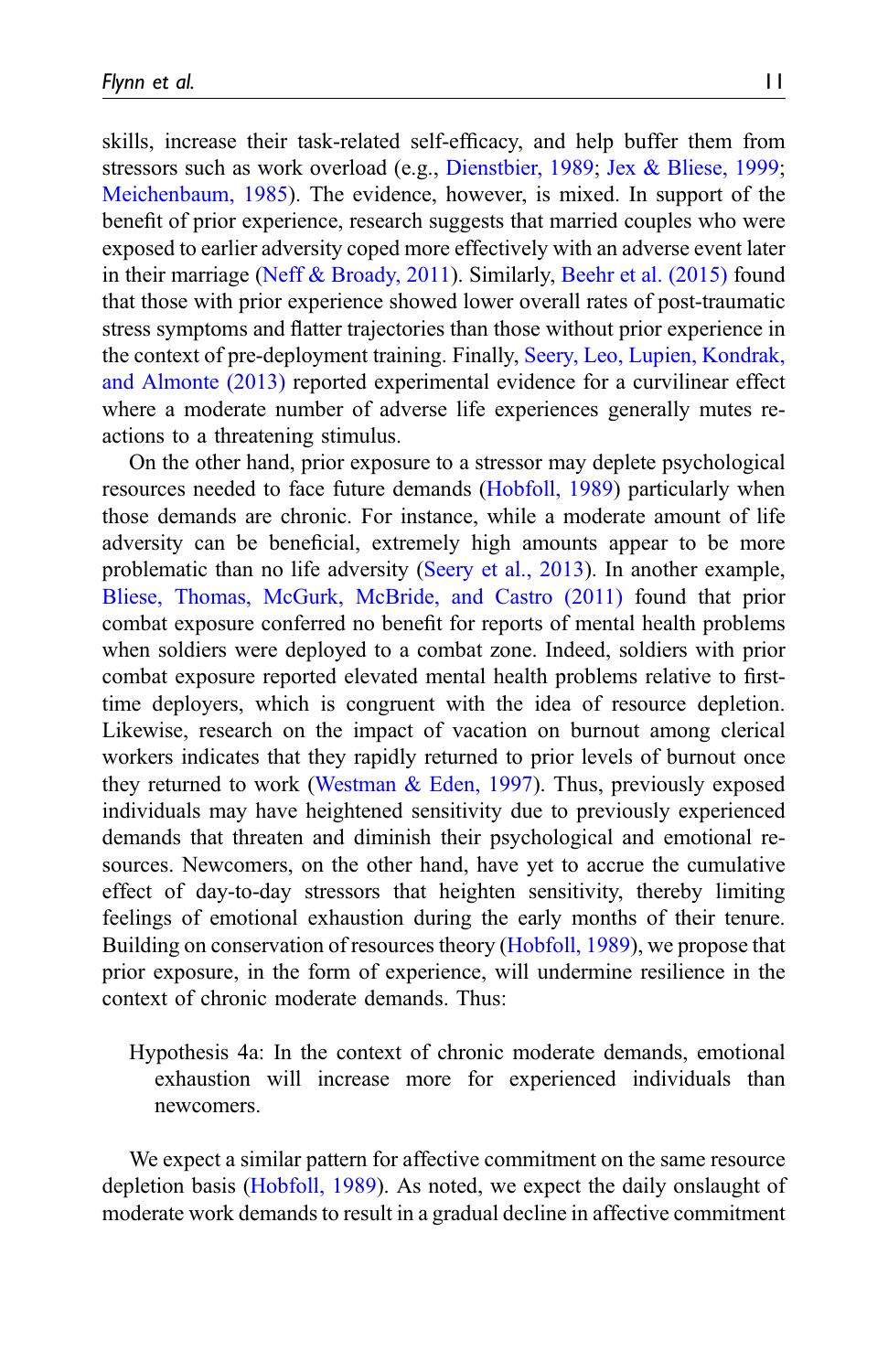on average, but this decline is likely to differ as a function of experience, with newcomers experiencing a more gradual decline. The honeymoon and hangover effect [\(Boswell, Boudreau, & Tichy, 2005](#page-38-8), [Boswell, Shipp, Payne,](#page-39-8) [& Culbertson, 2009\)](#page-39-8) suggests that when starting a new job newcomers have an initial and brief period of elevated job attitudes (honeymoon; similar to our observation period) followed by a gradual decline (hangover). The subsequent decline is thought to result from newcomers' accumulated experiences which reveal the realities—the good and the bad—of the job over the months and years following their onboarding. In contrast, experienced members are likely to experience a general decline [\(Boswell et al., 2005](#page-38-8)). Theory suggests that individuals' resources deplete as they cope with stressors over time [\(Hobfoll,](#page-40-7) [1989\)](#page-40-7). Without replacing these resources, individuals may be more impacted by daily stressors [\(Baumeister, Bratslavsky, Finkenauer, & Vohs, 2001\)](#page-38-9). Along these lines, research shows even after a respite, employees tend to return to their previous levels of stress when they return to work ([Westman &](#page-44-1) [Eden, 1997](#page-44-1)). Thus, we propose that the trajectories of affective commitment are moderated by prior exposure, in the form of experience, such that experienced individuals demonstrate greater decline over time (less resilient pattern) than newcomers.

Hypothesis 4b: In the context of moderate demands, affective commitment will decrease more over time for experienced individuals than newcomers.

## Resilience and Retention

The above hypotheses posit that resilience is reflected in stable trajectories of low emotional exhaustion and high affective commitment in the face of chronic moderate demands, which can further be explained by individual differences in emotional stability and prior experience. The literature suggests these response pattern variations should have predictable relationships with organizationally relevant outcomes such as retention.

Therefore, as a final set of hypotheses, we predict that the relationship between individuals' emotional exhaustion and affective commitment trajectories will be related to their retention in the organization. Research shows that trait resilience is positively related to intention to remain [\(Davies,](#page-39-9) [Stoermer, & Froese, 2019;](#page-39-9) [Hudgins, 2016\)](#page-40-2). Relatedly, individual differences in psychological capital, a construct encompassing resilience, have been found to be predictive of intention to remain ([Avey et al., 2009\)](#page-37-1). We expect that dynamic resilience will also predict intent to remain and retention. Trajectory-based research found that patterns of declining affective commitment are associated with patterns of growing turnover intentions ([Bentein](#page-38-4)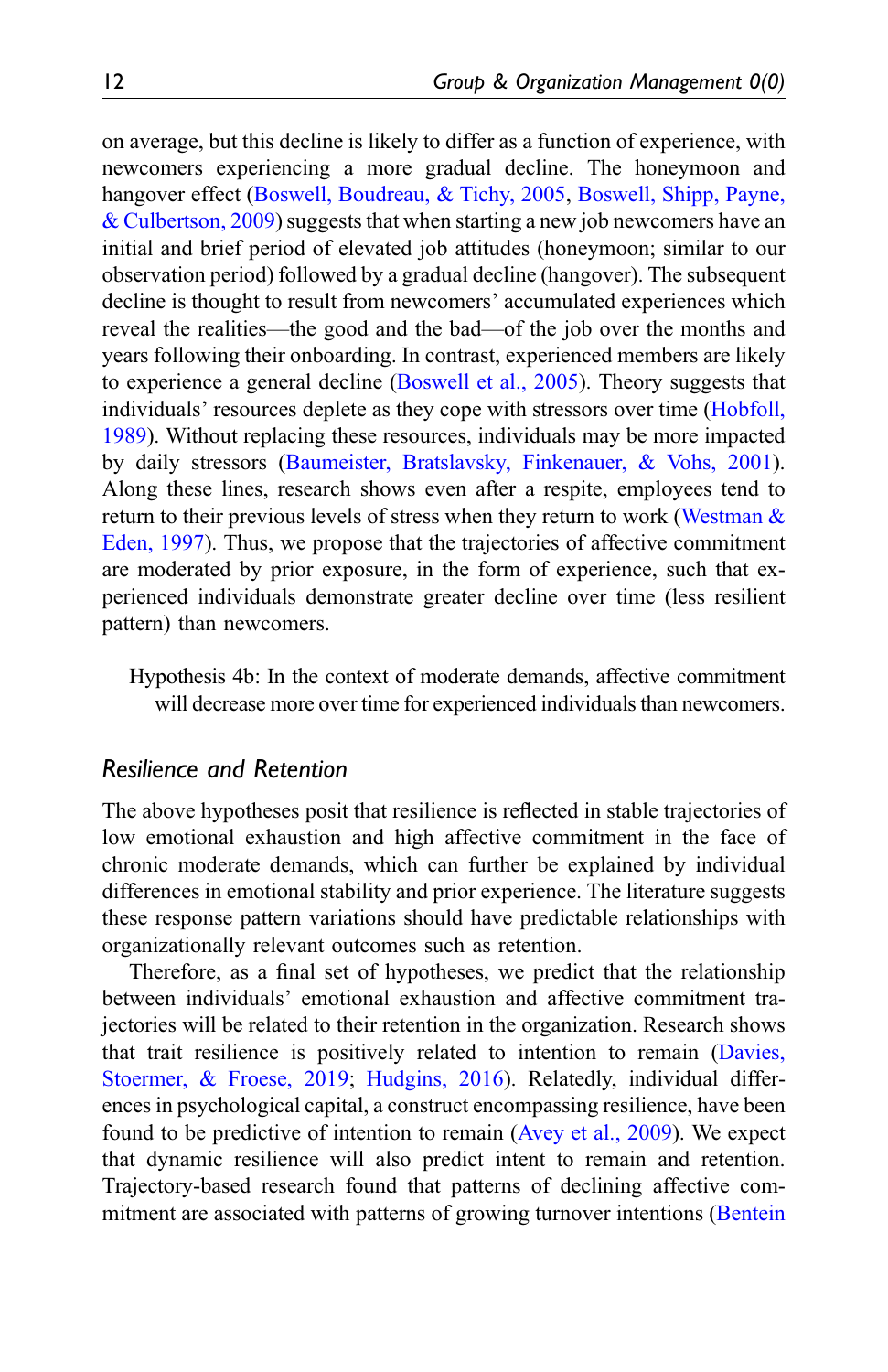[et al., 2005\)](#page-38-4). This finding suggests that individuals who exhibit a more resilient response pattern (i.e., less decline in affective commitment) are likely to report a greater intent to remain. Therefore, we posit that more resilient trajectories are positively associated with individuals' intent to remain. In other words, individuals with less steep increases in negative emotional exhaustion and individuals with less steep declines in affective commitment will report greater intentions to remain in the organization.

- Hypothesis 5a: Emotional exhaustion trajectories will predict intention to remain such that the steeper the increase in emotional exhaustion over time, the lower the intention to remain.
- Hypothesis 5b: Affective commitment trajectories will predict intention to remain such that the steeper the decline in commitment over time, the lower the intention to remain.

Intent to remain serves as a precursor of retention behaviors ([Mobley,](#page-42-9) [Griffeth, Hand, & Meglino, 1979;](#page-42-9) [Tett & Meyer, 1993\)](#page-43-8). Given the hypothesized association between resilience and intention to remain, it is likely that resilience trajectories predict retention behavior through intentions. We therefore expect that response trajectories for emotional exhaustion and commitment will function as distal antecedents of retention through intent to remain.

- Hypothesis 6a: The emotional exhaustion trajectory will indirectly predict retention, through intent to remain.
- Hypothesis 6b: The affective commitment trajectory will indirectly predict retention through intent to remain.

Our hypothesized models for dynamic resilience are depicted in [Figure 1.](#page-12-0)



<span id="page-12-0"></span>Figure 1. Conceptual model of resilience (inferred from affective commitment trajectories) and retention. \*H6a and H6b refer to the indirect effects of dynamic resilience trajectories on retention through intent to remain.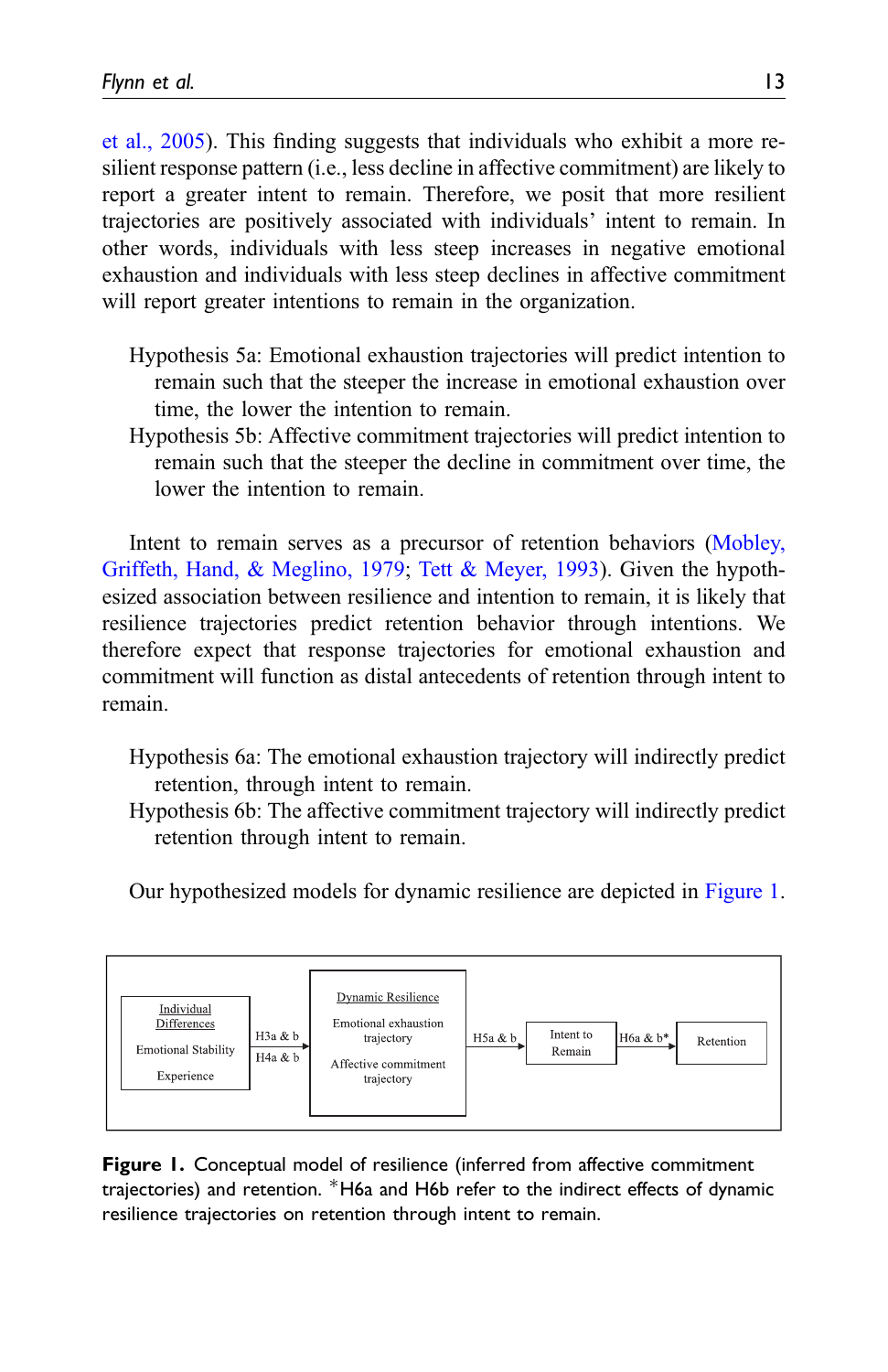# Method

## Setting

This study was conducted in a marching band at a large university in the United States. Band members participate in frequent performance cycles, and high levels of commitment are required to meet the effort and time demands of membership in a marching band. Each week presents a new performance task (halftime performance) and members of the organization experience ongoing demands (e.g., coursework, practice schedules, football game days, and other public performances) together throughout the season. Similar to more traditional work contexts, members of the organization receive benefits for their participation. For example, members get compensated in the form of tuition reductions (up to 50% for out of state students), and music majors have compulsory participation as a degree requirement.

Our specific sample setting is affiliated with an NCAA Division I football program. The full organization performs in front of more than 80,000 fans at every home game, and games are typically televised on national broadcasts. Collegiate marching bands are interdependent musical organizations (e.g., [Murnighan & Conlon, 1991\)](#page-42-10) that are tied closely to football teams and perform music and drill (marching) routines before, during, and after football games. Because of their interdependence, collegiate marching bands'success requires a high level of engagement from their members throughout the football season.

The context provides a strong basis for examining within- and betweenindividual variation in dynamic resilience because all members are exposed to similar (though not exact) time demands and potential role conflicts both within the marching band and the broader university setting. Membership in the marching band involves a significant investment of time that encroaches on time available for other academic and personal activities. Between four weekly rehearsals and game day preparation and performance, band members are committed to roughly 20 hours per week, not including their individual preparation time. Therefore, the role demands in this setting offered the opportunity to examine role factors (e.g., overload) as a chronic moderate demand.

## Sample

Our sample organization had 382 members solicited for voluntary participation in the longitudinal study. Members of the research team met with the entire organization to explain the study and acquire participant consent. One of the advantages of our analytic approach (described below) is the ability to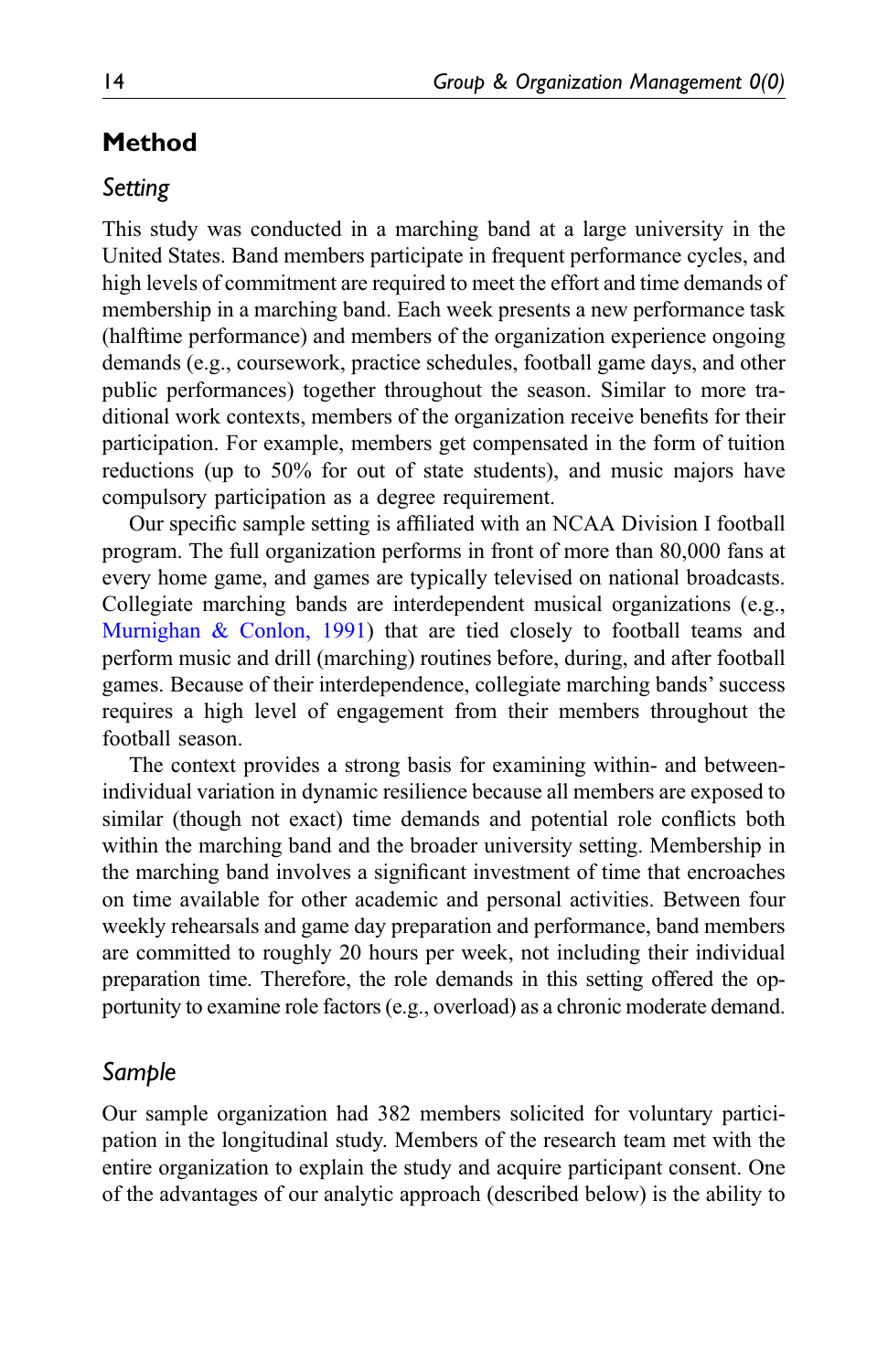analyze individual cases with missing data in some of the observation periods. Therefore, we solicited responses from all potential respondents for every survey occasion. A recommended minimal requirement for growth curve modeling is three observations ([Bliese & Ployhart, 2002](#page-38-10)). In total, 314 individuals provided at least three repeated-measures responses representing a participation rate of 82%. On average, individuals completed more than nine survey instances (median of 11 surveys). Overall, 146 respondents (38% of the total members) provided repeated-measures responses for all 12 survey occasions. The average age of respondents was 19 and 50% were female (50% male).

## Procedure

To test the hypotheses, we implemented a longitudinal repeated-measures study design that consisted of an initial assessment of subject personality characteristics and demographics, 12 repeated-measures surveys, an end of season survey, and archival follow-up for actual retention. The repeatedmeasures surveys were administered weekly during the first 3 months of the season; the first instance was included with the personality assessment at the beginning of the marching band season, several weeks before the first football game. The weekly surveys assessing emotional exhaustion and affective commitment were administered via email using the Qualtrics survey platform at the conclusion of rehearsal every Wednesday. The end of season survey was used to capture intent to remain, described below, and the organization roster was provided at the beginning of the following season to assess retention.

# Measures

Emotional stability. We used a 10-item scale adapted from [Goldberg](#page-40-11)'s (1992) big five personality assessment. Respondents rated the items using a 5-point Likert scale from (1) *strongly disagree* to (5) *strongly agree*. The items included "I change my mood a lot" and "I have frequent mood swings." Emotional stability was measured in the initial personality survey and was reliable ( $\alpha$ = 0.83).

Prior experience. We created a categorical variable identifying prior experience wherein organizational newcomers were coded with 1 and all others were coded with 0 (e.g., [Dunford et al., 2012](#page-39-2)). Because our sample organization has discrete periods (seasons), it is easy to distinguish between newcomers (those who are new to the organization in a particular season) and experienced individuals (those who have at least one previous season of experience).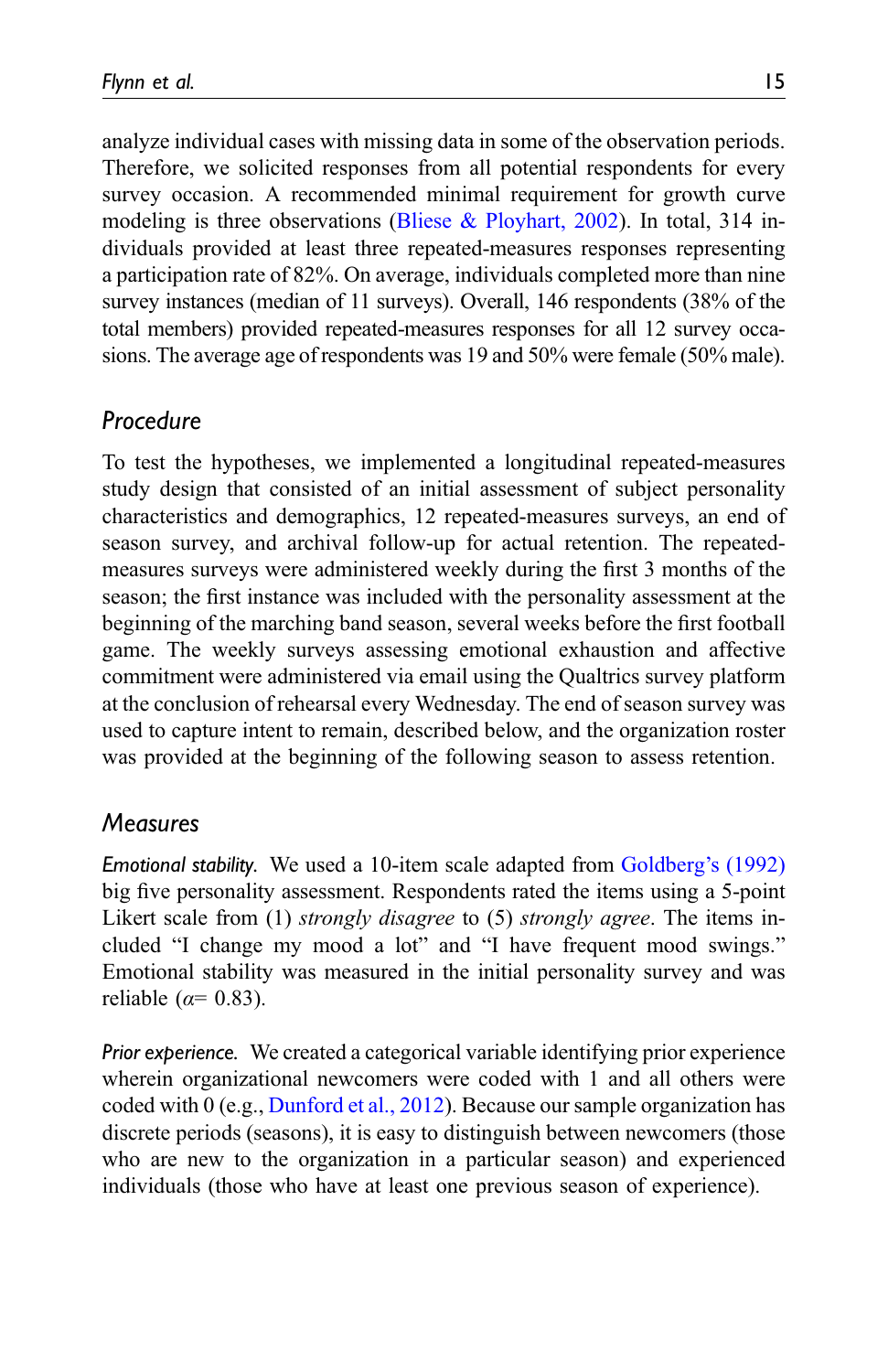Emotional exhaustion. We used a 2-item scale adapted from the Maslach Burnout Inventory [\(Maslach et al., 1996](#page-41-11)). We employed a shortened scale to avoid respondent fatigue from repeated use of a longer multi-item scale [\(Jones](#page-40-12) [& Shah, 2016;](#page-40-12) [Wanous, Reichers, & Hudy, 1997](#page-43-9)). Respondents were asked to consider their experiences in the marching band and on campus during the previous week and then rated the items using a 5-point Likert scale from (1) strongly disagree to (5) strongly agree. The items were "I feel emotionally drained" and "I feel burned out." These reduced items were chosen because of their high factor loadings from the Maslach Burnout Inventory [\(Maslach,](#page-41-11) [Jackson, & Leiter, 1996\)](#page-41-11) scale development and adapted to our empirical context for weekly use. Emotional exhaustion was measured in each of the weekly surveys for the repeated-measures design. The items were reliable across each week of data collection ( $\alpha$  ranged from 0.76 to 0.92).

Affective commitment. We used a 2-item scale adapted from [Allen and Meyer](#page-37-4)'s [\(1990\)](#page-37-4) organizational commitment scale. As with emotional exhaustion, we employed a shortened scale to avoid respondent fatigue from repeated use of a longer multi-item scale [\(Jones & Shah, 2016](#page-40-12); [Wanous et al., 1997](#page-43-9)). Respondents were asked to consider their experiences in the marching band and on campus during the previous week and then rated the items using a 5-point Likert scale from (1) strongly disagree to (5) strongly agree. The items were "I feel like 'part of the family' in the (marching band)" and "I feel a strong sense of belonging to the (marching band)." These reduced items were chosen because of their high factor loadings from the affective commitment items in [Allen and Meyer](#page-37-4)'s (1990) scale development and adapted to our empirical context for weekly use. The items were reliable across each week of data collection ( $\alpha$  ranged from 0.86 to 0.91).

Intent to remain. We used a single-item adapted from [Chen,](#page-39-10) [Ployhart, Thomas,](#page-39-10) [Anderson, and Bliese \(2011\)](#page-39-10) turnover intention measure. [Chen et al.](#page-39-10)'s (2011) measure included two items. Given the extremely low rate of in-season turnover and the much higher rate of between-season turnover in collegiate marching bands the item about the frequency of thoughts about quitting was not relevant to our context. Therefore, in the week after the marching band season had ended, members rated the extent to which "I plan to return to the band next season" using a 5-point Likert scale from (1) strongly disagree to (5) strongly agree. Importantly, graduating members could not return to the organization. Thus, we created a subset of our data to only include non-graduating members for analysis and this subset consisted of 224 subjects.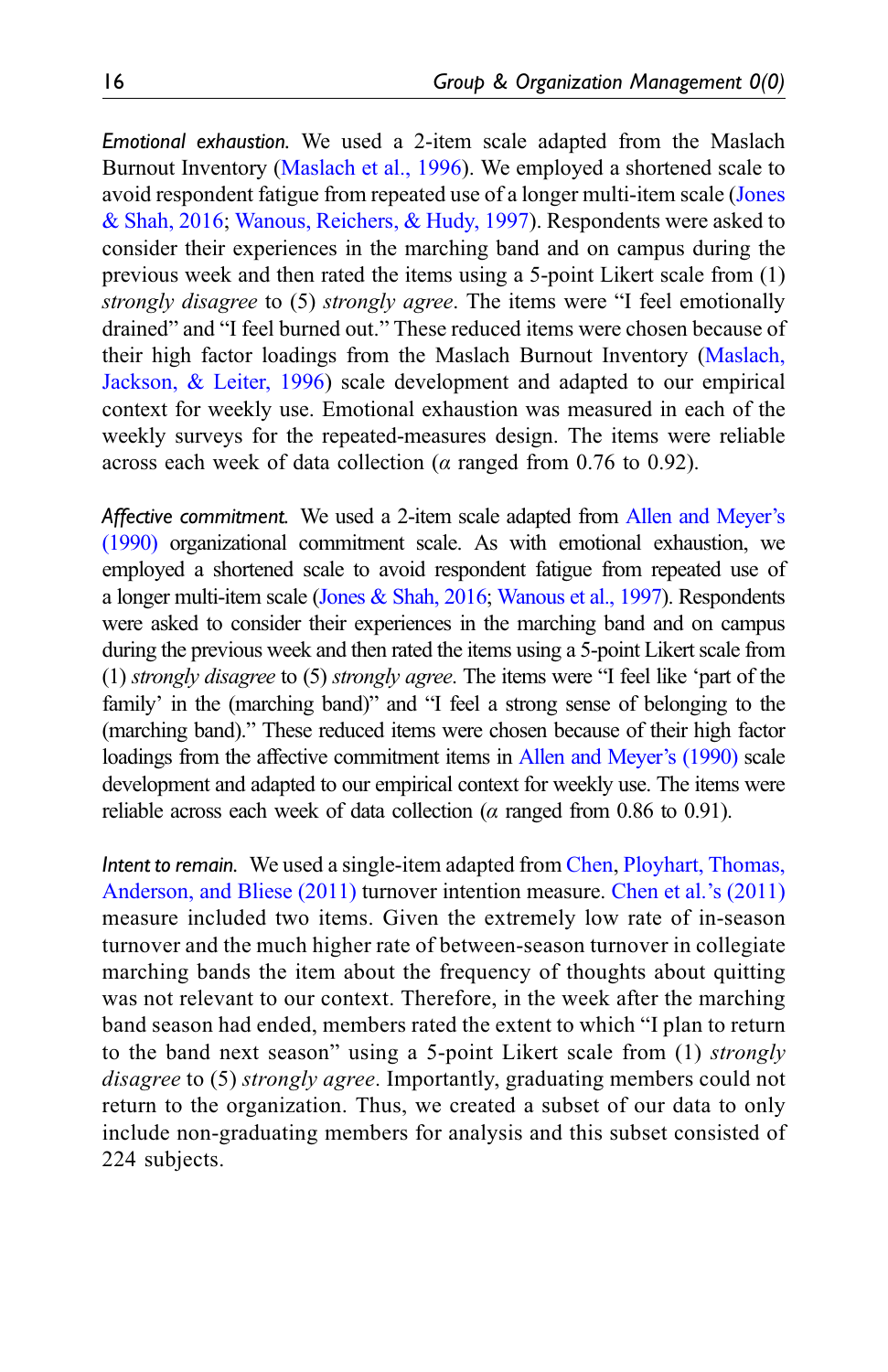Retention. Retention was a dichotomous measure created by comparing the 224 non-graduating subjects against the organization's active roster in the following school year. Those who remained in the organization were coded as 1, and those who did not were coded as 0.

Time. Time was indexed by 12 measurement occasions  $(0-11)$  to examine linear growth.

# Analytic Approach

To test our hypothesized relationships, we employed mixed effects growth modeling to measure change trajectories and variations in change patterns across individuals ([Singer & Willett, 2003\)](#page-43-10). In total, we analyzed 2,955 responses for emotional exhaustion and 2,954 for affective commitment from 314 participants, with 146 respondents having completed every survey instance. Missing survey instance responses were treated as random. The 314 participants were nested within 13 instrumental groups. We examined to see if it was necessary to account for the nested nature of the data at the group level in a three-level model. The interclass correlation coefficients or  $\text{ICC}(1)$  values at the group level were relatively low (0.06 for both emotional exhaustion and affective commitment). We found no significant variation (emotional exhaustion log likelihood ratio= 0.17, ns; affective commitment log likelihood ratio= 1.33, ns) between models with random intercepts associated with individuals nested within groups and those associated only with the individual level. In contrast, the  $\text{ICC}(1)$  values at the individual level were 0.62 for emotional exhaustion 0.67 for affective commitment, suggesting that roughly 62% and 67% of the variance in repeated measures of emotional exhaustion and affective commitment was due to the individual. Therefore, we tested a two-level model with repeated measures nested within participant and omitted the third level. We also tested and controlled for autocorrelation which is common in repeated-measures analysis ([Bliese & Ployhart, 2002\)](#page-38-10).

Hypotheses 3a, 3b, 4a, and 4b examined predictors of resilient trajectories which were analyzed as individual-level moderators of differences in withinindividual trajectories (a slopes-as-outcomes model). A strength of our approach is the ability to consider person-level factors as predictors of slope differences using person-level predictors assessed at baseline, and testing for their interaction effects with time. Hypotheses 5a, 5b, 6a, and 6b involved using individual trajectories to predict intent to remain. Based on the growth-models, we estimated empirical Bayes estimates of intercepts (i.e., baseline levels) and trajectories for each participant for both outcomes (see [Chen et al., 2011\)](#page-39-10).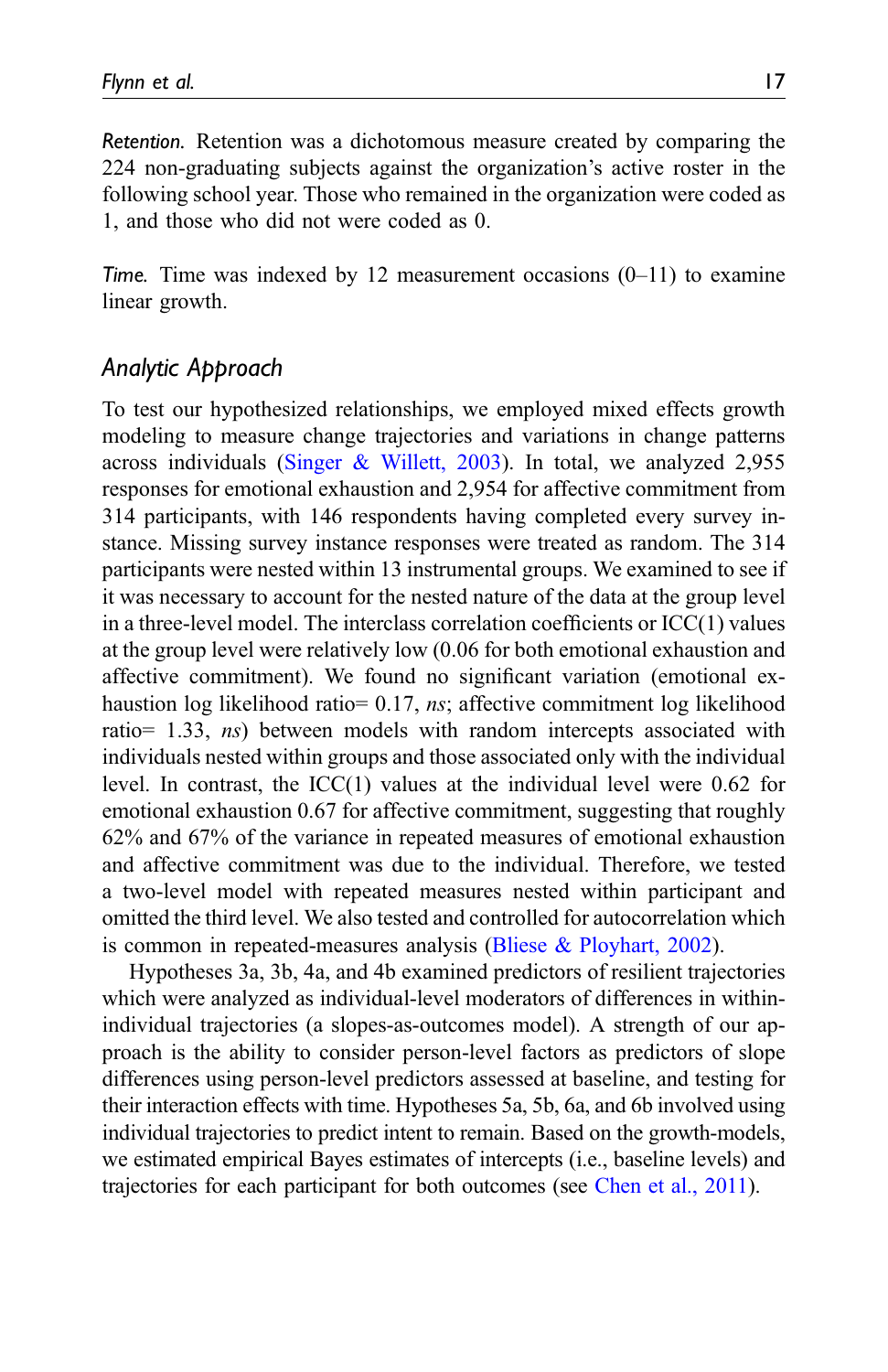# **Results**

[Tables 1](#page-18-0) and [2](#page-19-0) contains descriptive statistics and correlations for the variables in the study. [Table 1](#page-18-0) summarizes the outcome variables at the beginning, middle, and end of the data collection for the entire sample while [Table 2](#page-19-0) summarizes the subset of non-graduating members used for Hypotheses 5a, 5b, 6a, and 6b.

## Hypothesis Tests

Before testing our hypotheses, we looked for evidence of ongoing stressors, and the accumulation of stressors, during the study. We first examined participants' perceptions of workload during the observation period, along with average emotional exhaustion and affective commitment trajectories. Workload was measured each week using a two-item adaptation of the role overload scale of [Cammann, Fichman, Jenkins, and Klesh \(1983\)](#page-39-11) and was reliable across the study ( $\alpha$  ranged from 0.69 to 0.91). Average workload across the observation period was 2.92 (out of 5), and there was a positive average workload trajectory ( $b= 0.03$ ,  $t= 7.91$ ,  $p < 0.001$ ). This result means that, on average, individuals in our sample had increasing and accumulating perceptions of workload over time and provides initial evidence supporting the idea that chronic demands were experienced by members of the organization.

In support of Hypotheses 1a, there was a positive main effect of time for emotional exhaustion (see Model 1, [Table 4](#page-21-0)) indicating that, on average, participants had increasing levels of emotional exhaustion over time. In support of Hypotheses 1b, we also observed a negative main effect of time on affective commitment (see Model 1, [Table 5\)](#page-21-1) indicating that, on average, participants had decreasing affective commitment over time.

Hypotheses 2a and 2b predicted individual differences in emotional exhaustion and commitment trajectories. [Table 3](#page-20-0) presents results of the model comparison procedures used to test Hypothesis 2. The model comparisons involve estimating a baseline model with random intercepts to models where both intercepts and slopes were free to vary. The models that included random intercepts and random slopes for emotional exhaustion (Model 2, [Table 3\)](#page-20-0) and affective commitment (Model 4, [Table 3](#page-20-0)) provided the best fit. These results suggest that there is significant variance between individuals' emotional exhaustion and affective commitment trajectories supporting Hypotheses 2a and 2b.

Hypothesis 3a predicted that individuals' emotional exhaustion trajectories over time would be moderated by emotional stability, such that individuals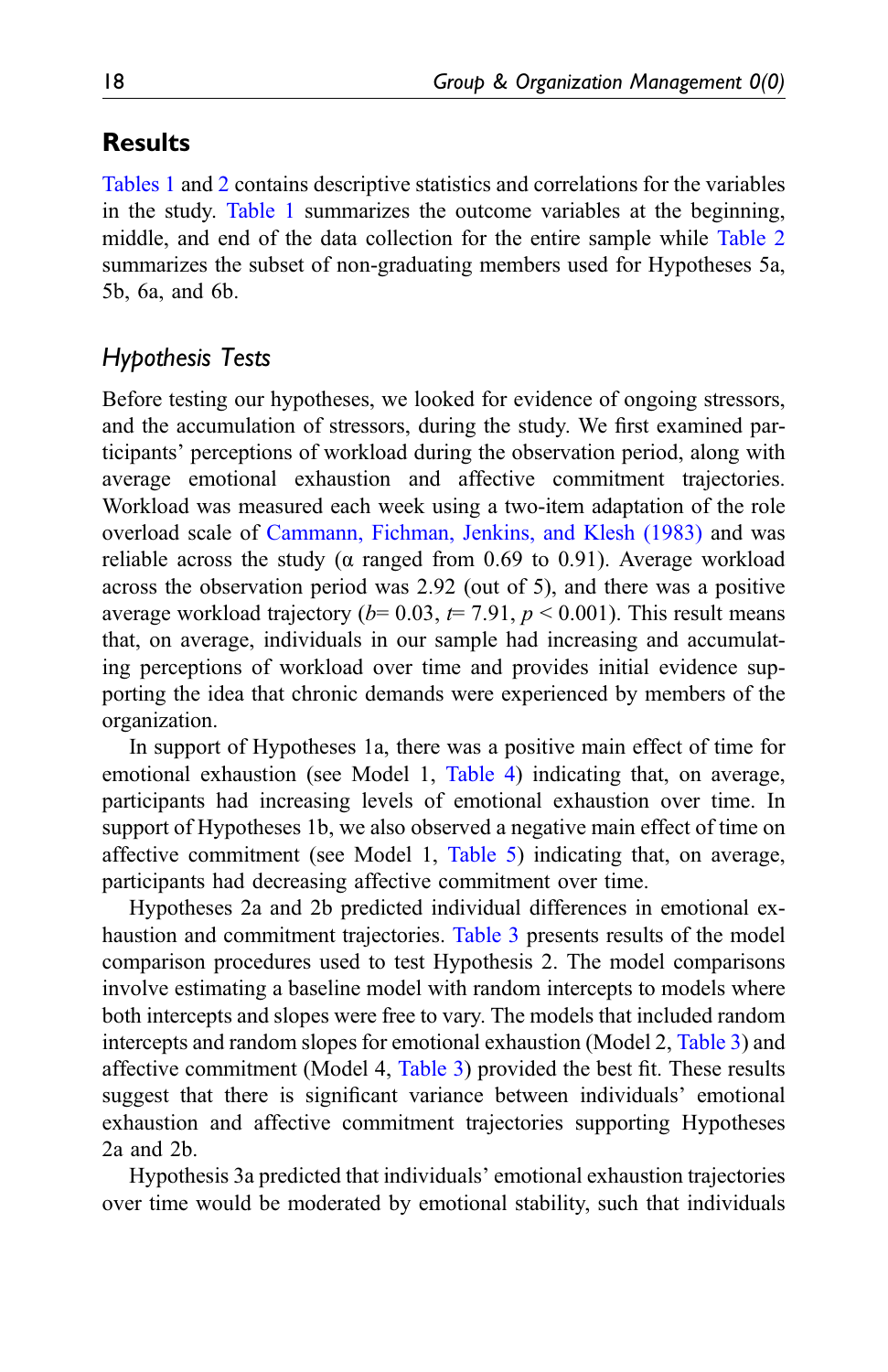<span id="page-18-1"></span><span id="page-18-0"></span>

| Variable                                                                                                                                                                                                                                               |                                                    | S                                 |                                                                                    |                                                                 | $\overline{ }$                                        |                                                                                            | י<br>ט                            | $\bullet$  |             | ∞ |
|--------------------------------------------------------------------------------------------------------------------------------------------------------------------------------------------------------------------------------------------------------|----------------------------------------------------|-----------------------------------|------------------------------------------------------------------------------------|-----------------------------------------------------------------|-------------------------------------------------------|--------------------------------------------------------------------------------------------|-----------------------------------|------------|-------------|---|
| 5. Affective commitment time 5<br>3. Emotional exhaustion time I<br>I. Emotional exhaustion time 0<br>2. Emotional exhaustion time 5<br>6. Affective commitment time I<br>4. Affective commitment<br>7. Emotional stability<br>8. Experience<br>time 0 | 3.16<br>39<br>2.88<br>4.22<br>3.22<br>4.07<br>4.05 | ड<br>!<br>76<br>ξĹ.<br>$\ddot{r}$ | $-23^{*}$<br>$-29^{*}$<br>$-34*$<br>$-27$ <sup>*</sup><br>$47*$<br>$rac{*}{\cdot}$ | $-21$ *<br>$-25$ *<br>$-41*$<br>$-.20*$<br>$60^*$<br>$-06$<br>I | $-36*$<br>$-0.20^{*}$<br>,<br>°<br>⊢ ∶ ∣<br>ಕ್ತ−<br>I | $\overset{*}{\mathbf{3}}$<br>$\overset{*}{\mathbf{4}}$<br>$\sum_{i=1}^{k}$<br>$-18^*$<br>I | $\frac{1}{2}$<br>$-14*$<br>$.67*$ | $27*$<br>8 | ₹<br>∣<br>I |   |
| n= 314. Time <sub>9</sub> , Time <sub>9</sub> , and Time <sub>11</sub> displayed for each outcome in Table 1 as the beginning, middle, and end point of the dataset<br>Experience is coded 0=experienced member, I = newcomer<br>$\phi > 0.5$          |                                                    |                                   |                                                                                    |                                                                 |                                                       |                                                                                            |                                   |            |             |   |

Table 1. Correlation Matrix for Full Sample. Table 1. Correlation Matrix for Full Sample.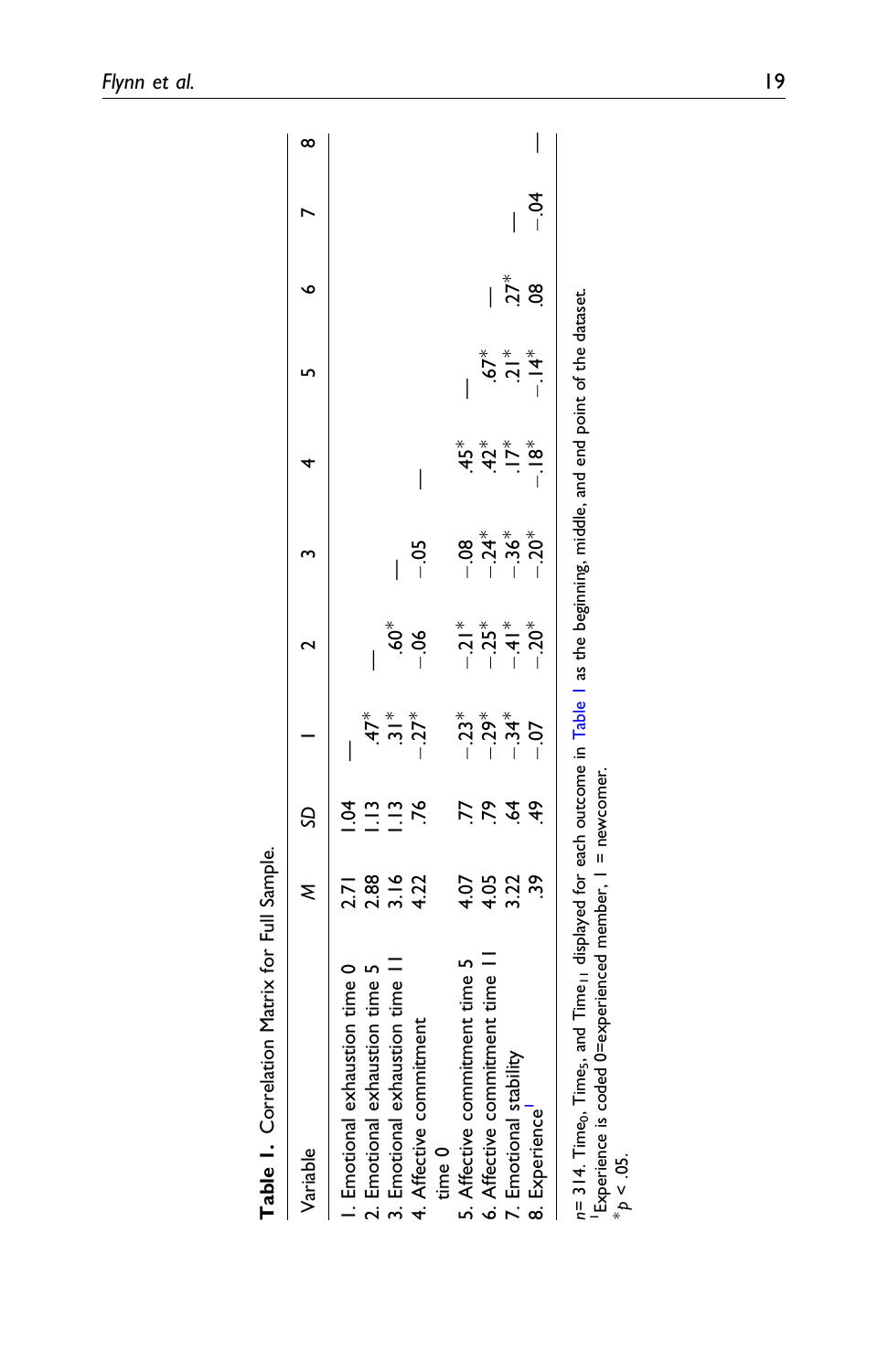| Variable                                         |               | M SD |                         | $1 \quad 2$ | 3   | 4                                                                  | 5 | 6 | 7   | - 8 |
|--------------------------------------------------|---------------|------|-------------------------|-------------|-----|--------------------------------------------------------------------|---|---|-----|-----|
| I. Intent to<br>remain                           | $4.14$ $1.10$ |      |                         |             |     |                                                                    |   |   |     |     |
| 2. Retention                                     | .21           | .41  | $.50^*$                 |             |     |                                                                    |   |   |     |     |
| 3. Emotional<br>exhaustion<br>trajectory         | .04           | .06  | $.06$ .05               |             |     |                                                                    |   |   |     |     |
| 4. Emotional<br>exhaustion<br>level <sup>2</sup> |               |      | $2.66$ .75 $-.16^*$ .03 |             | .09 |                                                                    |   |   |     |     |
| 5. Affective<br>commitment<br>trajectory         |               |      |                         |             |     | $-.01$ .03 .25 <sup>*</sup> .08 $-.12$ $-.13$ <sup>*</sup> $-$     |   |   |     |     |
| 6. Affective<br>commitment<br>level <sup>2</sup> |               |      |                         |             |     | 4.13 .60 .34* .15* .06 $-.33*$ -.07                                |   |   |     |     |
| 7. Emotional<br>stability                        |               |      |                         |             |     | 3.18 .65 .06 .00 $-18^*$ $-51^*$ .13 <sup>*</sup> .18 <sup>*</sup> |   |   |     |     |
| 8. Experience <sup>3</sup>                       |               |      |                         |             |     | .44 .50 .24* .01 $-18^*$ $-14^*$ .26* $-10$                        |   |   | .01 |     |

Table 2. Correlation Matrix for Non-Graduating Subset.

n= 224.

<span id="page-19-1"></span><sup>1</sup> Level variables are Bayesian estimates of the within-person intercept and represent the baseline level of the variable.

<span id="page-19-2"></span> $^{2}$ Trajectory variables are Bayesian estimates of the within-person slopes and represent the individual's trajectory.

<span id="page-19-3"></span> $3$ Experience is coded 0=experienced member,  $1 =$  newcomer.

<span id="page-19-0"></span> $*_{\mathcal{D}}$  < .05.

lower in emotional stability will exhibit greater increases in emotional exhaustion over time. Hypothesis 3a was tested by examining the interaction between time and emotional stability reported in Model 3 ([Table 4](#page-21-0)), which was not significant. Therefore, Hypothesis 3a was not supported.

Hypothesis 3b predicted that individuals' affective commitment trajectories over time would be moderated by emotional stability, such that individuals lower in emotional stability will exhibit greater decreases in affective commitment over time. Hypothesis 3b was tested by examining the interaction between time and emotional stability reported in Model 3 [\(Table 5\)](#page-21-1). A significant interaction supports Hypothesis 3b. The moderated relationship in Hypothesis 3b is depicted in the plot of affective commitment over time in [Figure 2.](#page-22-0) The plot indicates that individuals high in emotional stability had relatively stable and high affective commitment over time, while individuals low in emotional stability experienced declining affective commitment over time.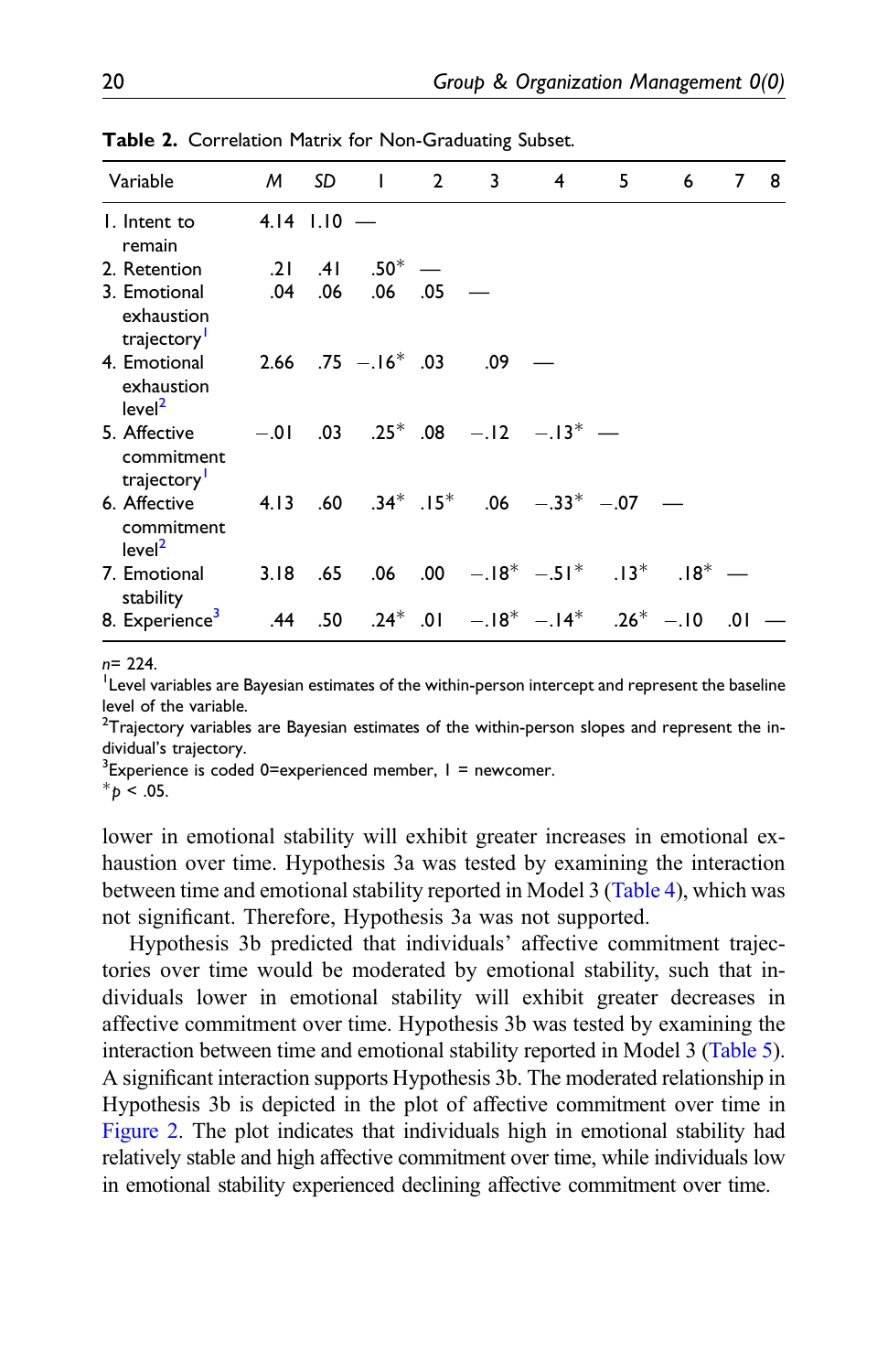|                      | <b>Emotional Exhaustion</b> |                                     |
|----------------------|-----------------------------|-------------------------------------|
|                      | Model I                     | Model 2                             |
| Fit statistic        | Random intercepts           | Random intercepts and random slopes |
| <b>AIC</b>           | 6843.24                     | 6584.71                             |
| <b>BIC</b>           | 6897.21                     | 6620.65                             |
| Log likelihood       | $-3417.62$                  | $-3286.35$                          |
| DF                   | 4                           | 6                                   |
| $\wedge$ DF          |                             | 2                                   |
| Log likelihood ratio |                             | 262.54                              |
| p-value              |                             | 5.001                               |
|                      | Affective commitment        |                                     |
|                      | Model 3                     | Model 4                             |
| Fit statistic        | Random intercepts           | Random intercepts and random Slopes |
| <b>AIC</b>           | 4530.62                     | 4319.03                             |
| <b>BIC</b>           | 4554.58                     | 4354.97                             |
| Log likelihood ratio | $-2261.31$                  | $-2153.51$                          |
| DF                   | 4                           | 6                                   |
| $\wedge$ DF          |                             | 2                                   |
| Log likelihood ratio |                             | 215.59                              |
| p-value              |                             | 5.001                               |

<span id="page-20-0"></span>

|  |  | Table 3. Model Comparison of Random Effects. |  |  |  |
|--|--|----------------------------------------------|--|--|--|
|--|--|----------------------------------------------|--|--|--|

Hypothesis 4a predicted that individuals' emotional exhaustion trajectories over time would be moderated by prior experience, such that newcomers would demonstrate less change over time. Hypothesis 4a was tested by examining the interaction between time and experience reported in Model 4 ([Table 4](#page-21-0)). A significant interaction obtained for emotional exhaustion supports Hypothesis 4a. The moderated relationship in Hypothesis 4a is depicted in the plot of emotional exhaustion over time in [Figure 3](#page-23-0). The plot indicates that newcomers had less pronounced emotional exhaustion growth over time, while experienced members demonstrated increasing emotional exhaustion over time.

Hypothesis 4b predicted that individuals' affective commitment trajectories over time would be moderated by prior experience, such that newcomers would have greater growth over time. Hypothesis 4b was tested by examining the interaction between time and experience reported in Model 4 ([Table 5](#page-21-1)). A significant interaction obtained for affective commitment supports Hypothesis 4b. The moderated relationship in Hypothesis 4b is depicted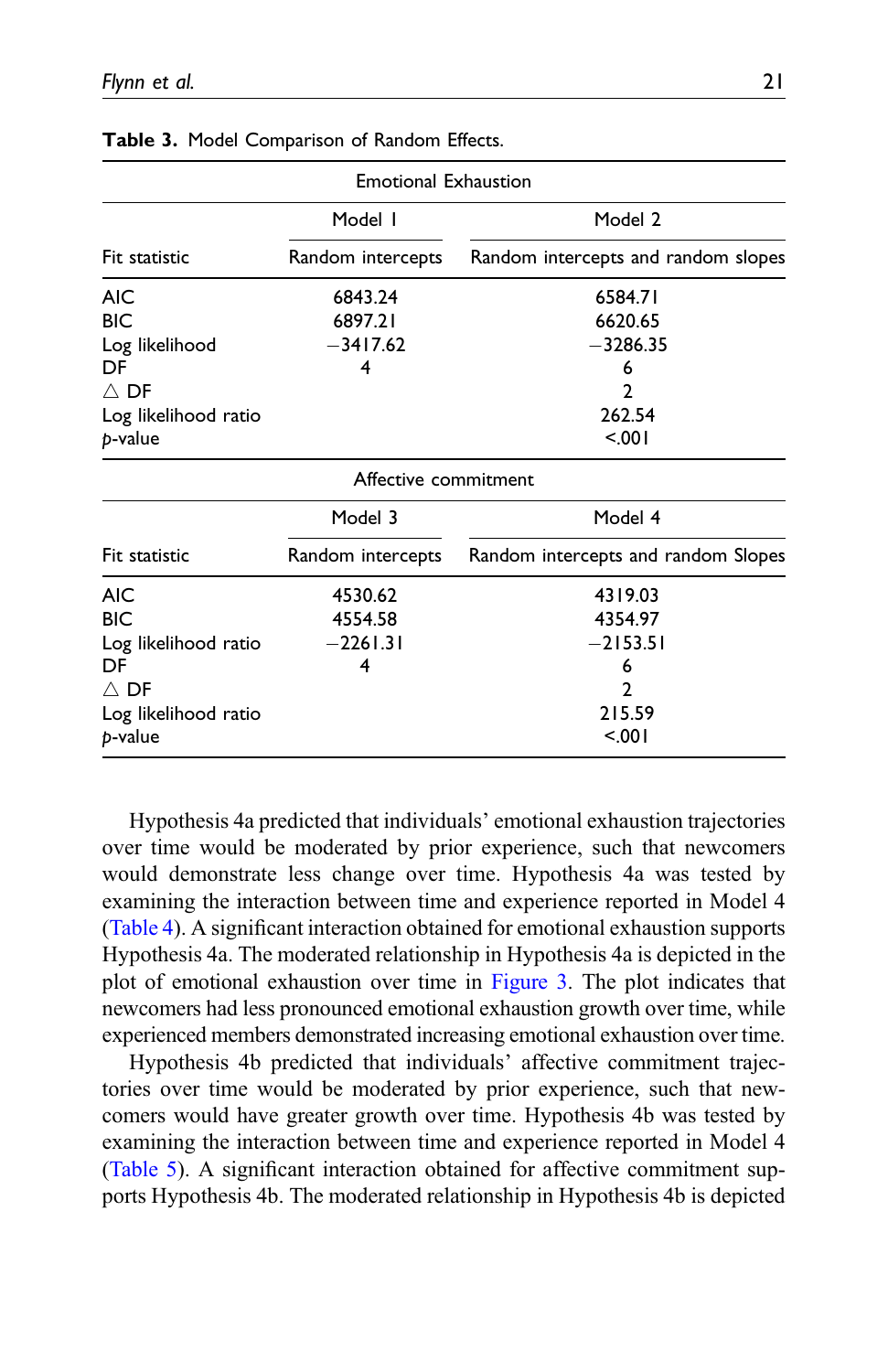<span id="page-21-1"></span><span id="page-21-0"></span>

| Table 4. Emotional Exhaustion Regression Results: Mixed Effect Growth Modeling                                                                                                                                                                                                                                                                                                                    |                                        |                                                                                       |                                                                                        |                                                                                      |                                                                                                                                        |
|---------------------------------------------------------------------------------------------------------------------------------------------------------------------------------------------------------------------------------------------------------------------------------------------------------------------------------------------------------------------------------------------------|----------------------------------------|---------------------------------------------------------------------------------------|----------------------------------------------------------------------------------------|--------------------------------------------------------------------------------------|----------------------------------------------------------------------------------------------------------------------------------------|
| Variable                                                                                                                                                                                                                                                                                                                                                                                          | Model                                  | Model 2                                                                               | Model 3                                                                                | Model 4                                                                              | Model 5                                                                                                                                |
| ime* Emotional stability<br>Emotional stability<br>Time*Experience<br>Experience<br>Constant<br>Cime<br>E                                                                                                                                                                                                                                                                                         | $2.64***$ (.05)<br>$(10)$ *** (.01)    | $.04***$ $(.01)$<br>-.68 <sup>***</sup> $(.07)$<br>$4.92***$ (.22)<br>$-0.28**$ (.09) | $-64***$ $(07)$<br>$4.82***$ (.24)<br>$-28**$ (.09)<br>$.06*** (.02)$<br>$-0.01$ (.01) | $-68***$ (.07)<br>$4.89***$ (.22)<br>$05***(01)$<br>$-19*$ (.09)<br>$-0.03*$ (.01)   | $-64***$ (.07)<br>$4.78***$ (.24)<br>$-19^*$ (.09)<br>- 01 (.01)<br>$-0.03*0.01$<br>$.08*** (.03)$                                     |
| n = 2955 total observations nested within 314 individuals for emotional exhaustion. Unstandardized regression coefficients are reported (standard errors in<br>parenthesis). Experience is a dichotomous variable coded I for newcomers and 0 for other members.<br>Table 5. Affective Commitment Regression Results: Mixed Effect Growth Modeling.<br>$*_{p} < .05. **_{p} < .01. **_{p} < .001$ |                                        |                                                                                       |                                                                                        |                                                                                      |                                                                                                                                        |
| Variable                                                                                                                                                                                                                                                                                                                                                                                          | Model                                  | Model 2                                                                               | Model 3                                                                                | Model 4                                                                              | Model 5                                                                                                                                |
| ime* Emotional stability<br>Emotional stability<br>Time <sup>*</sup> Experience<br>Experience<br>Constant<br>Time                                                                                                                                                                                                                                                                                 | $4.16***$ (.04)<br>$-0.0$ <sup>*</sup> | $3.40***$ (.19)<br>-0.1* (.00)<br>-24*** (.06)<br>$-0.06$ $(07)$                      | $3.57***$ (.20)<br>$-0.05**$ (.02)<br>$19^{**}$ (.06)<br>$-06$ $(07)$<br>01* $(01)$    | $3.45***$ (.19)<br>-.02*** (.00)<br>$.24***$ (.06)<br>$(10)$ *** (01)<br>$-18*(.08)$ | $-0.07***02$<br>$3.62***$ (.20)<br>$(10)$ *** $(2)$<br>$\begin{array}{c} .19^{**} (.06) \\ -.18^{*} (.08) \\ 01^{*} (.01) \end{array}$ |
| $n$ = 2954 total observations nested within 314 individuals. Unstandardized regression coefficients are reported (standard errors in parenthesis). Experience<br>is a dichotomous variable coded I for newcomers and 0 for other members.<br>* $p < .05,$ ** $p < .01,$ *** $p < .001$                                                                                                            |                                        |                                                                                       |                                                                                        |                                                                                      |                                                                                                                                        |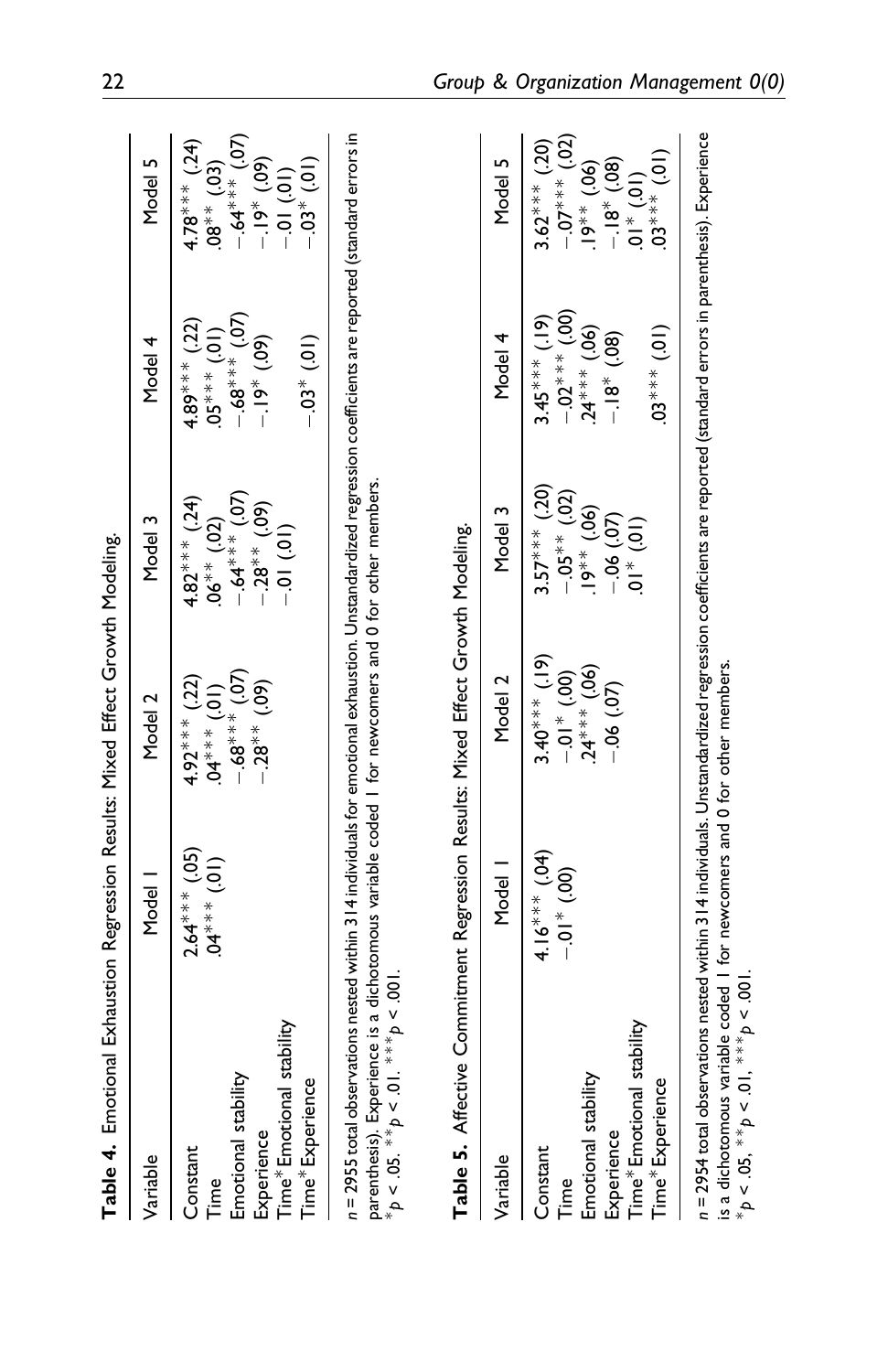

<span id="page-22-0"></span>Figure 2. Affective commitment trajectories moderated by emotional stability.

in the plot of affective commitment over time in [Figure 4.](#page-24-0) The plot indicates that newcomers exhibited an increasing trajectory for affective commitment over time, while experienced members demonstrated declining trajectory for affective commitment over time.

Hypotheses 5a, 5b, 6a, and 6b predicted that individuals' outcome trajectories would have an impact on their intent to remain and actual retention in the organization. Recall, the tests of these hypotheses were conducted on the subset of non-graduating members. To test these hypotheses, we used the empirical Bayes estimates of intercepts and slopes as predictors of intent to remain in a series of regression models summarized in [Table 6.](#page-24-1)

Hypothesis 5a was tested by the emotional exhaustion trajectory parameter reported in Model 1 [\(Table 6\)](#page-24-1). While there is a negative relationship between individuals' baseline emotional exhaustion and their intent to remain in the organization, their emotional exhaustion trajectory was not significantly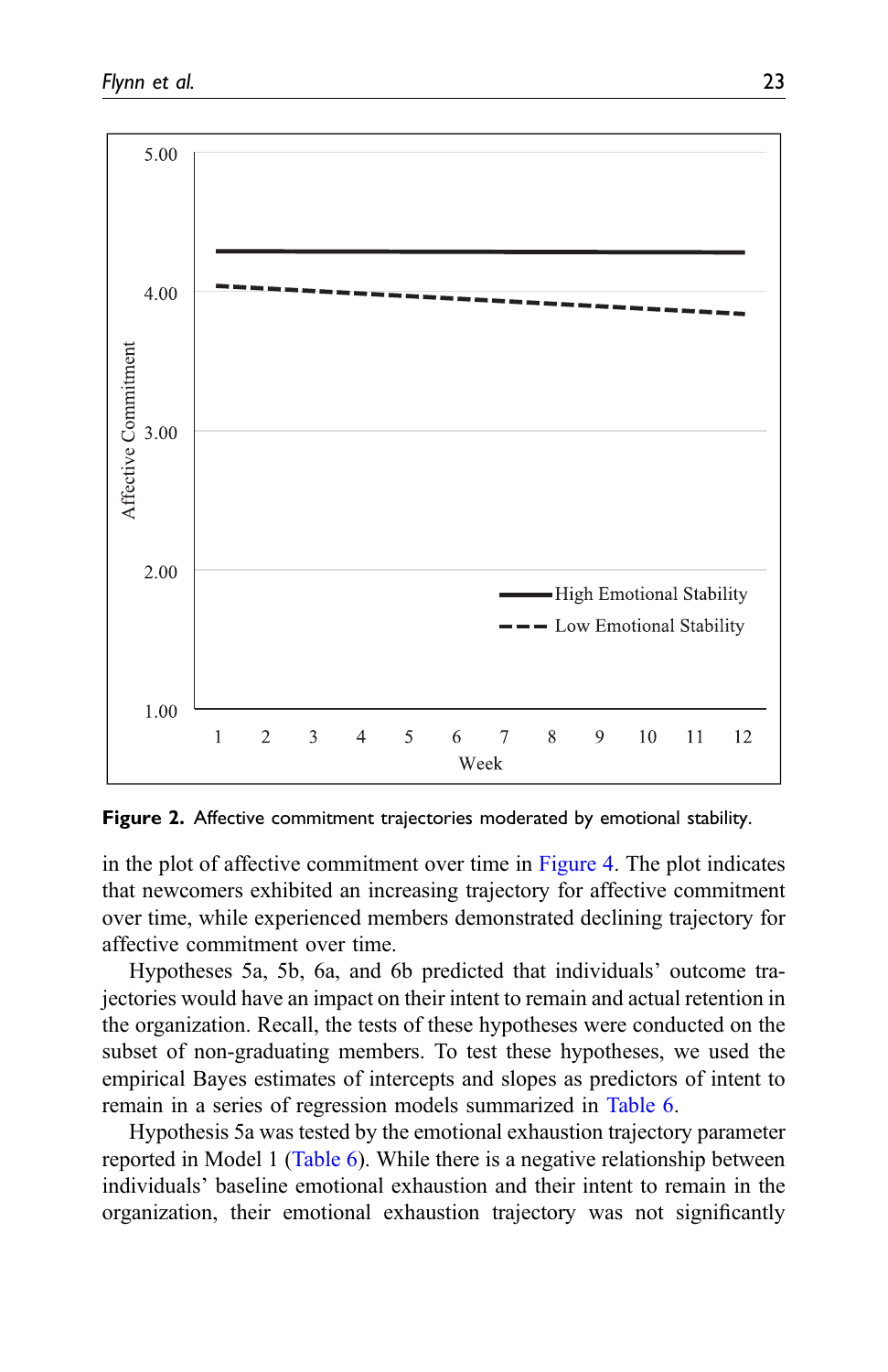

<span id="page-23-0"></span>Figure 3. Emotional exhaustion trajectories moderated by prior experience.

related to intent to remain. Therefore, Hypothesis 5a was not supported. Hypothesis 5b was tested by the affective commitment trajectory parameter reported in Model 2 [\(Table 6\)](#page-24-1). There is a positive relationship between individuals' affective commitment trajectories and their intent to remain in the organization, over and above the positive impact of baseline affective commitment. Recall that overall, there was a negative affective commitment trajectory, meaning that on average individuals' affective commitment declined over time. Therefore, the positive relationship between the trajectory and intent to remain indicates that individuals whose affective commitment trajectory manifested greater stability (i.e., resilience) were more willing to report intent to remain in the organization. Therefore, Hypothesis 5b was supported.

Hypotheses 6a and 6b proposed that emotional exhaustion and affective commitment trajectories would have an indirect effect on season-to-season retention, summarized in [Table 7.](#page-25-0) We tested these hypotheses using least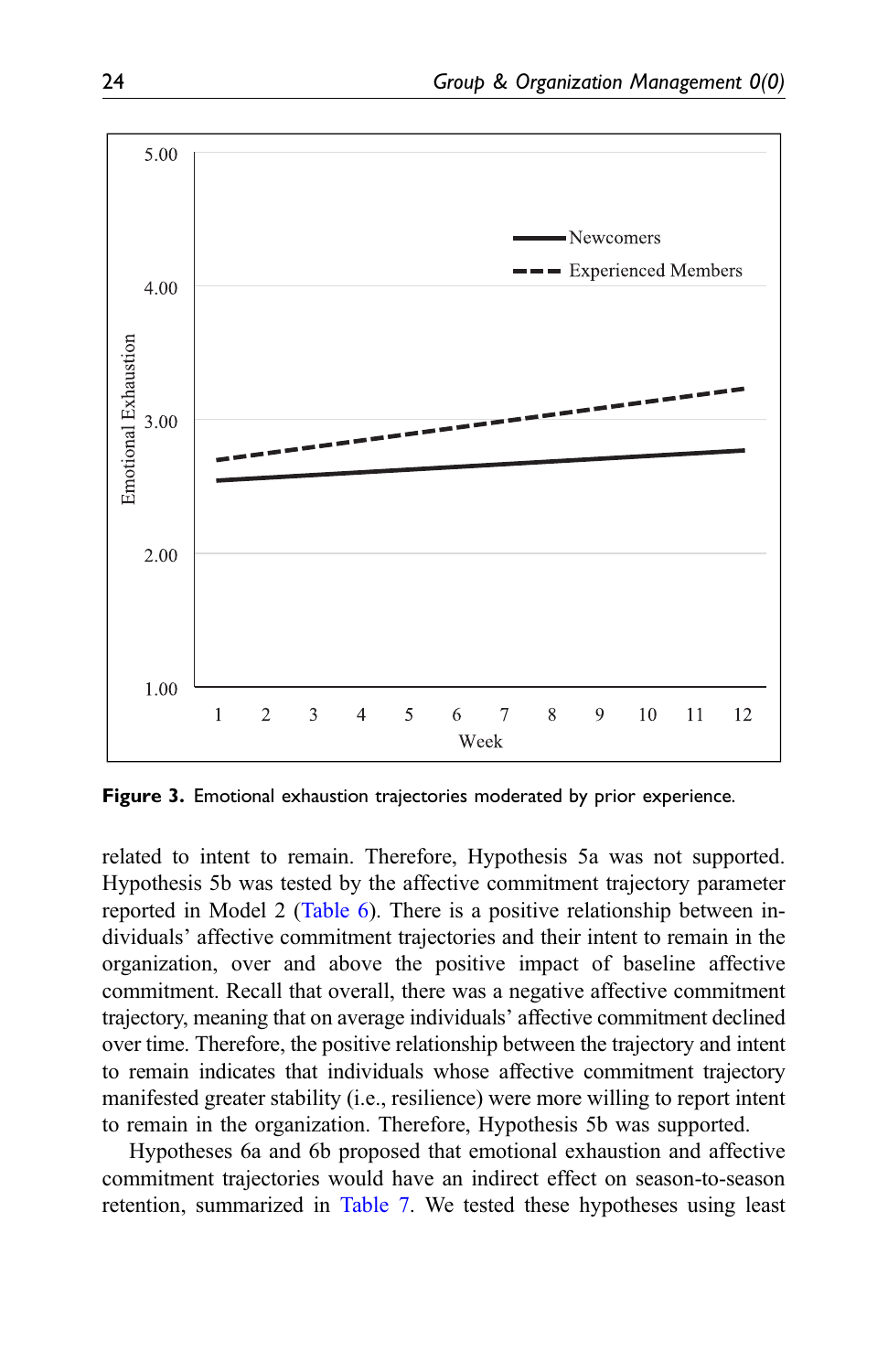

<span id="page-24-0"></span>Figure 4. Affective commitment trajectories moderated by prior experience.

|  |  |  | Table 6. Intent to Remain Regression Results. |  |
|--|--|--|-----------------------------------------------|--|
|--|--|--|-----------------------------------------------|--|

| Variable                                                                                                                                         | Model I                                                       | Model 2                            | Model 3                                                                            |
|--------------------------------------------------------------------------------------------------------------------------------------------------|---------------------------------------------------------------|------------------------------------|------------------------------------------------------------------------------------|
| Constant<br>Baseline emotional exhaustion<br>Emotional exhaustion trajectory<br>Baseline affective commitment<br>Affective commitment trajectory | $4.73***$ (.27) $1.50**$ (.46)<br>$-.24*$ (.10)<br>1.42(1.30) | $.66***$ (.11)<br>$9.22***$ (2.02) | $1.53^*$ (.62)<br>$-.01$ (.10)<br>1.40(1.19)<br>$.65***$ (.12)<br>$9.44***$ (2.06) |

n= 224 individuals. Unstandardized regression coefficients are reported (standard errors in parenthesis).

<span id="page-24-1"></span> $^*p$  < .05,  $^*p$  < .01,  $^{***}p$  < .001.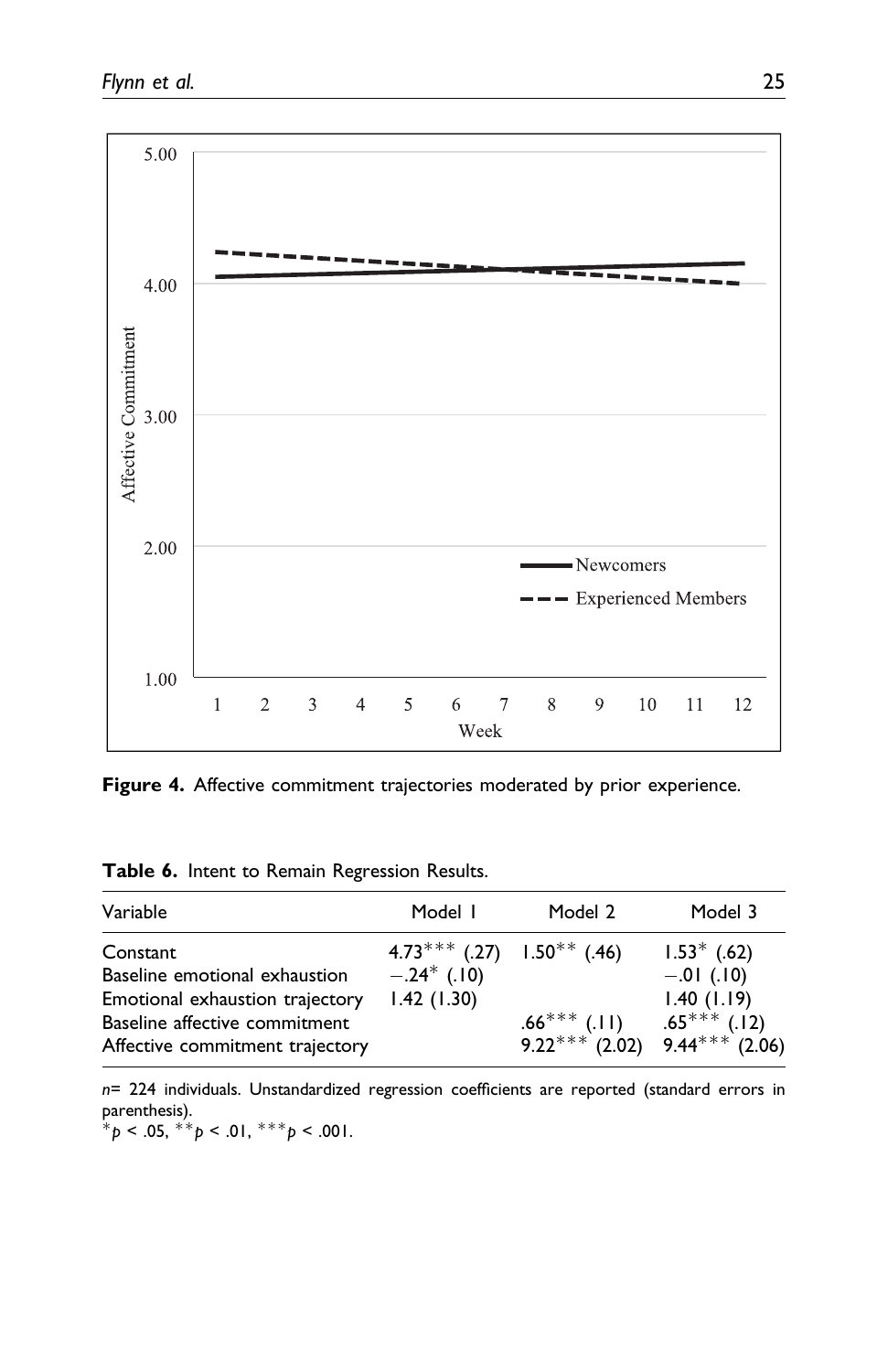| <b>Construction of the construction of the construction of the construction of the construction of the construction of the construction of the construction of the construction of the construction of the construction of the c</b> |                          |                                    |                  |                     |
|--------------------------------------------------------------------------------------------------------------------------------------------------------------------------------------------------------------------------------------|--------------------------|------------------------------------|------------------|---------------------|
| Direct effects                                                                                                                                                                                                                       | Intent to remain         | Retention                          | Intent to remain | Retention           |
| Constant                                                                                                                                                                                                                             | $4.73***$ (.27)          | $-4.39$ * * * 0.0.1 (1.17)         |                  | $-2.68*$ (1.33)     |
| Emotional exhaustion trajectory<br>Baseline emotional exhaustion                                                                                                                                                                     | $-24*(10)$<br>1.42(1.30) | 1.27(3.66)<br>$47^{\dagger}$ (.27) |                  |                     |
| Baseline affective commitment                                                                                                                                                                                                        |                          |                                    | $(11)$ *** 66    | $-0.09(35)$         |
| Affective commitment trajectory                                                                                                                                                                                                      |                          |                                    | 9.22*** $(2.02)$ | $-4.71(5.98)$       |
| Intent to remain                                                                                                                                                                                                                     |                          | $1.14***$ (.19)                    |                  | $1.12***$ (.20)     |
| Indirect effects                                                                                                                                                                                                                     |                          |                                    |                  |                     |
| Emotional exhaustion trajectory->Intent to remain                                                                                                                                                                                    |                          | $.11$ [ $-.14, .38$ ]              |                  |                     |
| Affective commitment trajectory->Intent to remain                                                                                                                                                                                    |                          |                                    |                  | $.57***$ [.10, .62] |
| n= 224 individuals. Unstandardized regression coefficients are reported (standard errors in parenthesis). Models of retention used logistic regression.                                                                              |                          |                                    |                  |                     |

| J |
|---|
|   |
| l |
| ľ |
| í |

<span id="page-25-0"></span>in - 221 illuminudas. Oinsania uized regression coeniciens are reported Standard errors in parentiness). I iodes or recentoin use<br>Average mediation effects reported with 95% confidence intervals created from a nonparamet Average mediation effects reported with 95% confidence intervals created from a nonparametric bootstrap of 1000 simulations.

 $\frac{1}{p}$  < .10,  $* p$  < .05,  $* p$  < .01,  $* * p$  < .001.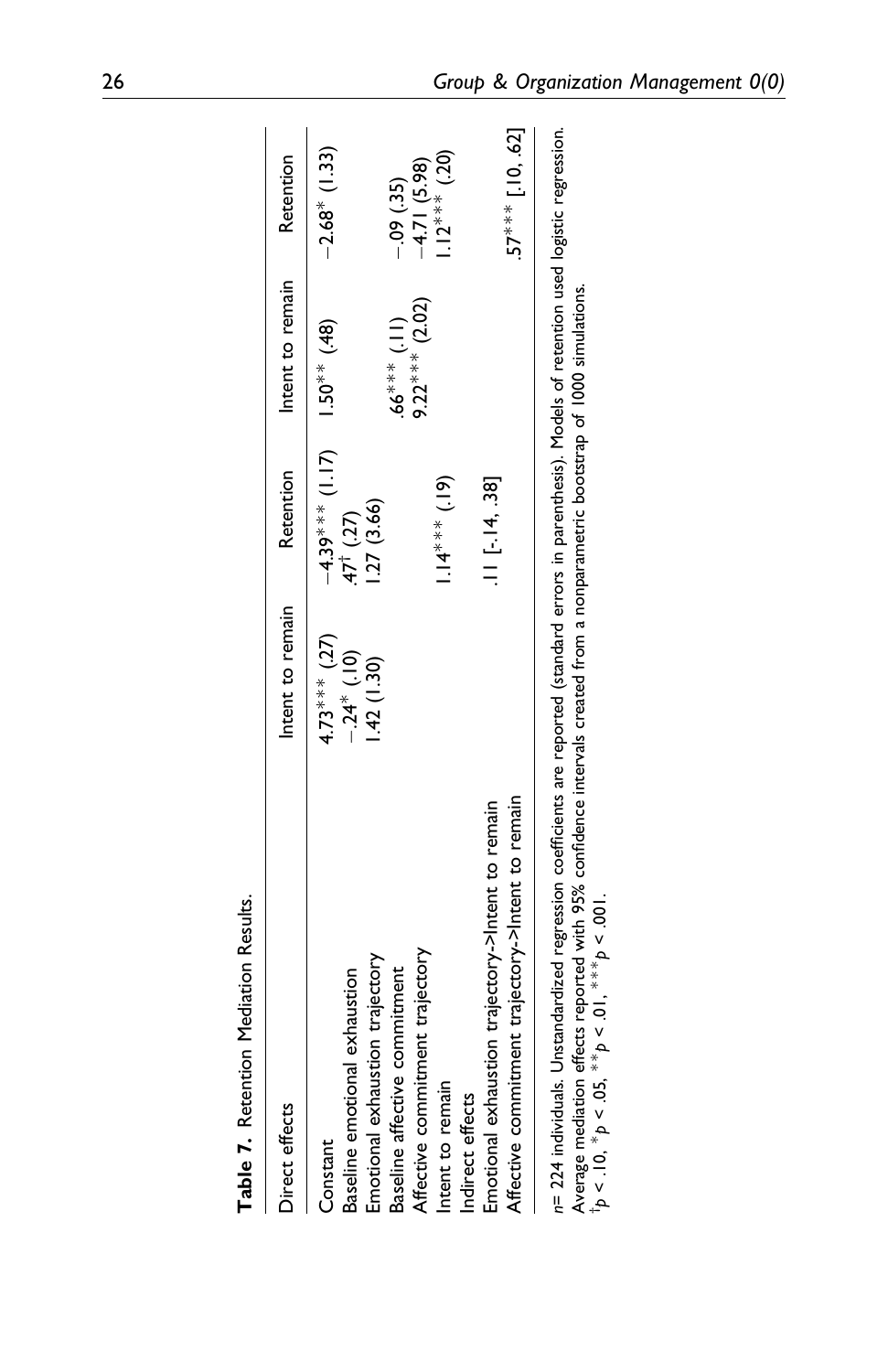squares regression for our mediator and logistic regression for our dichotomous retention outcome in the mediation package in R ([Tingley, Yamamoto, Hirose,](#page-43-11) [Keele, & Imai, 2014\)](#page-43-11). We used a nonparametric bootstrap with 1000 draws to create 95% confidence intervals for the hypothesized indirect effects. The average indirect effect from emotional exhaustion trajectory through intent to remain to retention ( $\beta$ = 0.11,  $CI_{lower}$ = -0.14,  $CI_{upper}$ = 0.38) was not significant. This finding is expected as the emotional exhaustion trajectory was not significantly related to intent (Hypothesis 5a) meaning that the predictor was not significantly related to the mediator. In short, Hypotheses 6a was not supported. In contrast, the average indirect effect from affective commitment trajectory

through intent to remain to retention ( $\beta$ = 0.57,  $CI_{lower}$ = 0.10,  $CI_{upper}$ = 0.62) was positive and significant. These results indicate that, through intentions, the affective commitment trajectory was positively associated with greater likelihood of retention supporting Hypotheses 6b. The positive relationship between the trajectory and retention, through intent to remain, indicates that individuals whose affective commitment trajectory manifested greater stability (i.e., resilience) were more likely to return to the organization the following school year.

## Supplemental Analyses

We also conducted a series of additional analyses around the moderated relationships in Hypotheses 3a, 3b, 4a, and 4b to control for potential alternative explanations [\(Table 8](#page-27-0) and [9](#page-27-1)). We specifically examined the impact of tuition reduction, major requirements, and within season travel to away football games. We measured tuition reduction by dummy coding those members who noted, at the beginning of the season, that the reduction was the greatest benefit of their membership (31 in total) as 1 and coding all others as 0. We measured major requirements by dummy coding those members who indicated, at the beginning of the season, they were music majors (58 in total) as 1 and coding all others as 0. Finally, we measured within season travel by summing the number of self-reported away trips each individual made with the band during the study period (ranging from 0 to 4). When controlling for these covariates, the pattern of significance matched our results, providing additional support for Hypotheses 3b, 4a, and 4b.

Additionally, we conceptualized change as linear; however, there may be reasons to hypothesize and test non-linear effects. For instance, exposure to chronic demands such as heavy workloads may show a cumulative effect that increases in a non-linear fashion over time. While not initially hypothesized, the issue of non-linearity was brought up in the review process. There was no evidence of quadratic effects for emotional exhaustion (Model 1; [Table 10\)](#page-28-0), but it appears that, on average, the decreasing affective commitment trajectory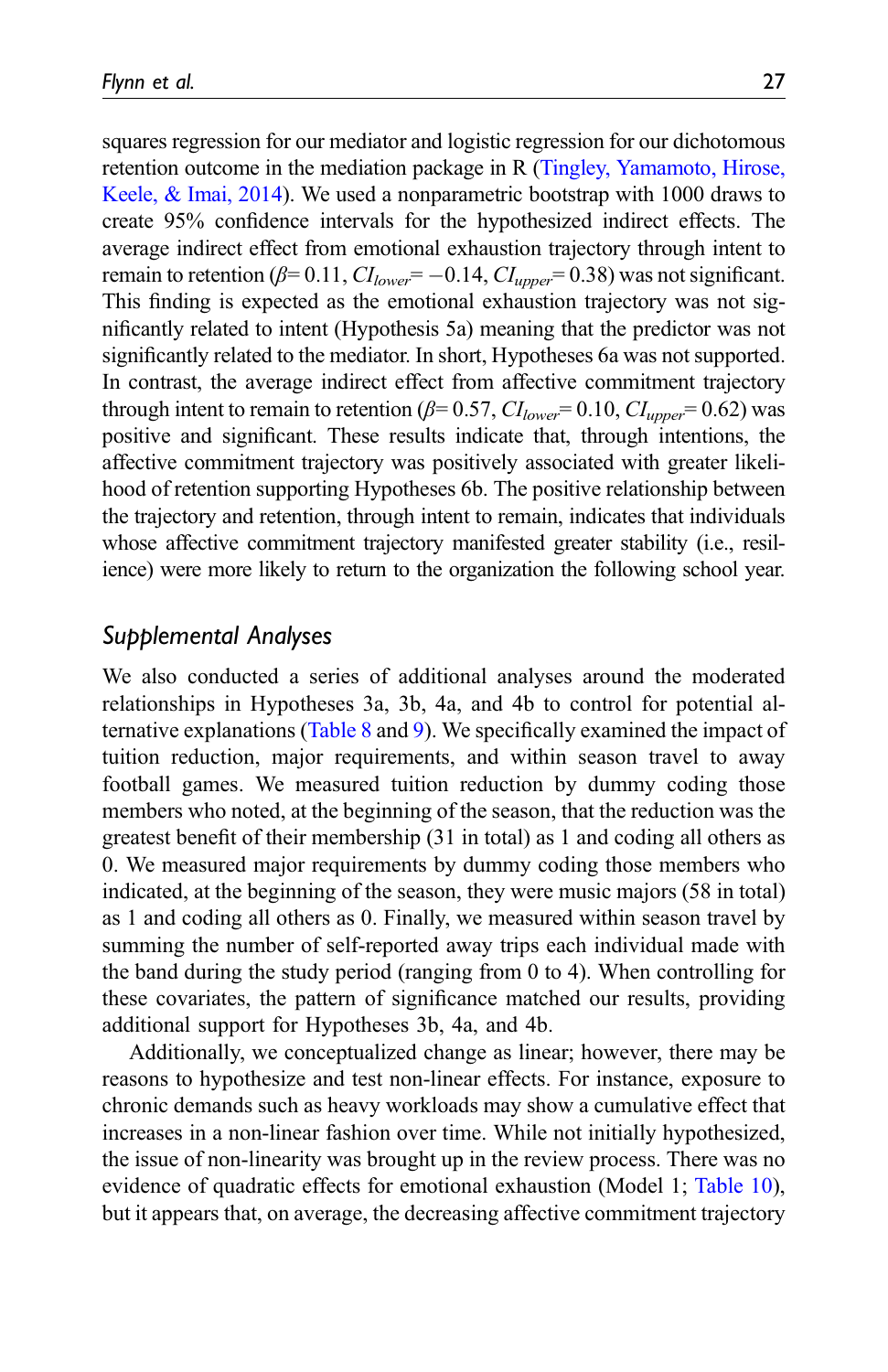$-.01$  (.01)  $-.01$  (.01)

| Variable            | Model I          | Model 2         | Model 3                | Model 4                |
|---------------------|------------------|-----------------|------------------------|------------------------|
| Constant            | $4.81***$ (.23)  | 4.70*** $(.25)$ | $4.77***$ (.23)        | $4.66***$ (.25)        |
| Time                | $.04***$ $(.01)$ | $.07***$ (.03)  | $.05***$ (.01)         | $.08***$ (.03)         |
| Emotional stability | $-.65***$ (.07)  | $-.61***$ (.07) | $-.65***$ (.07)        | $-.61***$ (.07)        |
| Experience          | $-.25***$ (.09)  | $-.25***$ (.09) | $-.16^{\dagger}$ (.09) | $-.16^{\dagger}$ (.09) |
| Funding             | $.41***$ (.15)   | $.41***$ (.15)  | $.41***$ (.15)         | $.41***$ (.15)         |
| Major requirement   | .08(.11)         | $.08$ (.11)     | $.08$ (.11)            | .08(11)                |
| Travel              | $-.04(.04)$      | $-.04(.04)$     | $-.04(.04)$            | $-.04(.04)$            |
|                     |                  |                 |                        |                        |

Table 8. Emotional Exhaustion Regression Results: Mixed Effect Growth Modeling.

N= 2955 total observations nested within 314 individuals. Unstandardized regression coefficients are reported (standard errors in parenthesis). Experience is a dichotomous variable coded 1 for newcomers and 0 for other members. Funding is a dichotomous variable coded 1 for members who indicated that scholarship funding was primary benefit of membership. Major requirement is a dichotomous variable coded 1 for music majors. Travel is a count of the number of away games an individual traveled to during the study.

 $Time*$  Experience  $-.03*$   $(.01)$   $-.03*$   $(.01)$ 

<span id="page-27-0"></span> $^{\dagger}p$  < .10,  $^{\ast}p$  < .05,  $^{\ast\ast}p$  < .01,  $^{\ast\ast\ast}p$  < .001.

| Variable                    | Model I                   | Model 2         | Model 3         | Model 4         |
|-----------------------------|---------------------------|-----------------|-----------------|-----------------|
| Constant                    | $3.39***$ (.19)           | $3.55***$ (.21) | $3.44***$ (.19) | $3.61***$ (.21) |
| Time                        | $-.01$ <sup>*</sup> (.00) | $-.05***$ (.02) | $-.02***$ (.00) | $-.07***$ (.02) |
| Emotional stability         | $.23***$ (.06)            | $.18***$ (.06)  | $.23***$ (.06)  | $.17***$ (.06)  |
| Experience                  | $-.08$ (.07)              | $-.08(.07)$     | $-.16(.09)$     | $-0.16+(0.09)$  |
| <b>Funding</b>              | $-.12(.12)$               | $-.13(.12)$     | $-.13(.12)$     | $-.13(.12)$     |
| Major<br>requirement        | $.09$ $(.09)$             | $.09$ $(.09)$   | $.09$ $(.09)$   | .09(.09)        |
| Travel                      | $.06+ (.03)$              | $.06+ (.03)$    | $.06+ (.03)$    | $.06+ (.03)$    |
| Time*Emotional<br>stability |                           | $.01*(.01)$     |                 | $.01*(.01)$     |
| Time*Experience             |                           |                 | $.03***$ (.01)  | $.03***$ (.01)  |

Table 9. Affective Commitment Regression Results: Mixed Effect Growth Modeling.

N = 2954 total observations nested within 314 individuals. Unstandardized regression coefficients are reported (standard errors in parenthesis). Experience is a dichotomous variable coded 1 for newcomers and 0 for other members. Funding is a dichotomous variable coded 1 for members who indicated that scholarship funding was primary benefit of membership. Major requirement is a dichotomous variable coded 1 for music majors. Travel is a count of the number of away games an individual traveled to during the study.

<span id="page-27-1"></span> $^{\dagger}p$  < .10,  $^{\ast}p$  < .05,  $^{\ast\ast}p$  < .01,  $^{\ast\ast\ast}p$  < .001.

Time<sup>\*</sup>Emotional stability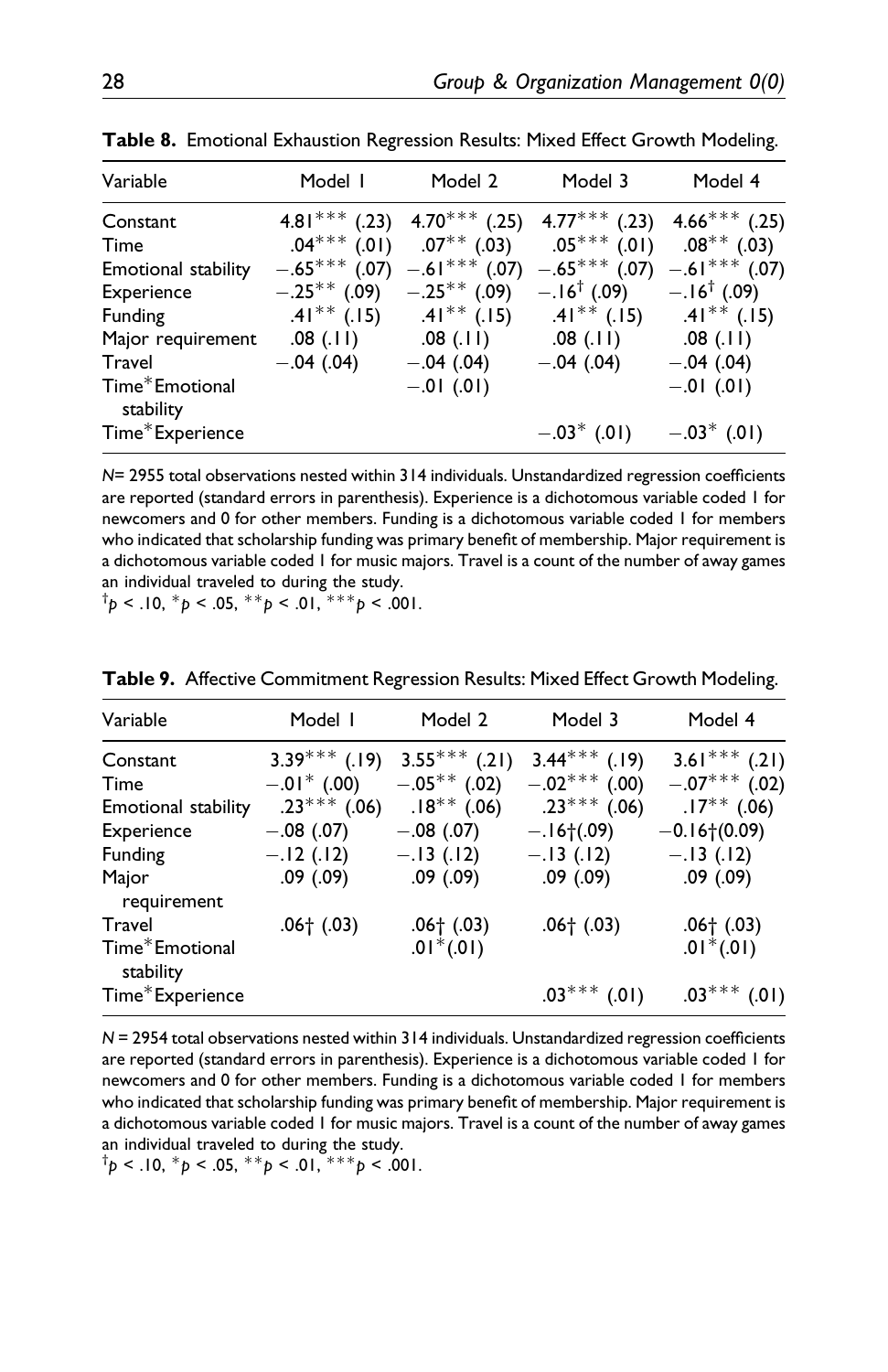| Variable                             | Model                            | Model 2          | Model 3               | Model 4          | Model 5                      |
|--------------------------------------|----------------------------------|------------------|-----------------------|------------------|------------------------------|
| Constant                             | $2.64***$ (.05)                  | $4.85***$ (.22)  | $4.43***$ (.25)       | $2.68***$ (.07)  | $4.49***$ (.26)              |
| Time                                 |                                  |                  | $(60^{\circ})$ ** 55. | $.06^{**}$ (.02) | $(60^{\circ})$ **82.         |
| Time (quadratic)                     | $.03\uparrow(.02)$<br>$.00(.00)$ | (00)(000, 000)   | $-.02*(.01)$          | $(00)$ 00.       | $-0.02**$ (.01)              |
| Emotional stability                  |                                  | $(5^{***}$ (.07) | $-55***$ (.08)        |                  | $.56*** (.08)$               |
| Experience                           |                                  | $-26**$ (.09)    |                       | $-0.0$           | $-.12(.10)$                  |
| Time* Emotional stability            |                                  |                  | $-0.07**$ (.03)       |                  | $-0.07**$ (.03)              |
| Time*Experience                      |                                  |                  |                       | $-0.07*0.03$     | $-07$ $*$ (.03)              |
| Time (quadratic)*Emotional stability |                                  |                  | $(00^*)$ * $(00)$     |                  | $(00^{\circ})$ $*10^{\circ}$ |
| Time (quadratic)* Experience         |                                  |                  |                       | 00(00)           | 00(.00)                      |

<span id="page-28-0"></span>is a dichotomous variable coded 1 for newcomers and 0 for other members.<br>
<sup>1</sup> $p < 0.10$ ,  $* p < .05$ ,  $* p < .01$ ,  $* * p < .001$ . is a dichotomous variable coded 1 for newcomers and 0 for other members.

 $\frac{1}{p}$  < 0.10,  $* p$  < .05,  $* p$  < .01,  $* * p$  < .001.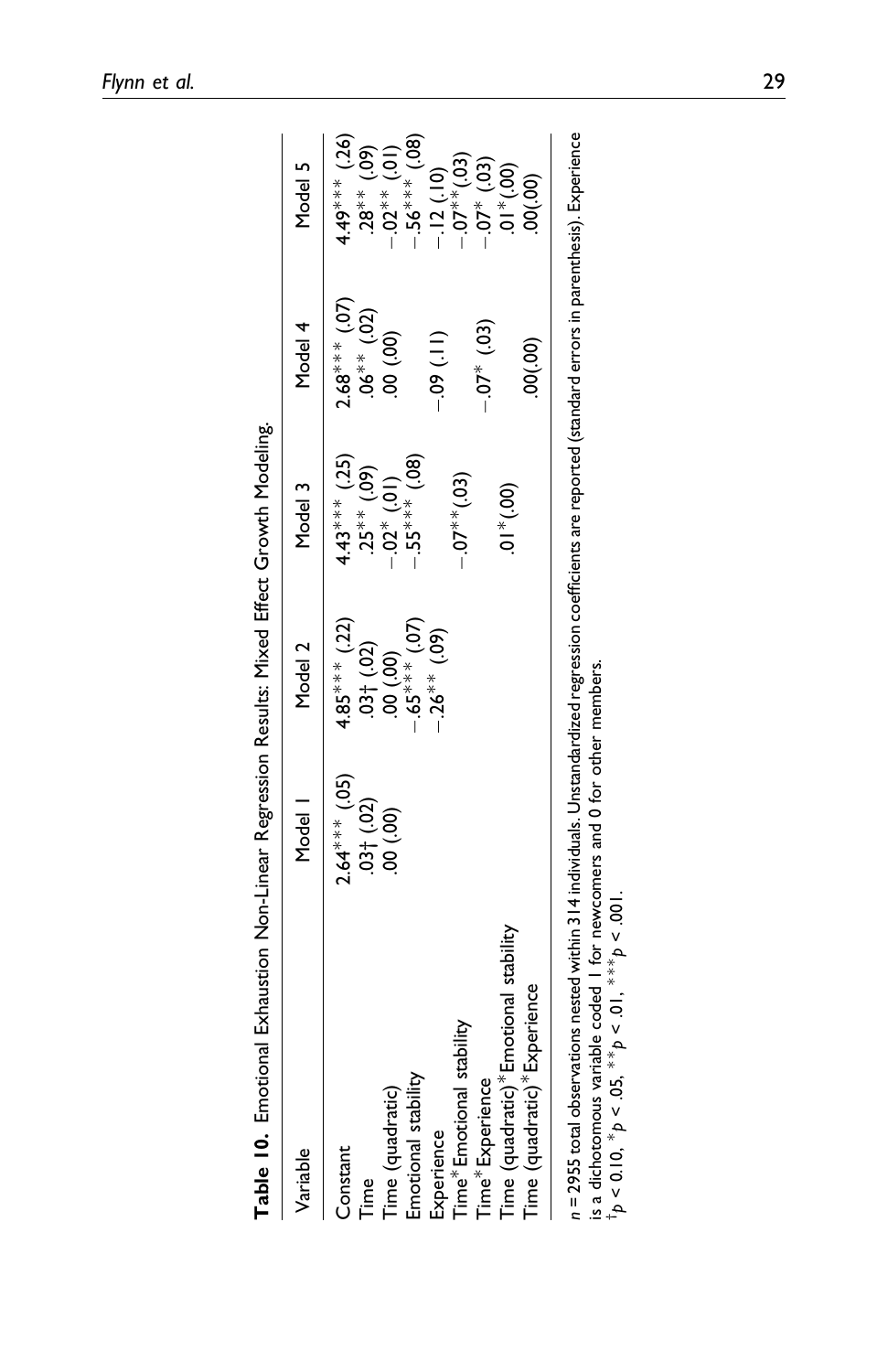becomes less negative over time (Model 1; [Table 11\)](#page-30-0). There was a subtle and significant interaction between curvilinear time and emotional stability predicting emotional exhaustion, such that newcomers' emotional exhaustion trajectories grew over time while experienced members' emotional exhaustion trajectories plateaued (Model 3; [Table 10\)](#page-28-0). This may be due to the bounded nature of a collegiate marching band season. Nevertheless, the non-linear effects for emotional exhaustion and affective commitment did not change the three significant results for our substantive hypotheses. The plot of the interaction is shown in [Figure 5](#page-31-0) where emotional exhaustion increases at a decreasing rate for individuals low in emotional stability. Future research and theory might want to consider non-linear effects when examining trajectories of outcomes.

## **Discussion**

Resilience is fundamentally a process that can be explored by examining response patterns over time [\(Bonanno, 2004\)](#page-38-1). We conceptualized resilience to chronic demands as patterns involving forestalled emotional exhaustion and sustained affective commitment over time. Our examination revealed significant between-individual variation in trajectories and showed that individuals with trajectories reflective of resilience tended to be high in emotional stability and new to the organization. Finally, we examined how these trajectories related to intent to remain and actual retention. We found that individuals whose affective commitment showed little decline were more willing, and more likely, to remain in the organization.

### Theoretical Implications

Our approach extended the literature in three ways. First, we illustrate how theoretical ideas about resilience built around understanding responses to acute and potentially traumatic events can be extended to understanding chronic stressors common in occupational settings. That is, we show that the well-established idea that resilience is best conceptualized as the trajectory of responses to an acute event (e.g., [Galatzer-Levy et al., 2018](#page-40-6)) can be extended to chronic situations where stressors like work overload accumulate over time. Our findings suggest that for chronic moderate demands, dynamic resilience is a matter of degree, with less resilient individuals displaying a gradual decline in functioning. These trajectories had important consequences for the organization that are indirectly predictive of retention—a finding in line with research demonstrating that the resilience trajectory in response to acute trauma is predictive of important personal outcomes (e.g., likelihood of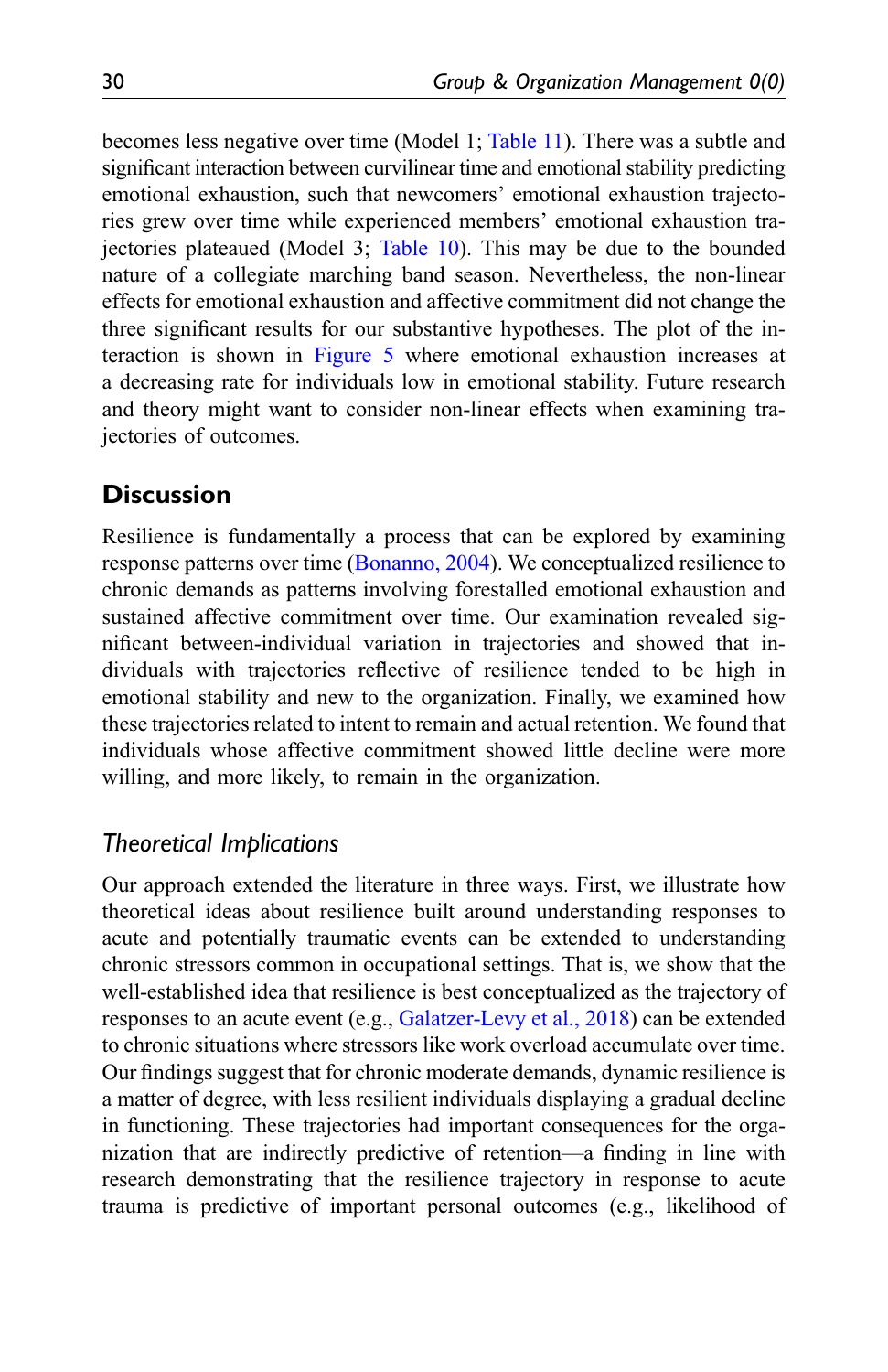| Variable                             | Model                 | Model 2         | Model 3          | Model 4           | Model 5                      |
|--------------------------------------|-----------------------|-----------------|------------------|-------------------|------------------------------|
| Constant                             | $4.19***$ (.04)       | $3.41***$ (.19) | $3.54***$ (.21)  | $4.27***$ (.05)   | $3.64***$ (.21)              |
| Time                                 | $-0.03$ * (.01)       | $-0.03**$ (.01) | $-06(.06)$       | $-0.05***(01)$    | .08(.06)                     |
| Time (quadratic)                     | $(00^{1})$ $*$ $(00)$ | $.002*(.00)$    | (00, 00.         | $.002*$ (.01)     | $(00)$ 00.                   |
| Emotional stability                  |                       | $.25***(.06)$   | $.20^{**}$ (.06) |                   | $20^{**}$ (.06)              |
| Experience                           |                       | $-0.05$ (.07)   |                  | $-0.20^{*}$ (.08) | $(80^{\circ})$ $*61^{\circ}$ |
| Time* Emotional stability            |                       |                 | $(30)$ $(0.02)$  |                   | .01(02)                      |
| Time*Experience                      |                       |                 |                  | (0.01, 0.02)      | (55, 05)                     |
| Time (quadratic)*Emotional stability |                       |                 | $(90)$ 00.       |                   | (00, 00.                     |
| Time (quadratic)* Experience         |                       |                 |                  | (00)<br>00        | (00, 00)                     |

<span id="page-30-0"></span>is a dichotomous variable coded 1 for newcomers and 0 for other members  $\uparrow$   $\uparrow$   $>$  .10,  $\uparrow$   $\rho$  < .05. \*\* $\rho$  < .01. \*\*\*  $\rho$  < .001. is a dichotomous variable coded 1 for newcomers and 0 for other members

 $\frac{1}{p}$  < .10,  $\frac{*}{p}$  < .05.  $\frac{*}{p}$  < .01.  $\frac{*}{p}$  × .001.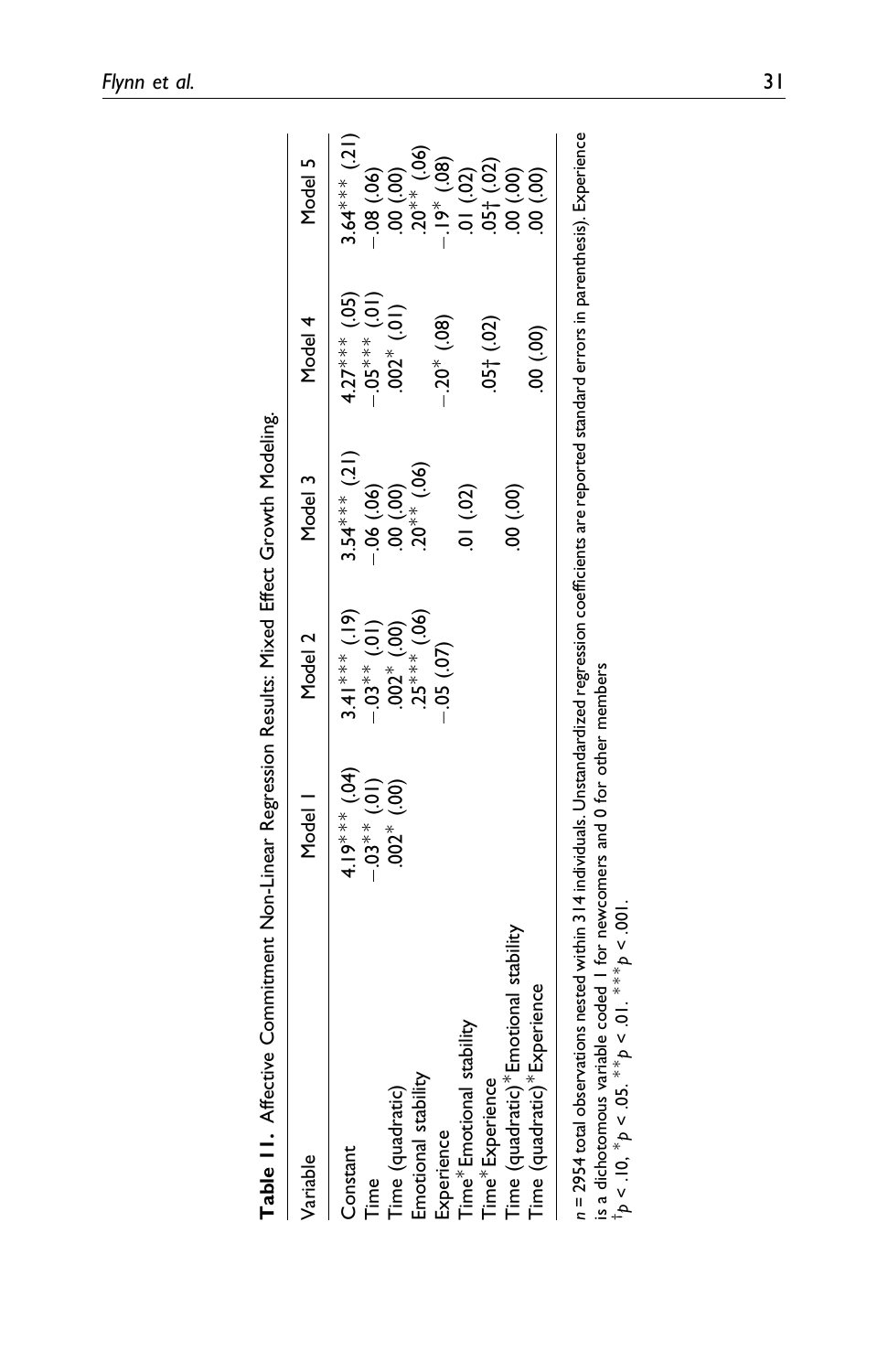

<span id="page-31-0"></span>Figure 5. Curvilinear emotional exhaustion trajectories moderated by emotional stability.

mortality; [Galatzer-Levy & Bonanno, 2014\)](#page-40-3). In short, our findings show that the resilience trajectory in response to chronic moderate demands can have important consequences for the organization.

Our example used emotional exhaustion and affective commitment trajectories. These two indices were relevant to our context because we did not anticipate that college students in the marching band would experience high levels of depression or other mental health symptoms over the course of the study. In other contexts, trajectories may be based on indices that are more directly relevant to the situation. For instance, focusing on depression in the context of experiencing a heart-attack [\(Galatzer-Levy & Bonanno, 2014](#page-40-3)) is logical as depression is a likely consequence of an acute health event. Alternatively, capturing trajectories of person-environment fit over the course of one's career [\(Jansen & Shipp, 2019\)](#page-40-13) could be used to assess resilience to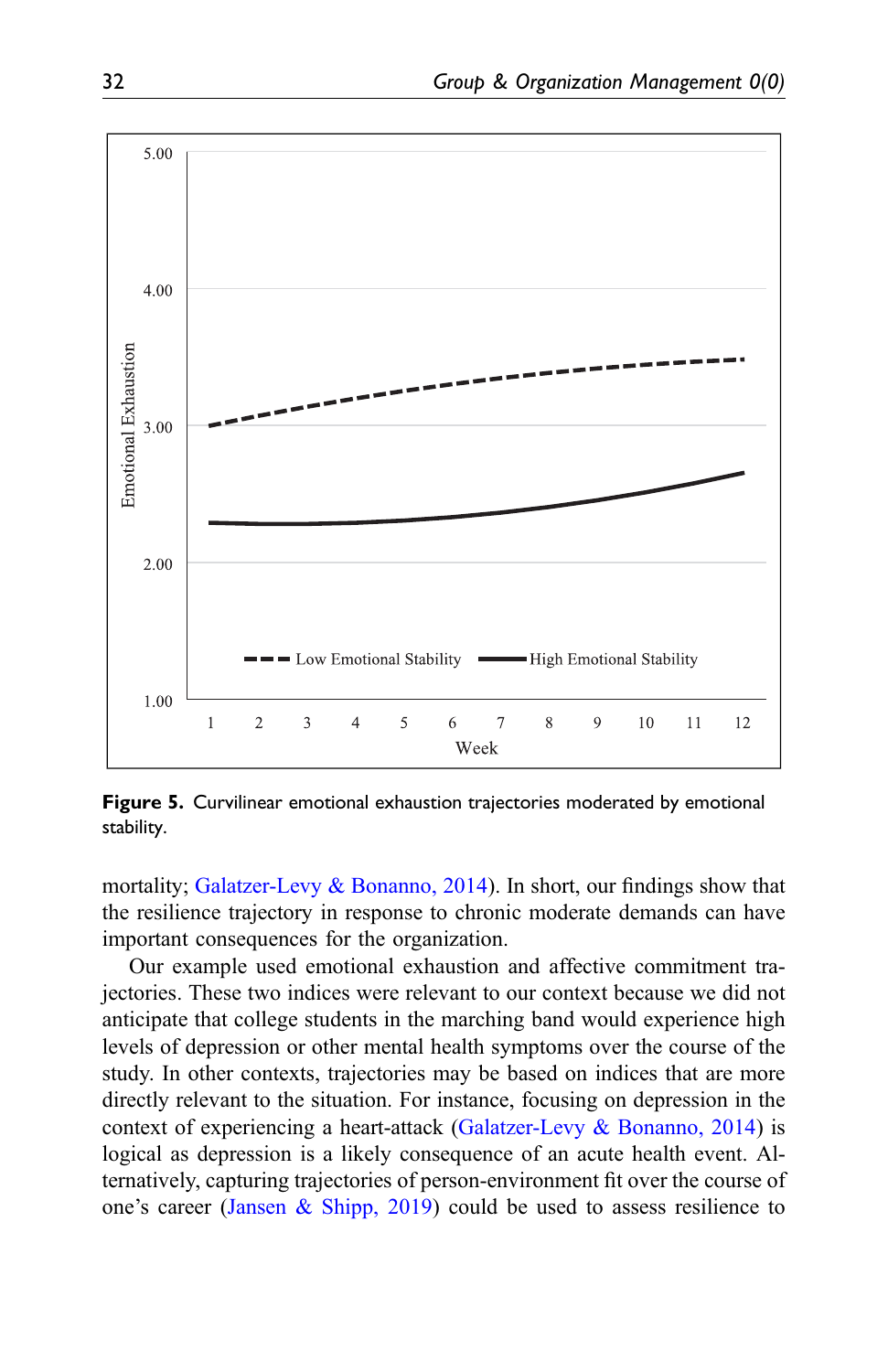events at work and how those trajectories impact turnover. Ultimately, our extension of resilience research provides a foundation to explore resilience from a variety of context-specific indices. Our point is simply to underscore the need to base trajectories off of context-specific indices when viewing resilience as a process.

Second, we believe this conceptual and analytic framework offers greater precision and insight into the nature of resilience and its consequences in organizational settings. The core of our dynamic resilience approach is to examine within-person differences in responses over time. Thus, it requires a multilevel framework where the lowest unit of analysis is the individual at a given time. By nesting time within person ([Korsgaard et al., 2018\)](#page-41-3), we are able to examine between-individual variation in response trajectories and the factors that differentiate these trajectories.

Our approach can be particularly insightful if researchers collect relevant data over a sufficiently long period of time with sufficient frequency to model trajectories. Currently, longitudinal studies in applied settings tend to be relatively short (e.g., Experience Sampling Designs often are conducted over 2 weeks) with few examples modeling trajectories (see [Bliese, Schepker,](#page-38-11) [Essman, & Ployhart, 2020\)](#page-38-11). We believe, however, that greater insights into concepts like resilience could be obtained by examining data collected on a weekly or monthly basis over time periods between 6 months to a year. Many organizationally relevant events take months (or more) to unfold. For example, the COVID-19 pandemic crisis had an acute period, but also involved chronic demands playing out over a period of a year or more. Researchers collecting monthly or weekly data as events like pandemics unfold will be able to shed light on predictors of dynamic resilience. Likewise, employees in organizations forced to conduct layoffs or in the process of a merger or acquisition are likely to experience a series of events over time that are more characteristic of chronic stressors than acute stressors.

Importantly, within the multilevel model we have illustrated, chronic demands need not impact an entire organization nor be chronologically aligned (i.e., all starting on the same date). For instance, studies that follow new managers or new parents and collect monthly well-being and commitment data for 6 months or a year could shed valuable insights on factors that predict resilient patterns. Neither being promoted to a management role nor becoming a new parent is considered a traumatic event, but clearly individuals differ in how they respond to these new ongoing demands in ways that could be defined as being more or less resilient. In short, we believe that some adjustments to the temporal designs used to collect data in organizations, along with the notion that resilience represents a pattern over time, open numerous opportunities for novel and important research.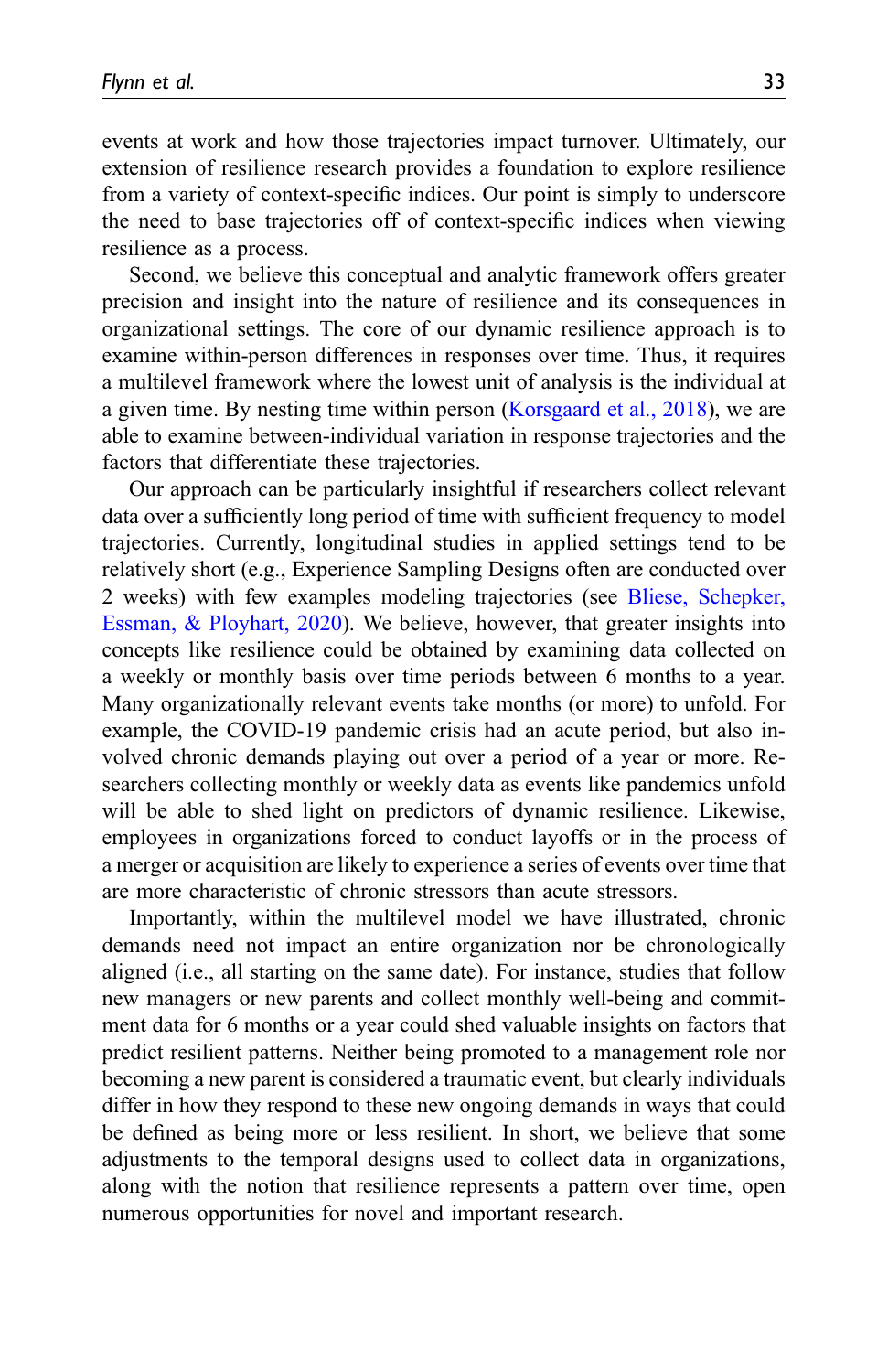Third, the moderating roles of emotional stability and experience in individuals' emotional exhaustion and affective commitment trajectories over time shed light on individual differences that are predictive of dynamic resilience. Research suggests that individual differences play a role in resilience (e.g., [Chen, McCabe, & Hyatt, 2017;](#page-39-12) [Larson, & Luthans, 2006](#page-41-12); [Mache et al.,](#page-41-13) [2014;](#page-41-13) [Pulakos et al., 2002;](#page-42-11) [Shatt](#page-43-12)é[, Perlman, Smith, & Lynch, 2017](#page-43-12); [Youssef &](#page-44-2) [Luthans, 2007\)](#page-44-2) and point specifically to emotional stability (e.g. [Boyes &](#page-39-5) [French, 2010;](#page-39-5) [Judge, Simon, Hurst, & Kelley, 2014](#page-41-14)), and experience (e.g., [Deadrick et al., 1997](#page-39-6); [Tesluk & Jacobs, 1998\)](#page-43-7) as potential factors. However, previous research was lacking on a joint examination of the roles of individual differences and external stimuli on dynamic resilience. This study demonstrated that emotional stability and experience are related to the process of resilience to exogenous, shared stimuli. Specifically, by modeling resilience as trajectories of responses, we were able to demonstrate that dynamic resilience differs across individuals as a function of both emotional stability and experience. By developing and testing hypotheses about between-individual variations in outcome trajectories, we offer a level of specificity that should advance theory on resilience and variations in resilient responses to adversity. Future work could utilize our multilevel within-individual approach to further unpack other individual factors associated with resilience, such as personality, cultural orientation, personal resources, and work demands ([Hartmann](#page-40-1) [et al., 2020](#page-40-1)).

The impact of emotional stability and experience on dynamic resilience has implications for understanding not only for whom but when the consequences of organizational chronic moderate demands may be more or less adverse. For example, seemingly mild stressors for emotionally unstable individuals may not initially appear to be problematic. However, over time these stressors may accumulate and become more problematic for outcomes such as affective commitment. Similarly, the findings show a new perspective on the role of organizational experience. Even with a break between the last exposure to moderate demands and the current stressors (e.g., break between marching band seasons and academic school years), resiliency can be worn down. This finding is consistent with previous empirical work on experience (e.g., [Bliese](#page-38-7) [et al., 2011\)](#page-38-7) with high-intensity stressors and theory on the cumulative impact of stressors [\(Hobfoll, 1989](#page-40-7)). The deleterious impact of experience has implications for recovery between performance cycles where a degree of recovery may happen but full recovery does not seem to occur.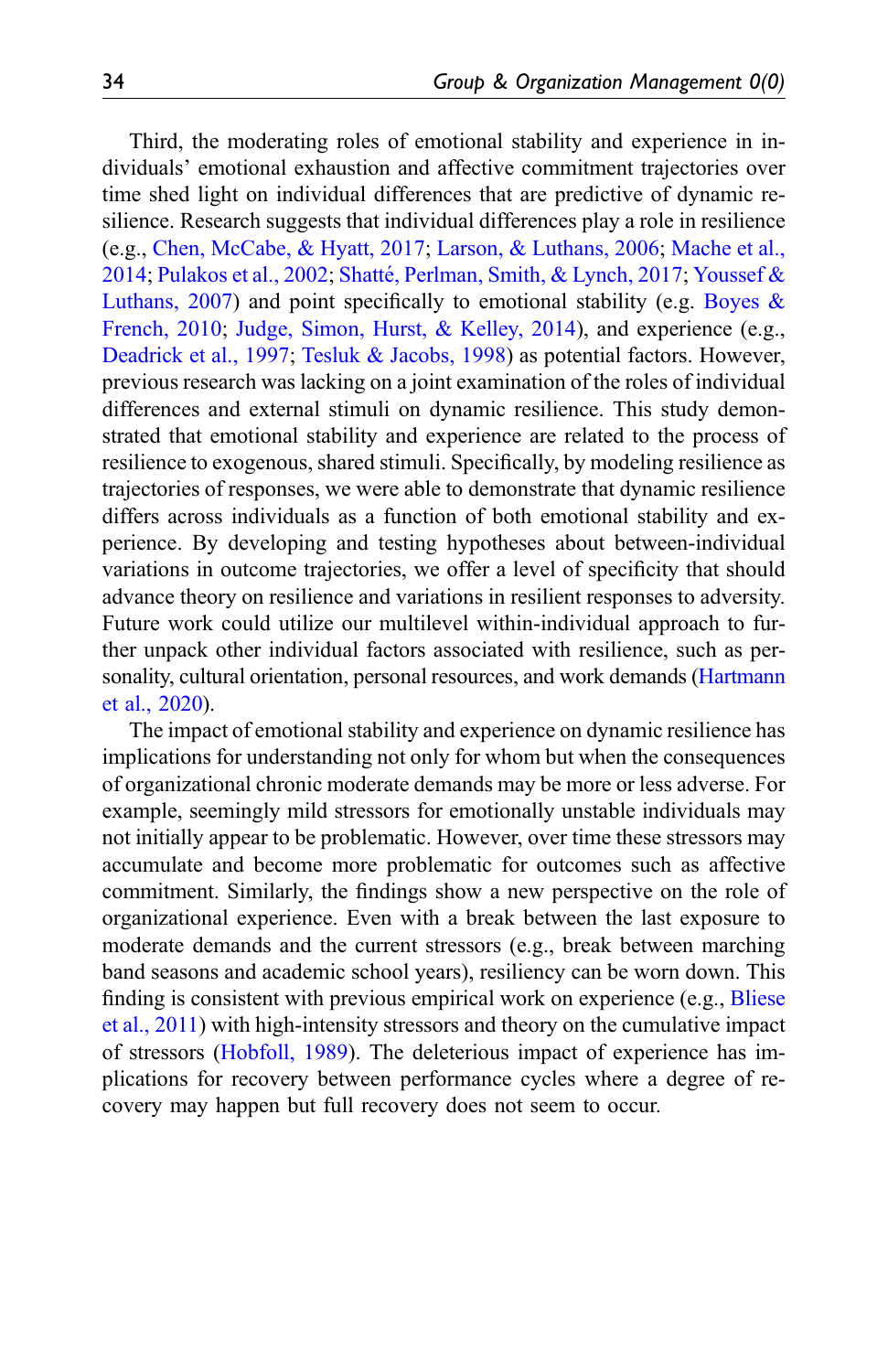### Limitations and Future Directions

This study offers insights into understanding individual differences that impact the process of resilience; however, it is not without limitations. First, resilience is likely to be influenced by attributes of the groups to which an individual belongs [\(Duchek, 2020](#page-39-0); [Stoverink et al., 2020\)](#page-43-0). The context of our study offered the opportunity to examine group-level effects because individuals were organized into different groups based on their musical instrument, but the group-level effects for instrumental section were not significant. We suspect, however, that group effects are likely to be influential in other settings. For instance, a team's emotional culture of optimism appears related to dynamic resilience patterns involving performance [\(Adler et al.,](#page-37-0) [2021\)](#page-37-0). We further anticipate that team and organizational attributes may have a top-down effect on patterns of resilience for its members. Thus, future research should examine the interplay between levels for a holistic understanding of the interrelationships between individual, team, and organizational resilience.

Second, we focused on a context where participants experienced moderate demands. The work overload results provide compelling evidence that demands were present for the sample as a whole particularly given that the observed power for our work overload finding was well above .80 indicating a robust effect in the data (Bliese  $&$  Wang, 2020). That said, we acknowledge that chronic demands can vary in terms of intensity and that work overload is only one of many chronic demands facing employees, so we encourage further research in contexts that involve more intense chronic demands.

Third, outside of the measure of emotional stability, we used shortened scales to reduce respondent fatigue. While this technique is common in longitudinal designs similar to our approach (e.g., [Chen et al., 2011;](#page-39-10) [Jones &](#page-40-12) [Shah, 2016](#page-40-12); [Wanous et al., 1997](#page-43-9)), it does require using a subset of items from established measurements. We carefully selected items based on their factor loadings in the original scale validation work and their applicability to our context. We believe using short scales helped with respondent compliance given the high rates of response from participants; nonetheless, we acknowledge that shortening scales carries risk with respect to construct validity (recall our measures tended to be reliable).

Fourth, our findings may be unique to the context. While, a musical ensemble is an interdependent organization from which findings have a degree of generalizability (e.g., [Murnighan & Conlon, 1991\)](#page-42-10), there are some characteristics of a student ensemble that future work can examine. For example, as noted in the sample description, membership in the marching band requires a high degree of engagement and commitment, so in one sense our sample represents a conservative test of the hypotheses. Future research can replicate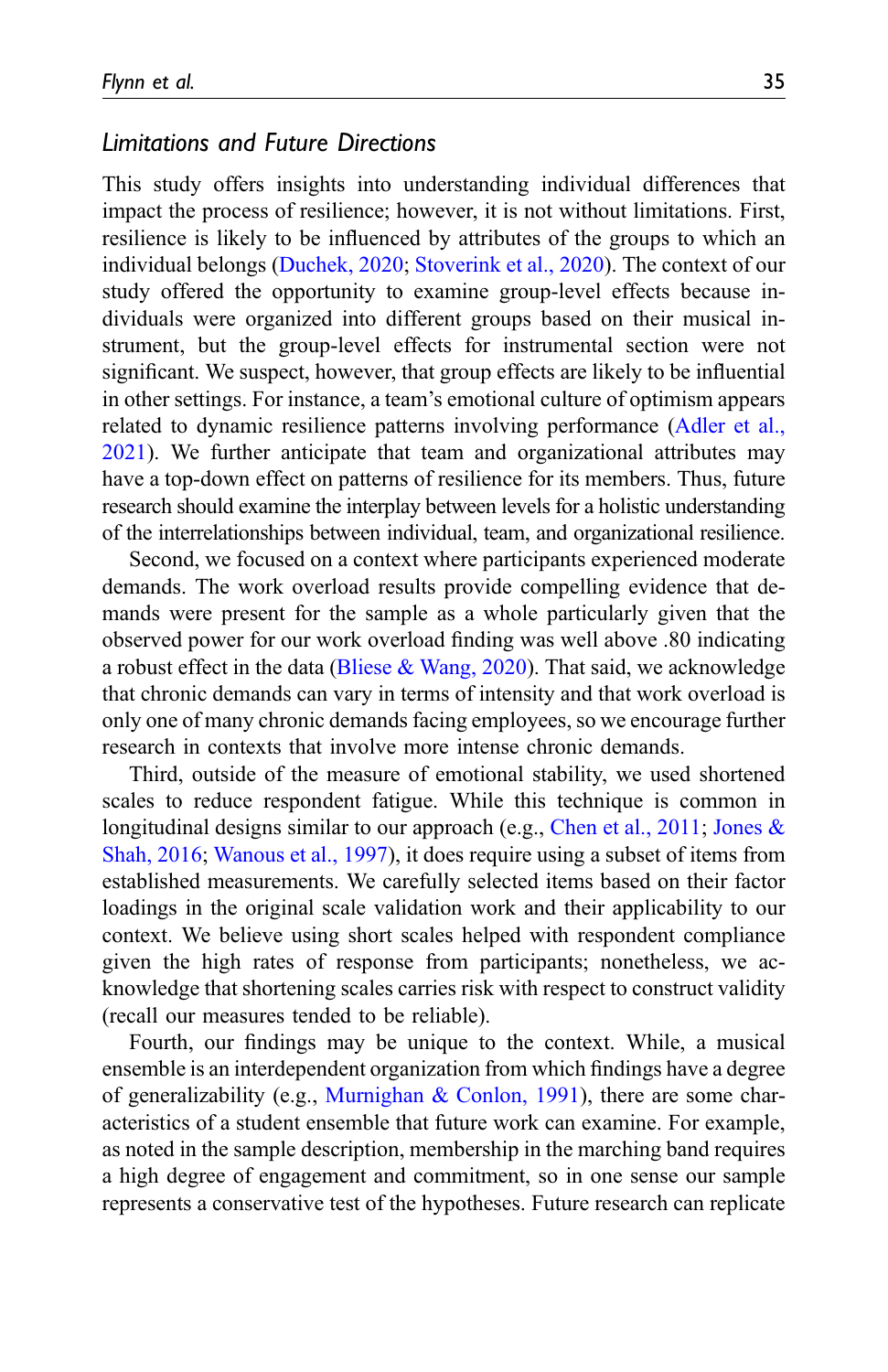our findings in a variety of workplaces that require varying degrees of engagement and commitment (e.g., retail cashiers v. nuclear engineers). Additionally, membership in our sample has a pre-defined end point every season and for potential season-to-season membership because of graduation. The bounded nature of the organization may serve to explain the interaction between curvilinear time and emotional stability predicting emotional exhaustion in the supplementary analysis. However, as evidenced by newcomers making up almost 40% of the organization, the majority of members leave the organization before the end of their four or five years in college. Thus, we would expect similar results for individuals in organizations that are less bounded.

Our unique conceptualization of dynamic resilience offers new directions for research. For example, we suspect that resilience research could be advanced by further integrating dynamic and dispositional approaches. Presumably, the two methods of assessing resilience would be related such that individuals high in dispositional resilience would also tend to have low and stable emotional exhaustion and high and stable affective commitment. To some degree, our emotional stability results provide evidence that dispositional and dynamic approaches are likely to be complementary. That is, emotional stability is a strong predictor of dispositional resilience [\(Oshioa](#page-42-12) [et al., 2018](#page-42-12)), so our finding that emotional stability predicted dynamic resilience implies that measures of dispositional resilience would also predict dynamic resilience. Nonetheless, we encourage further work on this integration.

An additional area for follow-up research builds on the findings of [Fisher](#page-40-0) [et al. \(2019\)](#page-40-0) and [Duchek \(2020\)](#page-39-0) who suggest a cluster of behavioral and cognitive strategies that should foster resilience. In the case of dynamic resilience to chronic moderate stressors, these strategies may entail some variant of being able to effectively adapt to non-extreme events. Future work could examine the impact of mediating processes on intermediate outcome trajectories by measuring the presumed mediating mechanism half-way through and modeling it as a predictor of response trajectories. Alternatively, there are a number of psychological interventions designed to create lasting and selfreinforcing changes in attitudes and behavior [\(Walton, 2014](#page-43-13)), and there may be opportunities to incorporate these into ongoing data collections and compare pre- and post-intervention trajectories (see, [Bliese, Adler, & Flynn,](#page-38-2) [2017;](#page-38-2) [Finkel, Slotter, Luchies, Walton, & Gross, 2013\)](#page-40-14).

## Practical Implications

Our framework proposed that intermediate outcome patterns on factors such as commitment reflect the process of dynamic resilience and that these trajectories can influence important outcomes such as retention. In this view,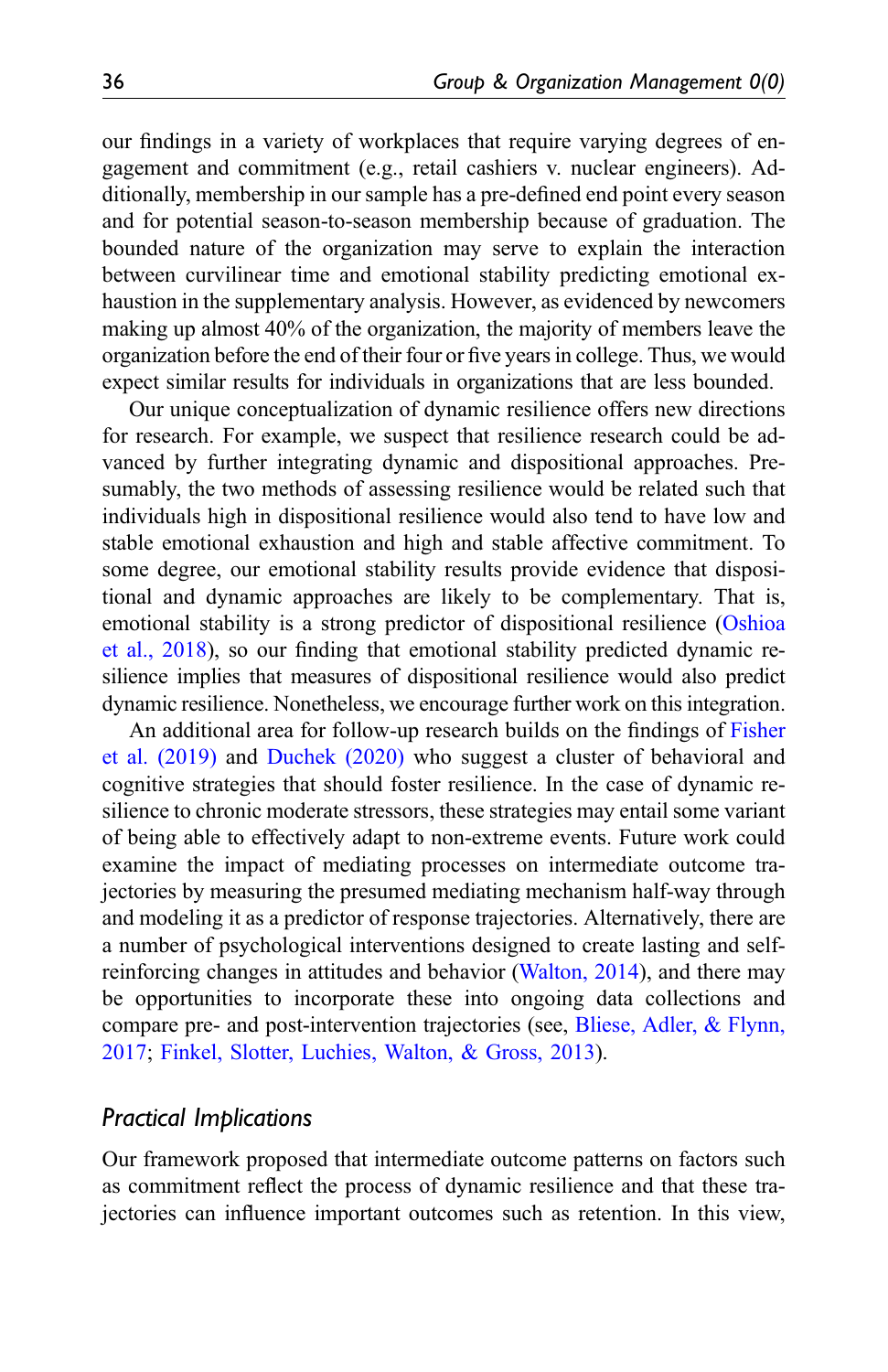high levels of stability in individuals' commitment can be beneficial to outcomes relevant for the functioning of organizations. For example, high levels of affective arousal—be it positive or negative—can have deleterious effects on attentional resources and lead to cognitive bias ([Bar-Haim, Lamy,](#page-37-5) [Pergamin, Bakermans-Kranenburg, & van IJzendoorn, 2007](#page-37-5); [Pool, Brosch,](#page-42-13) [Delplanque, & Sander, 2016\)](#page-42-13), thereby undermining judgment and performance. Further, individuals who are able to weather the fluctuations of the work environment are apt to be more resilient to occupational stressors ([Diener et al., 2006](#page-39-4)). It is important, however, to keep in mind that the processes of resilience and adaptation may differ depending on the phenomenon. Rapid, and often sustained change, is crucial to some cognitive and behavioral resilience and adaptation. For example, transitioning to new career roles, such as from an individual contributor to a team leader, requires not only the acquisition of behavioral repertoires but a redefined self-concept ([Ibarra,](#page-40-15) [1999\)](#page-40-15). In contrast, research suggests that adaptive performance is often manifested by relatively frequent and rapid changes in behavioral responses, given the dynamic and flexible work environments common in contemporary organizations [\(Baard et al., 2014\)](#page-37-6). Applying our process approach to these phenomena may help advance theory, particularly in the area of adaptive performance, where longitudinal theory is nascent ([Baard, Rench, &](#page-37-6) [Kozlowski, 2014](#page-37-6)).

Our conceptual and analytic framework has practical implications for a broader understanding of change as well. As we have illustrated, it is important to examine temporal phenomena as change trajectories over time. This longitudinal orientation reveals that static or infrequent measurements are unlikely to accurately capture the complexity of organizational members' affective states. Annual employee engagement surveys are typically used to assess how employees feel toward their organization. Our study illustrates that such infrequent approaches to understanding engagement are not likely to be predictive of employees' engagement in dynamic workplaces. These snapshot approaches may underestimate important differences or could miss change processes entirely. Thus, our framework suggests that more frequent engagement assessments, such as pulse surveys, are likely to provide a more comprehensive view of engagement from which to set HR strategies.

# Conclusion

This study examined variations in individuals' trajectories of emotional exhaustion and affective commitment to better understand the process of resilience. We built hypotheses to explain how individuals' emotional exhaustion and affective commitment trajectories differ, how the individual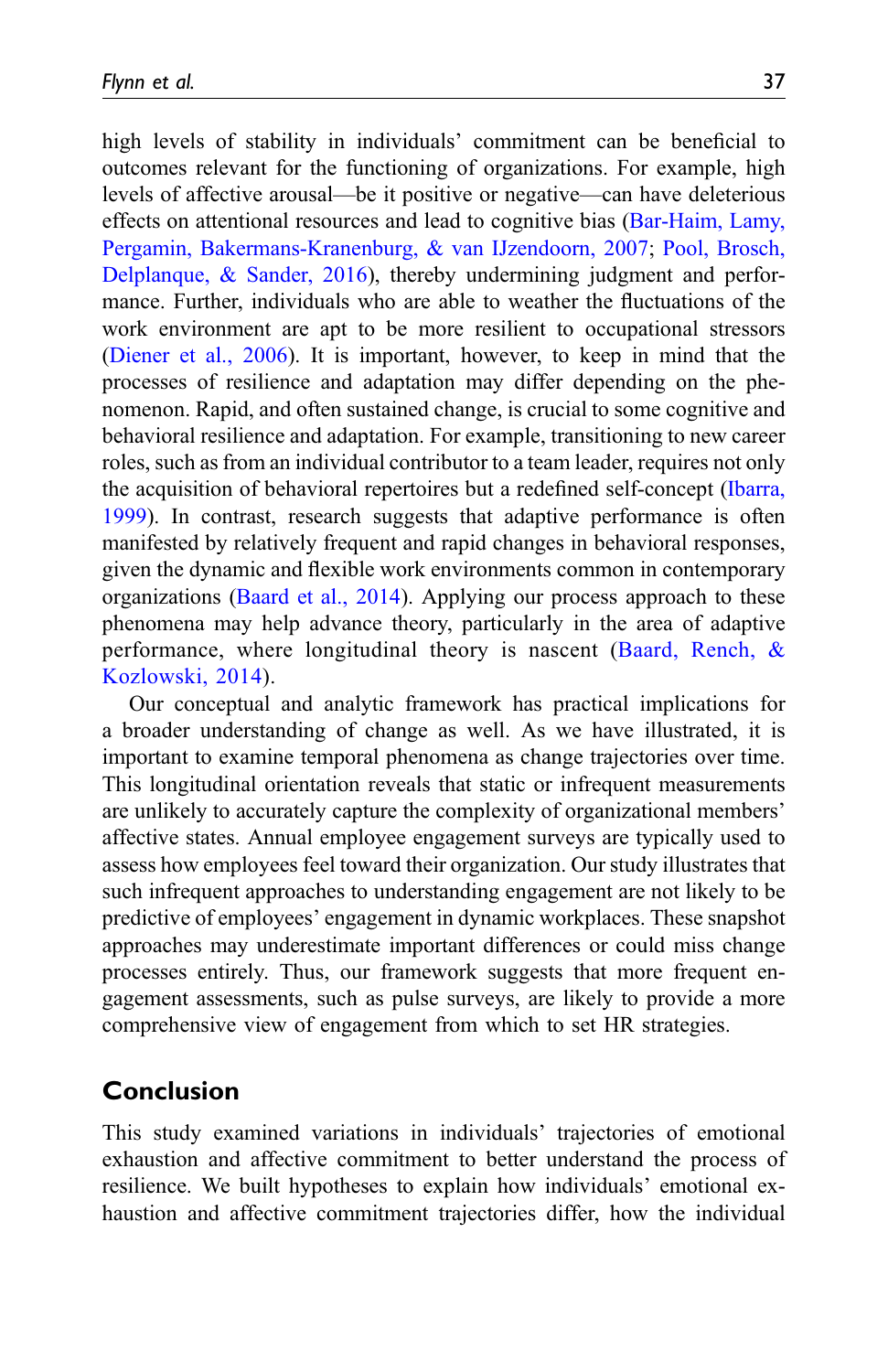differences of emotional stability and experience affect between-individual variation in resilience, and how variations in the process of resilience affect retention. Moving forward, research can benefit from this process-oriented conceptual and analytical approach to understand the nature of resilience with respect to a variety of different occupational contexts.

#### Declaration of Conflicting Interests

The author(s) declared no potential conflicts of interest with respect to the research, authorship, and/or publication of this article.

### Funding

The author(s) disclosed receipt of the following financial support for the research, authorship, and/or publication of this article: This research received financial support from the Reigel and Emory HR Center at the University of South Carolina.

#### ORCID iD

Patrick J. Flynn **I** <https://orcid.org/0000-0002-0350-8913>

#### **References**

- <span id="page-37-0"></span>Adler, A. B., Bliese, P. D., Barsade, S. G., & Sowden, W. J. (2021). Hitting the mark: The influence of emotional culture on resilient performance. Journal of Applied Psychology Advance online publication.
- <span id="page-37-2"></span>Alarcon, G. M. (2011). A meta-analysis of burnout with job demands, resources, and attitudes. Journal of Vocational Behavior, 79(2), 549-562. doi:[10.1080/](https://doi.org/10.1080/02678370903282600) [02678370903282600](https://doi.org/10.1080/02678370903282600)
- <span id="page-37-3"></span>Alarcon, G., Eschleman, K. J., & Bowling, N. A. (2009). Relationships between personality variables and burnout: A meta-analysis. Work & Stress, 23(3), 244-263. doi[:10.1016/j.jvb.2011.03.007](https://doi.org/10.1016/j.jvb.2011.03.007)
- <span id="page-37-4"></span>Allen, N. J., & Meyer, J. P. (1990). The measurement and antecedents of affective, continuance and normative commitment to the organization. Journal of Occupational Psychology, 63(1), 1-18. doi:[10.1111/j.2044-8325.1990.tb00506.x](https://doi.org/10.1111/j.2044-8325.1990.tb00506.x)
- <span id="page-37-1"></span>Avey, J. B., Luthans, F., & Jensen, S. M. (2009). Psychological capital: A positive resource for combating employee stress and turnover. Human Resource Management, 48(5), 677-693. doi[:10.1002/hrm.20294](https://doi.org/10.1002/hrm.20294)
- <span id="page-37-6"></span>Baard, S. K., Rench, T. A., & Kozlowski, S. W. J. (2014). Performance adaptation. Journal of Management, 40(1), 48-99. doi[:10.1177/0149206313488210](https://doi.org/10.1177/0149206313488210)
- <span id="page-37-5"></span>Bar-Haim, Y., Lamy, D., Pergamin, L., Bakermans-Kranenburg, M. J., & van IJzendoorn, M. H. (2007). Threat-related attentional bias in anxious and nonanxious individuals: A meta-analytic study. Psychological Bulletin, 133(1), 1-24. doi[:10.](https://doi.org/10.1037/0033-2909.133.1.1) [1037/0033-2909.133.1.1](https://doi.org/10.1037/0033-2909.133.1.1)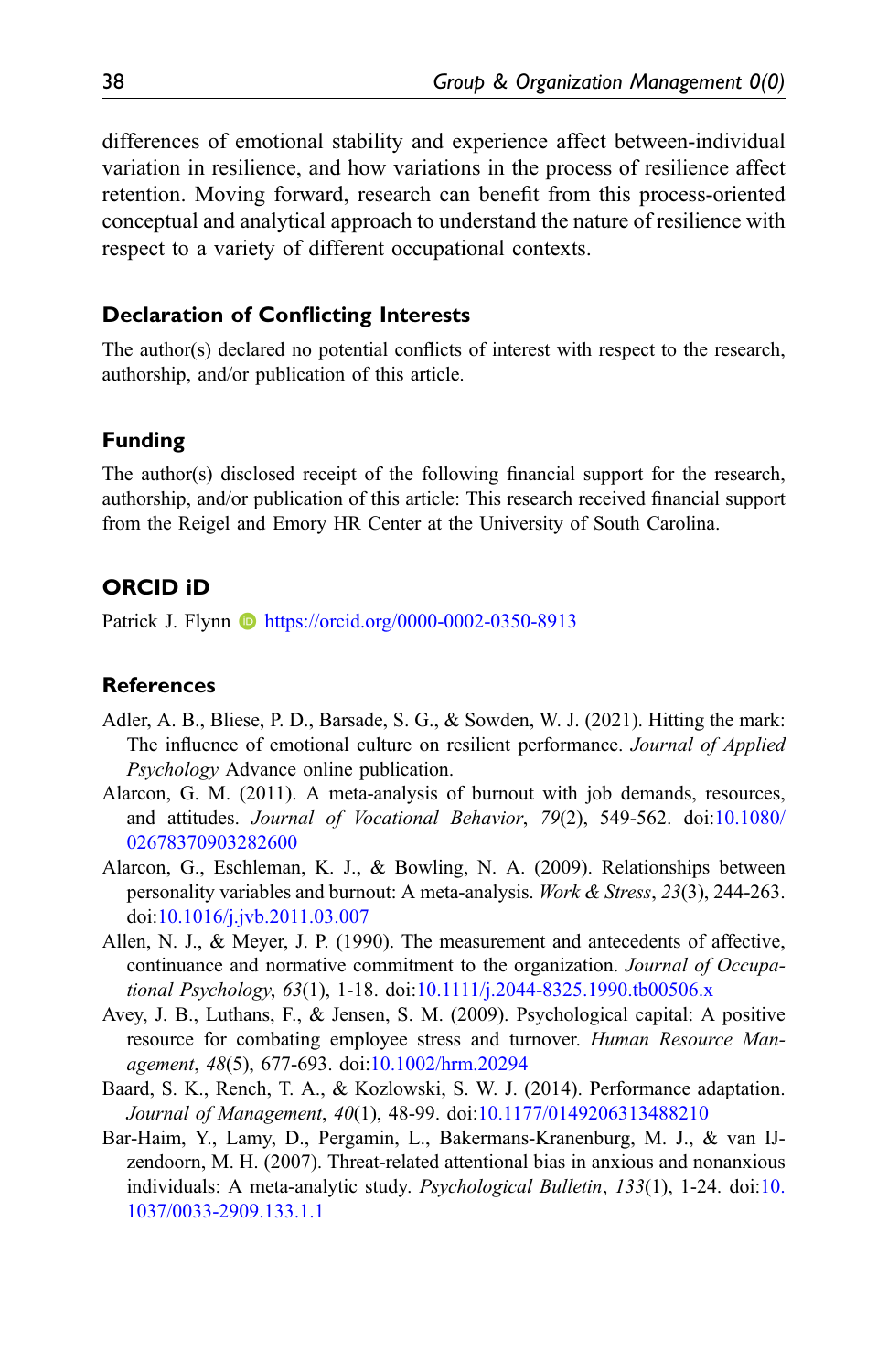- <span id="page-38-6"></span>Barrick, M. R., & Mount, M. K. (1991). The big five personality dimensions and job performance: A meta-analysis. Personnel Psychology, 44(1), 1-26. doi[:10.1111/j.](https://doi.org/10.1111/j.1744-6570.1991.tb00688.x) [1744-6570.1991.tb00688.x](https://doi.org/10.1111/j.1744-6570.1991.tb00688.x)
- <span id="page-38-9"></span>Baumeister, R. F., Bratslavsky, E., Finkenauer, C., & Vohs, K. D. (2001). Bad is stronger than good. Review of General Psychology, 5(4), 323-370. doi:[10.1037/](https://doi.org/10.1037/1089-2680.5.4.323) [1089-2680.5.4.323](https://doi.org/10.1037/1089-2680.5.4.323)
- <span id="page-38-5"></span>Beehr, T. A., Ragsdale, J. M., & Kochert, J. F. (2015). Effects of initial resources on the development of strains during a stressful training situation: Some counterintuitive results. Journal of Organizational Behavior, 36(4), 467-490. doi[:10.1002/job.1974](https://doi.org/10.1002/job.1974)
- <span id="page-38-4"></span>Bentein, K., Vandenberghe, C., Vandenberg, R., & Stinglhamber, F. (2005). The role of change in the relationship between commitment and turnover: A latent growth modeling approach. Journal of Applied Psychology, 90(3), 468-482. doi:[10.1037/](https://doi.org/10.1037/0021-9010.90.3.468) [0021-9010.90.3.468](https://doi.org/10.1037/0021-9010.90.3.468)
- <span id="page-38-2"></span>Bliese, P. D., Adler, A. B., & Flynn, P. J. (2017). Transition processes: A review and synthesis integrating methods and theory. Annual Review of Organizational Psychology and Organizational Behavior, 4, 263-286. doi[:10.1146/annurev-orgpsych-](https://doi.org/10.1146/annurev-orgpsych-032516-113213)[032516-113213](https://doi.org/10.1146/annurev-orgpsych-032516-113213)
- <span id="page-38-3"></span>Bliese, P. D., Edwards, J. R., & Sonnentag, S. (2017). Stress and well-being at work: A century of empirical trends reflecting theoretical and societal influences. Journal of Applied Psychology, 102(3), 389-402. doi:[10.1037/apl0000109](https://doi.org/10.1037/apl0000109)
- <span id="page-38-10"></span>Bliese, P. D., & Ployhart, R. E. (2002). Growth modeling using random coefficient models: Model building, testing, and illustrations. *Organizational Research* Methods, 5(4), 362-387. doi[:10.1177/109442802237116](https://doi.org/10.1177/109442802237116)
- <span id="page-38-11"></span>Bliese, P. D., Schepker, D. J., Essman, S. M., & Ployhart, R. E. (2020). Bridging methodological divides between macro- and microresearch: Endogeneity and methods for panel data. Journal of Management, 46(1), 70-99. doi[:10.1177/](https://doi.org/10.1177/0149206319868016) [0149206319868016](https://doi.org/10.1177/0149206319868016)
- <span id="page-38-7"></span>Bliese, P. D., Thomas, J. L., McGurk, D., McBride, S., & Castro, C. A. (2011). Mental health advisory teams: a proactive examination of mental health during combat deployments. International Review of Psychiatry, 23(2), 127-134. doi:[10.3109/](https://doi.org/10.3109/09540261.2011.558834) [09540261.2011.558834](https://doi.org/10.3109/09540261.2011.558834)
- <span id="page-38-12"></span>Bliese, P. D., & Wang, M. (2020). Results provide information about cumulative probabilities of finding significance: Let's report this information. Journal of Management, 46(7), 1275-1288. doi:[10.1177/0149206319886909.](https://doi.org/10.1177/0149206319886909)
- <span id="page-38-1"></span>Bonanno, G. A. (2004). Loss, trauma, and human resilience: Have we underestimated the human capacity to thrive after extremely aversive events?. American psychologist, 59(1), 20-28. doi:[10.1037/0003-066X.59.1.20](https://doi.org/10.1037/0003-066X.59.1.20)
- <span id="page-38-0"></span>Bonanno, G. A., Wortman, C. B., Lehman, D. R., Tweed, R. G., Haring, M., Sonnega, J.,… Nesse, R. M. (2002). Resilience to loss and chronic grief: A prospective study from preloss to 18-months postloss. Journal of Personality and Social Psychology, 83(5), 1150-1164. doi[:10.1037/0022-3514.83.5.1150](https://doi.org/10.1037/0022-3514.83.5.1150)
- <span id="page-38-8"></span>Boswell, W. R., Boudreau, J. W., & Tichy, J. (2005). The relationship between employee job change and job satisfaction: the honeymoon-hangover effect. Journal of Applied Psychology, 90(5), 882-892. doi[:10.1037/0021-9010.90.5.882](https://doi.org/10.1037/0021-9010.90.5.882)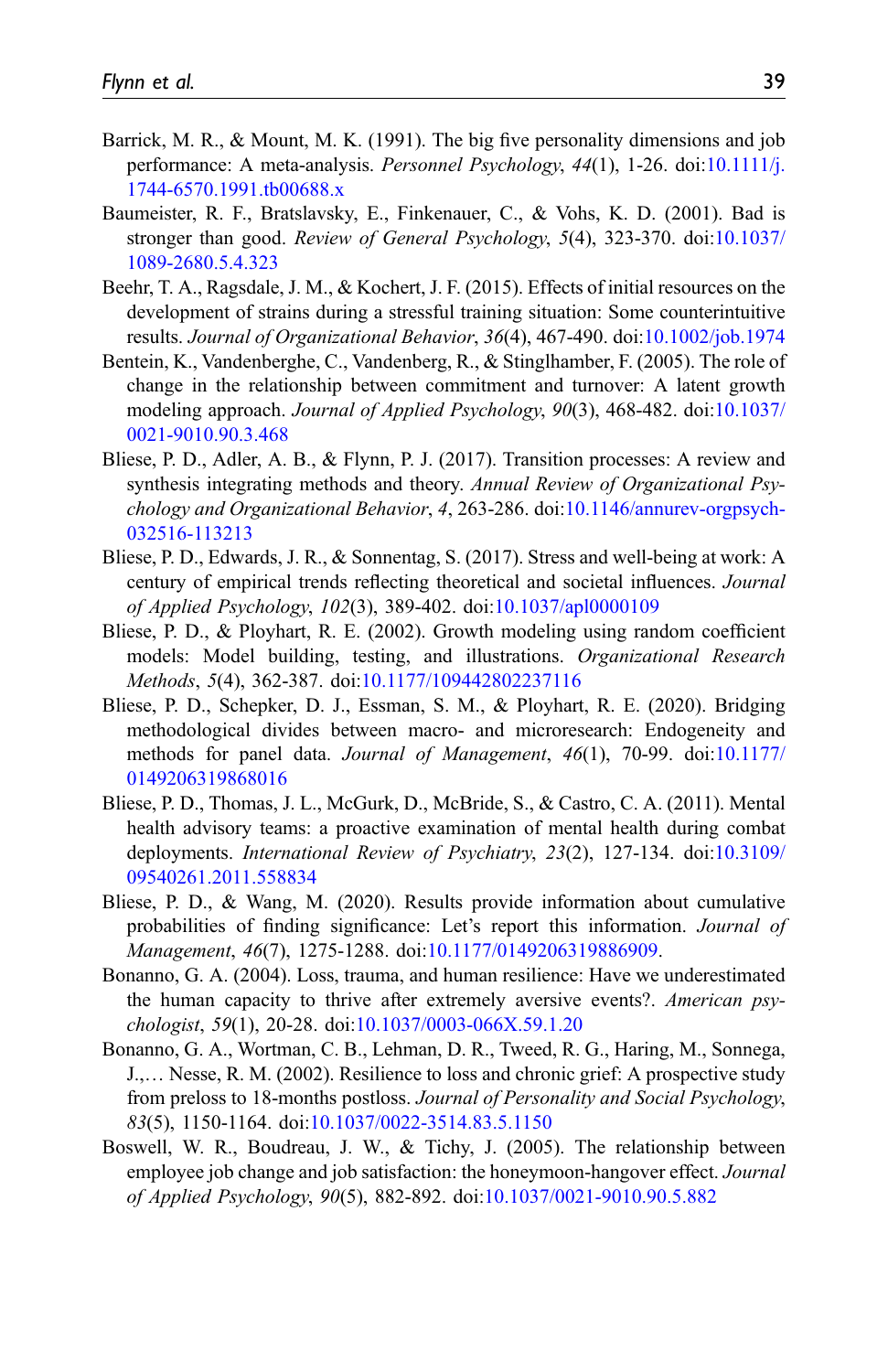- <span id="page-39-8"></span>Boswell, W. R., Shipp, A. J., Payne, S. C., & Culbertson, S. S. (2009). Changes in newcomer job satisfaction over time: Examining the pattern of honeymoons and hangovers. Journal of Applied Psychology, 94(4), 844-858. doi:[10.1037/a0014975](https://doi.org/10.1037/a0014975)
- <span id="page-39-3"></span>Bowling, N. A., Beehr, T. A., Wagner, S. H., & Libkuman, T. M. (2005). Adaptationlevel theory, opponent process theory, and dispositions: An integrated approach to the stability of job satisfaction. *Journal of Applied Psychology*, 90(6), 1044-1053. doi[:10.1037/0021-9010.90.6.1044](https://doi.org/10.1037/0021-9010.90.6.1044)
- <span id="page-39-5"></span>Boyes, M. E., & French, D. J. (2010). Neuroticism, stress, and coping in the context of an anagram-solving task. Personality and Individual Differences, 49(5), 380-385. doi[:10.1016/j.paid.2010.04.001](https://doi.org/10.1016/j.paid.2010.04.001)
- <span id="page-39-11"></span>Cammann, C., Fichman, M., Jenkins, G. D., & Klesh, J. (1983). Michigan organizational assessment questionnaire. In S. E. Seashore, E. E. Lawyer, P. H. Mirvis, et al. (Eds), Assessing organizational change: A guide to methods, measures, and practices (pp. 71-138). New York, NY: Wiley-Interscience.
- <span id="page-39-12"></span>Chen, Y., McCabe, B., & Hyatt, D. (2017). Impact of individual resilience and safety climate on safety performance and psychological stress of construction workers: A case study of the Ontario construction industry. Journal of Safety Research, 61, 167-176. doi[:10.1016/j.jsr.2017.02.014](https://doi.org/10.1016/j.jsr.2017.02.014)
- <span id="page-39-10"></span>Chen, G., Ployhart, R. E., Thomas, H. C., Anderson, N., & Bliese, P. D. (2011). The power of momentum: A new model of dynamic relationships between job satisfaction change and turnover intentions. Academy of Management Journal, 54(1), 159-181. doi[:10.5465/amj.2011.59215089](https://doi.org/10.5465/amj.2011.59215089)
- <span id="page-39-9"></span>Davies, S. E., Stoermer, S., & Froese, F. J. (2019). When the going gets tough: The influence of expatriate resilience and perceived organizational inclusion climate on work adjustment and turnover intentions. The International Journal of Human Resource Management, 30(8), 1393-1417. doi[:10.1080/09585192.2018.1528558](https://doi.org/10.1080/09585192.2018.1528558)
- <span id="page-39-6"></span>Deadrick, D. L., Bennett, N., & Russell, C. J. (1997). Using hierarchical linear modeling to examine dynamic performance criteria over time. Journal of Management, 23(6), 745-757. doi[:10.1177/014920639702300603](https://doi.org/10.1177/014920639702300603)
- <span id="page-39-1"></span>Demerouti, E., Bakker, A. B., Nachreiner, F., & Schaufeli, W. B. (2001). The job demands-resources model of burnout. Journal of Applied Psychology, 86, 499-512. doi[:10.1037/0021-9010.86.3.499](https://doi.org/10.1037/0021-9010.86.3.499)
- <span id="page-39-4"></span>Diener, E, Lucas, RE, & Scollon, CN (2006). Beyond the hedonic treadmill: Revising the adaptation theory of well-being. The American psychologist, 61(6), 305-314. doi[:10.1037/0003-066X.61.4.305](https://doi.org/10.1037/0003-066X.61.4.305)
- <span id="page-39-7"></span>Dienstbier, R. A. (1989). Arousal and physiological toughness: implications for mental and physical health. Psychological Review, 96(1), 84-100. doi:[10.1037/0033-295X.](https://doi.org/10.1037/0033-295X.96.1.84) [96.1.84](https://doi.org/10.1037/0033-295X.96.1.84)
- <span id="page-39-0"></span>Duchek, S. (2020). Organizational resilience: a capability-based conceptualization. Business Research, 13, 215-246. doi:[10.1007/s40685-019-0085-7](https://doi.org/10.1007/s40685-019-0085-7)
- <span id="page-39-2"></span>Dunford, B. B., Shipp, A. J., Boss, R. W., Angermeier, I., & Boss, A. D. (2012). Is burnout static or dynamic? A career transition perspective of employee burnout trajectories. Journal of Applied Psychology, 97(3), 637-650. doi:[10.1037/a0027060](https://doi.org/10.1037/a0027060)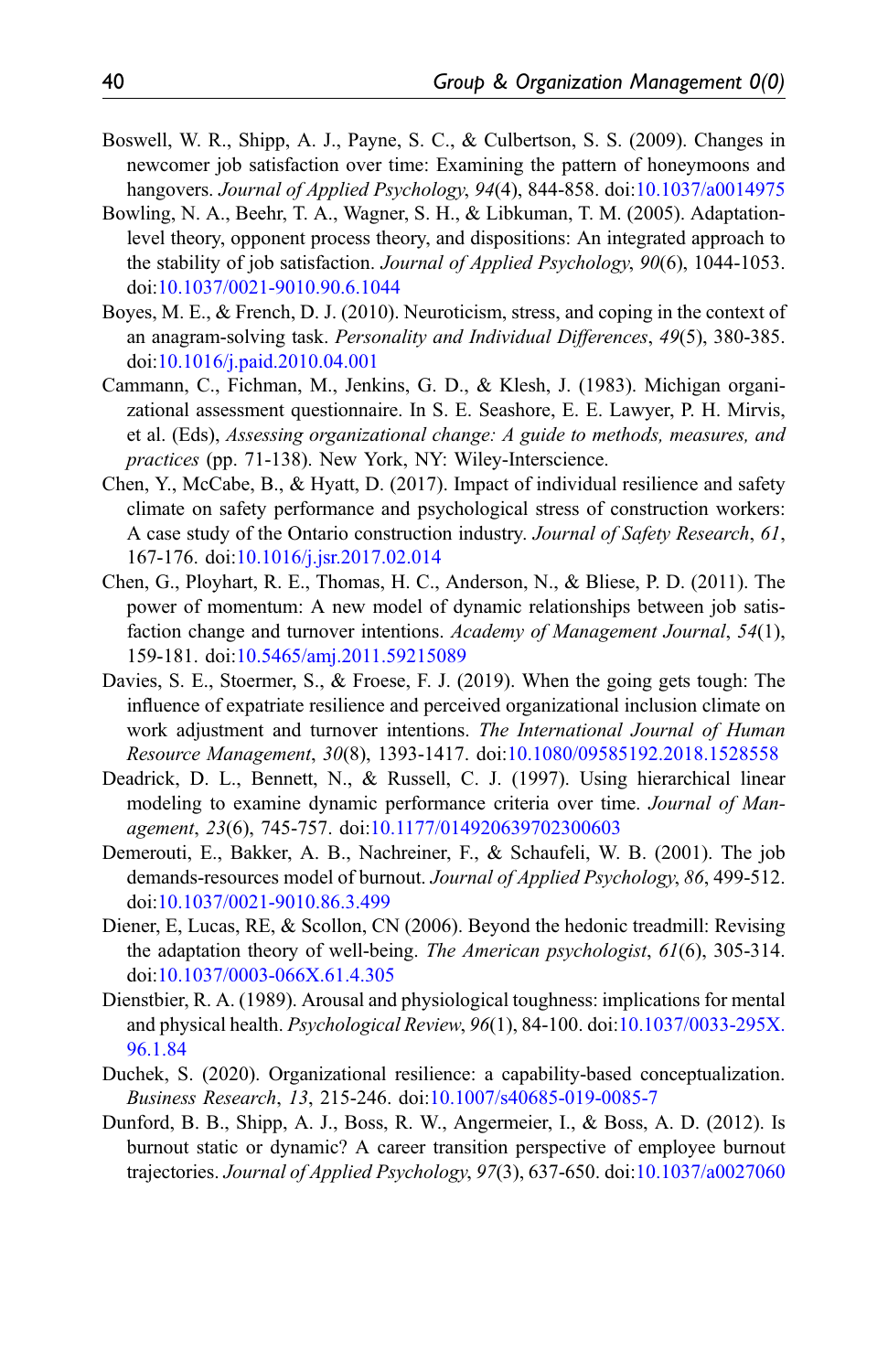- <span id="page-40-14"></span>Finkel, E. J., Slotter, E. B., Luchies, L. B., Walton, G. M., & Gross, J. J. (2013). A brief intervention to promote conflict reappraisal preserves marital quality over time. Psychological Science, 24(8), 1595-1601. doi[:10.1177/0956797612474938](https://doi.org/10.1177/0956797612474938)
- <span id="page-40-0"></span>Fisher, D. M., Ragsdale, J. M., & Fisher, E. C. S. (2019). The importance of definitional and temporal issues in the study of resilience. *Applied Psychology*, 68(4), 583-620. doi[:10.1111/apps.12162](https://doi.org/10.1111/apps.12162)
- <span id="page-40-9"></span>Galatzer-Levy, I. R., & Bonanno, G. A. (2012). Beyond normality in the study of bereavement: Heterogeneity in depression outcomes following loss in older adults. Social Science & Medicine, 74(12), 1987-1994. doi:[10.1016/j.socscimed.2012.02.022](https://doi.org/10.1016/j.socscimed.2012.02.022)
- <span id="page-40-3"></span>Galatzer-Levy, I. R., & Bonanno, G. A. (2014). Optimism and death. Psychological Science, 25(12), 2177-2188. doi:[10.1177/0956797614551750](https://doi.org/10.1177/0956797614551750)
- <span id="page-40-6"></span>Galatzer-Levy, I. R., Huang, S. H., & Bonanno, G. A. (2018). Trajectories of resilience and dysfunction following potential trauma: A review and statistical evaluation. Clinical Psychology Review, 63, 41-55. doi[:10.1016/j.cpr.2018.05.008](https://doi.org/10.1016/j.cpr.2018.05.008)
- <span id="page-40-11"></span>Goldberg, L. R. (1992). The development of markers for the big-five factor structure. Psychological Assessment, 4(1), 26-42. doi[:10.1037/1040-3590.4.1.26](https://doi.org/10.1037/1040-3590.4.1.26)
- <span id="page-40-8"></span>Halbesleben, J. R. B. (2006). Sources of social support and burnout: A meta-analytic test of the conservation of resources model. Journal of Applied Psychology, 91(5), 1134-1145. doi:[10.1037/0021-9010.91.5.1134](https://doi.org/10.1037/0021-9010.91.5.1134)
- <span id="page-40-5"></span>Halbesleben, J. R. B., Neveu, J.-P., Paustian-Underdahl, S. C., & Westman, M. (2014). Getting to the "COR". Journal of Management, 40(5), 1334-1364.
- <span id="page-40-4"></span>Halbesleben, J. R. B., Wheeler, A. R., & Paustian-Underdahl, S. C. (2013). The impact of furloughs on emotional exhaustion, self-rated performance, and recovery experiences. Journal of Applied Psychology, 98(3), 492-503. doi:[10.1037/a0032242](https://doi.org/10.1037/a0032242)
- <span id="page-40-1"></span>Hartmann, S., Weiss, M., Newman, A., & Hoegl, M. (2020). Resilience in the workplace: A multilevel review and synthesis. Applied Psychology, 69(3), 913-959. doi[:10.1111/apps.12191](https://doi.org/10.1111/apps.12191)
- <span id="page-40-7"></span>Hobfoll, S. E. (1989). Conservation of resources: A new attempt at conceptualizing stress. American Psychologist, 44(3), 513-524. doi:[10.1037/0003-066X.44.3.513](https://doi.org/10.1037/0003-066X.44.3.513)
- <span id="page-40-2"></span>Hudgins, T. A. (2016). Resilience, job satisfaction and anticipated turnover in nurse leaders. Journal of Nursing Management, 24(1), E62-E69. doi:[10.1111/jonm.12289](https://doi.org/10.1111/jonm.12289)
- <span id="page-40-15"></span>Ibarra, H. (1999). Provisional selves: Experimenting with image and identity in professional adaptation. Administrative Science Quarterly, 44(4), 764-791. doi[:10.](https://doi.org/10.2307/2667055) [2307/2667055](https://doi.org/10.2307/2667055)
- <span id="page-40-13"></span>Jansen, K. J., & Shipp, A. J. (2019). Fitting as a temporal sensemaking process: Shifting trajectories and stable themes. Human Relations, 72(7), 1154-1186. doi[:10.](https://doi.org/10.1177/0018726718794268) [1177/0018726718794268](https://doi.org/10.1177/0018726718794268)
- <span id="page-40-10"></span>Jex, S. M., & Bliese, P. D. (1999). Efficacy beliefs as a moderator of the impact of work-related stressors: a multilevel study. Journal of Applied Psychology, 84(3), 349-361. doi[:10.1037/0021-9010.84.3.349](https://doi.org/10.1037/0021-9010.84.3.349)
- <span id="page-40-12"></span>Jones, S. L., & Shah, P. P. (2016). Diagnosing the locus of trust: A temporal perspective for trustor, trustee, and dyadic influences on perceived trustworthiness. Journal of Applied Psychology, 101(3), 392-414. doi:[10.1037/apl0000041](https://doi.org/10.1037/apl0000041)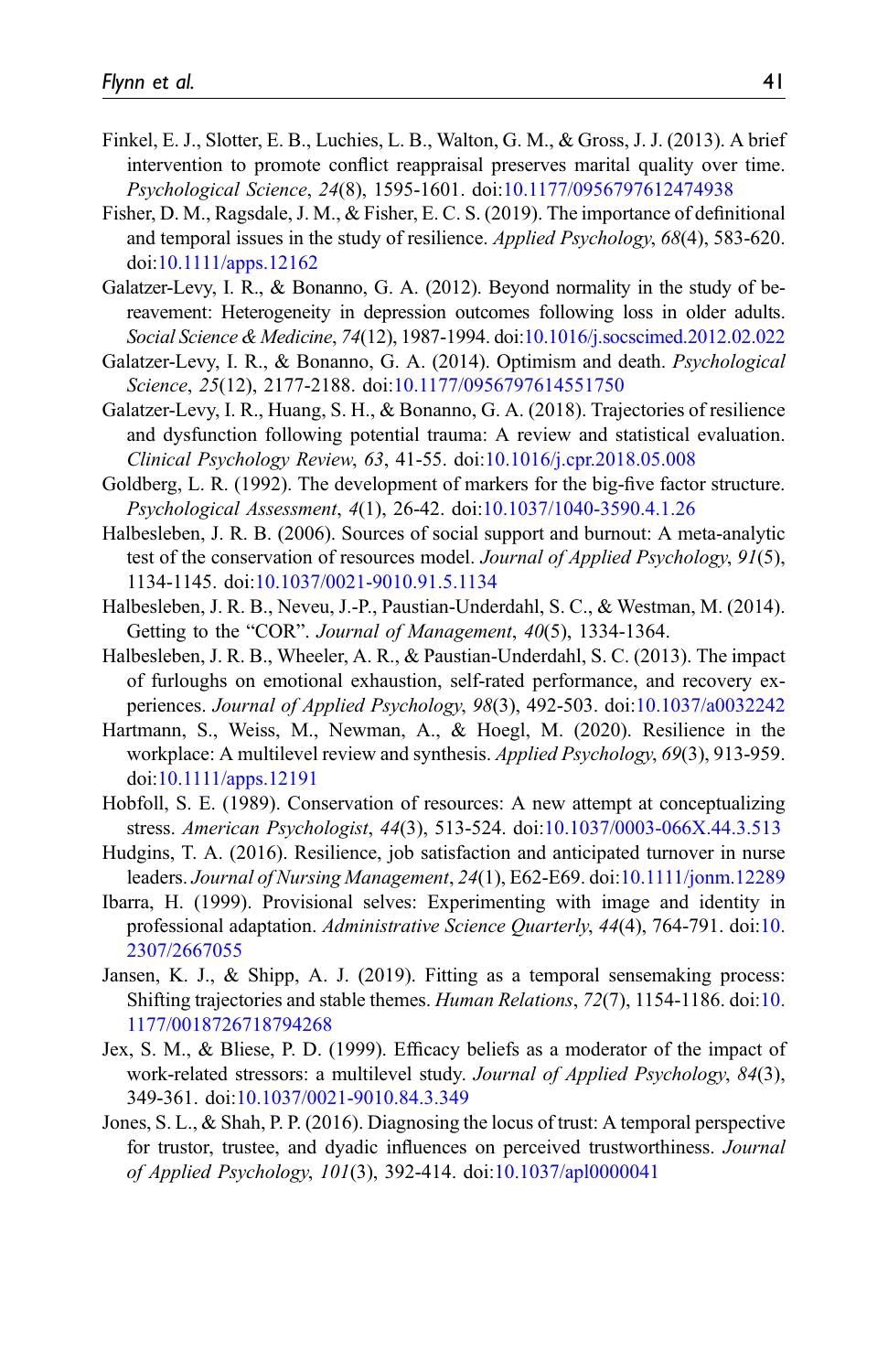- <span id="page-41-14"></span>Judge, T. A., Simon, L. S., Hurst, C., & Kelley, K. (2014). What I experienced yesterday is who I am today: Relationship of work motivations and behaviors to within-individual variation in the five-factor model of personality. Journal of Applied Psychology, 99(2), 199-221. doi[:10.1037/a0034485](https://doi.org/10.1037/a0034485)
- <span id="page-41-3"></span>Korsgaard, M. A., Kautz, J., Bliese, P., Samson, K., & Kostyszyn, P. (2018). Conceptualising time as a level of analysis: New directions in the analysis of trust dynamics. Journal of Trust Research, 8(2), 142-165. doi:[10.1080/21515581.2018.](https://doi.org/10.1080/21515581.2018.1516557) [1516557.](https://doi.org/10.1080/21515581.2018.1516557)
- <span id="page-41-8"></span>Lance, C. E., Vandenberg, R. J., & Self, R. M. (2000). Latent growth models of individual change: The case of newcomer adjustment. Organizational Behavior and Human Decision Processes, 83(1), 107-140. doi[:10.1006/obhd.2000.2904](https://doi.org/10.1006/obhd.2000.2904)
- <span id="page-41-12"></span>Larson, M., & Luthans, F. (2006). Potential added value of psychological capital in predicting work attitudes. Journal of Leadership & Organizational Studies,  $13(2)$ , 75-92. doi[:10.1177/10717919070130010701](https://doi.org/10.1177/10717919070130010701)
- <span id="page-41-6"></span>Lee, R. T., & Ashforth, B. E. (1996). A meta-analytic examination of the correlates of the three dimensions of job burnout. Journal of Applied Psychology, 81(2), 123-133. doi[:10.1037/0021-9010.81.2.123](https://doi.org/10.1037/0021-9010.81.2.123)
- <span id="page-41-0"></span>Linnenluecke, M. K. (2017). Resilience in business and management research: A review of influential publications and a research agenda. International Journal of Management Reviews, 19(1), 4-30. doi[:10.1111/ijmr.12076](https://doi.org/10.1111/ijmr.12076)
- <span id="page-41-2"></span>Lucas, R. E. (2007). Adaptation and the set-point model of subjective well-being. Current Directions in Psychological Science, 16(2), 75-79. doi[:10.1111/j.1467-](https://doi.org/10.1111/j.1467-8721.2007.00479.x) [8721.2007.00479.x](https://doi.org/10.1111/j.1467-8721.2007.00479.x)
- <span id="page-41-1"></span>Luthar, S. S., Cicchetti, D., & Becker, B. (2000). The construct of resilience: A critical evaluation and guidelines for future work. Child Development, 71(3), 543-562. doi: [10.1111/1467-8624.00164](https://doi.org/10.1111/1467-8624.00164)
- <span id="page-41-9"></span>Lyons, S. T., Schweitzer, L., & Ng, E. S. W. (2015). Resilience in the modern career. Career Development International, 20(4), 363-383. doi:[10.1108/CDI-02-2015-0024](https://doi.org/10.1108/CDI-02-2015-0024)
- <span id="page-41-13"></span>Mache, S, Vitzthum, K, Wanke, E, David, A., Klapp, BF, & Danzer, G (2014). Exploring the impact of resilience, self-efficacy, optimism and organizational resources on work engagement. Work (Reading, Mass.), 47(4), 491-500. doi:[10.3233/WOR-131617](https://doi.org/10.3233/WOR-131617)
- <span id="page-41-5"></span>Maslach, C., & Jackson, S. E. (1984). Burnout in organizational settings. Applied Social Psychology Annual, 5, 133-153.
- <span id="page-41-11"></span>Maslach, C., Jackson, S. E., & Leiter, M. P. (1996). Maslach burnout inventory: Manual (3rd ed.). Palo Alto, CA: Consulting Psychologists Press.
- <span id="page-41-7"></span>Mathieu, J. E., & Zajac, D. M. (1990). A review and meta-analysis of the antecedents, correlates, and consequences of organizational commitment. Psychological Bulletin, 108(2), 171-194. doi[:10.1037/0033-2909.108.2.171.](https://doi.org/10.1037/0033-2909.108.2.171)
- <span id="page-41-4"></span>McEwen, B. S. (1998). Stress, adaptation, and disease: Allostasis and allostatic load. Annals of the New York Academy of Sciences, 840(1), 33-44. doi[:10.1111/j.1749-](https://doi.org/10.1111/j.1749-6632.1998.tb09546.x) [6632.1998.tb09546.x](https://doi.org/10.1111/j.1749-6632.1998.tb09546.x)
- <span id="page-41-10"></span>Meichenbaum, D. (1985). Stress inoculation training,. In W. O'Donohue, J .E. Fisher, & S. C. Hayes (Eds), Cognitive behavioral therapy: Applying empirically supported techniques in your practice (pp. 407-410). New York, NY: Wiley.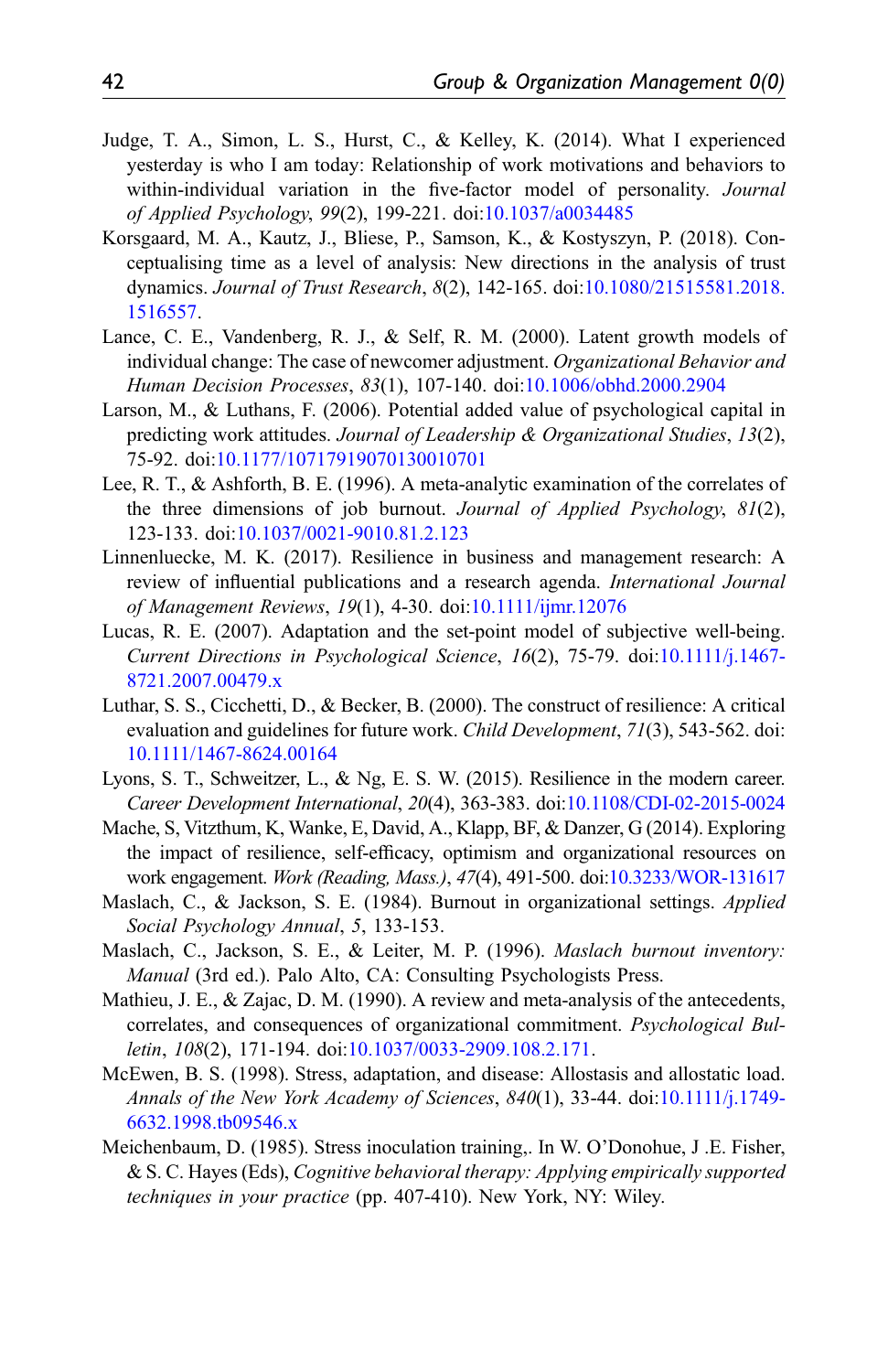- <span id="page-42-1"></span>Meng, H., Luo, Y., Huang, L., Wen, J., Ma, J., & Xi, J. (2019). On the relationships of resilience with organizational commitment and burnout: A social exchange perspective. The International Journal of Human Resource Management, 30(15), 2231-2250. doi[:10.1080/09585192.2017.1381136](https://doi.org/10.1080/09585192.2017.1381136)
- <span id="page-42-3"></span>Meyer, J. P., Stanley, D. J., Herscovitch, L., & Topolnytsky, L. (2002). Affective, continuance, and normative commitment to the organization: A meta-analysis of antecedents, correlates, and consequences. Journal of Vocational Behavior, 61(1), 20-52. doi[:10.1006/jvbe.2001.1842](https://doi.org/10.1006/jvbe.2001.1842)
- <span id="page-42-6"></span>Mishra, P., & McDonald, K. (2017). Career resilience: An integrated review of the empirical literature. Human Resource Development Review, 16(3), 207-234. doi[:10.](https://doi.org/10.1177/1534484317719622) [1177/1534484317719622](https://doi.org/10.1177/1534484317719622)
- <span id="page-42-9"></span>Mobley, W. H., Griffeth, R. W., Hand, H. H., & Meglino, B. M. (1979). Review and conceptual analysis of the employee turnover process. Psychological Bulletin, 86(3), 493-522. doi:[10.1037/0033-2909.86.3.493](https://doi.org/10.1037/0033-2909.86.3.493)
- <span id="page-42-4"></span>Morrison, E. W., & Robinson, S. L. (1997). When employees feel betrayed: A model of how psychological contract violation develops. Academy of Management Review, 22(1), 226-256. doi:[10.5465/amr.1997.9707180265](https://doi.org/10.5465/amr.1997.9707180265)
- <span id="page-42-10"></span>Murnighan, J. K., & Conlon, D. E. (1991). The dynamics of intense work groups: A study of British string quartets. Administrative Science Quarterly, 36(2), 165-186. doi[:10.2307/2393352](https://doi.org/10.2307/2393352)
- <span id="page-42-7"></span>Neff, L. A., & Broady, E. F. (2011). Stress resilience in early marriage: Can practice make perfect?. Journal of Personality and Social Psychology, 101(5), 1050-1067. doi[:10.1037/a0023809](https://doi.org/10.1037/a0023809)
- <span id="page-42-12"></span>Oshio, A., Taku, K., Hirano, M., & Saeed, G. (2018). Resilience and Big Five personality traits: A meta-analysis. Personality and Individual Differences, 127, 54-60.
- <span id="page-42-13"></span>Pool, E., Brosch, T., Delplanque, S., & Sander, D. (2016). Attentional bias for positive emotional stimuli: A meta-analytic investigation. Psychological Bulletin, 142(1), 79-106. doi:[10.1037/bul0000026](https://doi.org/10.1037/bul0000026)
- <span id="page-42-11"></span>Pulakos, E. D., Schmitt, N., Dorsey, D. W., Arad, S., Borman, W. C., & Hedge, J. W. (2002). Predicting adaptive performance: Further tests of a model of adaptability. Human Performance, 15(4), 299-323. doi:[10.1207/S15327043HUP1504\\_01](https://doi.org/10.1207/S15327043HUP1504_01)
- <span id="page-42-0"></span>Roe, R. A. (2008). Time in Applied Psychology. European Psychologist, 13(1), 37-52. doi[:10.1027/1016-9040.13.1.37](https://doi.org/10.1027/1016-9040.13.1.37)
- <span id="page-42-5"></span>Rosen, C. C., Chang, C.-H., Johnson, R. E., & Levy, P. E. (2009). Perceptions of the organizational context and psychological contract breach: Assessing competing perspectives. Organizational Behavior and Human Decision Processes, 108(2), 202-217. doi[:10.1016/j.obhdp.2008.07.003](https://doi.org/10.1016/j.obhdp.2008.07.003)
- <span id="page-42-2"></span>Schaufeli, W. B., Bakker, A. B., & Van Rhenen, W. (2009). How changes in job demands and resources predict burnout, work engagement, and sickness absenteeism. Journal of Organizational Behavior, 30, 893-917. doi[:10.1002/job.595](https://doi.org/10.1002/job.595)
- <span id="page-42-8"></span>Seery, M. D., Leo, R. J., Lupien, S. P., Kondrak, C. L., & Almonte, J. L. (2013). An upside to adversity?. Psychological Science, 24(7), 1181-1189. doi[:10.1177/](https://doi.org/10.1177/0956797612469210) [0956797612469210](https://doi.org/10.1177/0956797612469210)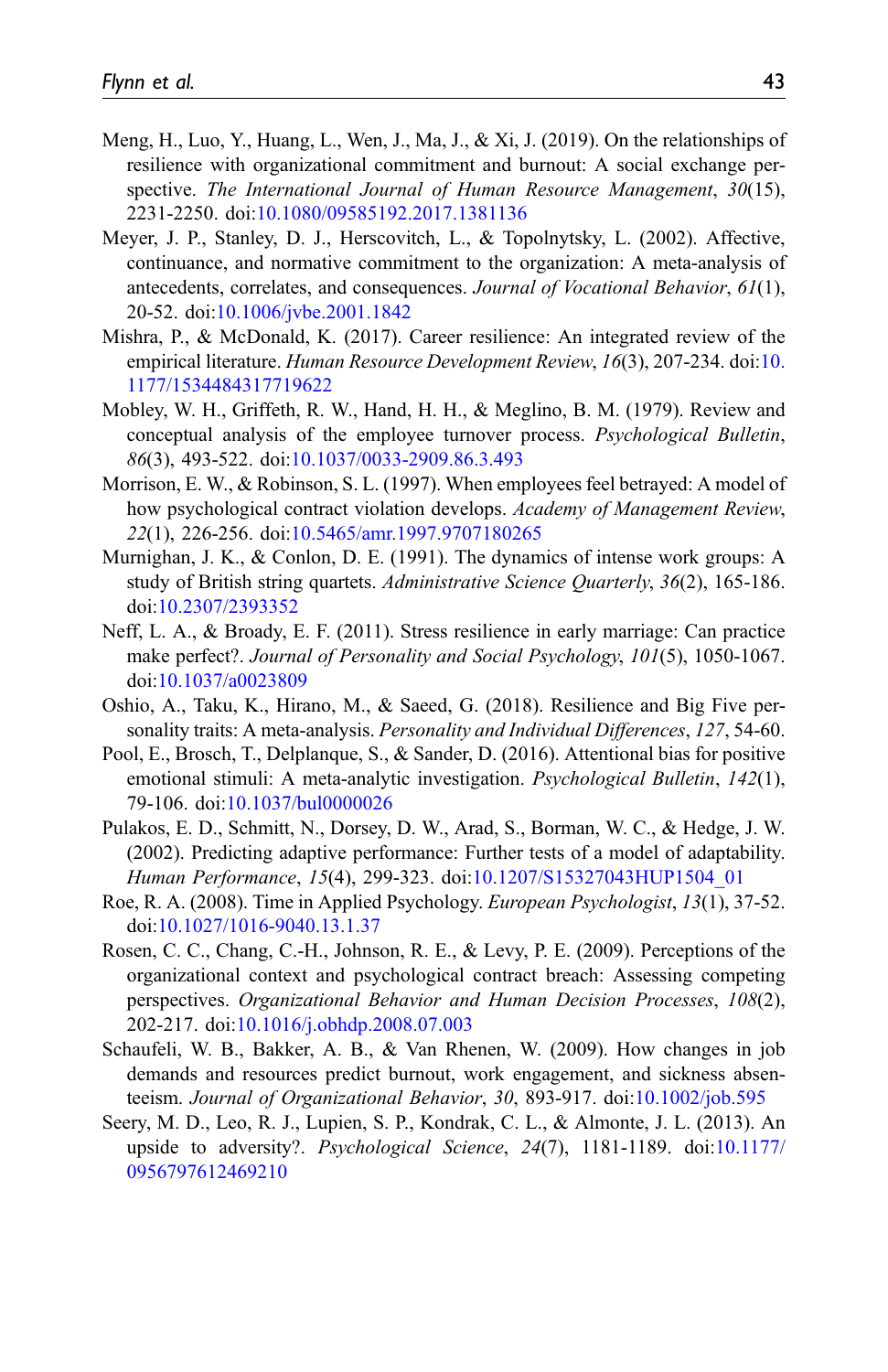- <span id="page-43-12"></span>Shatté, A., Perlman, A., Smith, B., & Lynch, W. D.  $(2017)$ . The positive effect of resilience on stress and business outcomes in difficult work environments. Journal of Occupational & Environmental Medicine, 59(2), 135-140. doi:[10.1097/JOM.](https://doi.org/10.1097/JOM.0000000000000914) [0000000000000914](https://doi.org/10.1097/JOM.0000000000000914)
- <span id="page-43-3"></span>Shin, J., Taylor, M. S., & Seo, M.-G. (2012). Resources for change: The relationships of organizational inducements and psychological resilience to employees' attitudes and behaviors toward organizational change. Academy of Management Journal, 55(3), 727-748. doi:[10.5465/amj.2010.0325](https://doi.org/10.5465/amj.2010.0325)
- <span id="page-43-6"></span>Shipp, A. J., Edwards, J. R., & Lambert, L. S. (2009). Conceptualization and measurement of temporal focus: The subjective experience of the past, present, and future. Organizational Behavior and Human Decision Processes, 110(1), 1-22. doi: [10.1016/j.obhdp.2009.05.001](https://doi.org/10.1016/j.obhdp.2009.05.001)
- <span id="page-43-10"></span>Singer, J. D., & Willett, J. B. (2003). Applied longitudinal data analysis: Modeling change and event occurrence. Oxford: Oxford University Press.
- <span id="page-43-0"></span>Stoverink, A. C., Kirkman, B. L., Mistry, S., & Rosen, B. (2020). Bouncing back together: Toward a theoretical model of work team resilience. Academy of Management Review, 45(2), 395-422. doi[:10.5465/amr.2017.0005](https://doi.org/10.5465/amr.2017.0005)
- <span id="page-43-7"></span>Tesluk, P. E., & Jacobs, R. R. (1998). Toward an integrated model of work experience. Personnel Psychology, 51(2), 321-355. doi:[10.1111/j.1744-6570.1998.tb00728.x](https://doi.org/10.1111/j.1744-6570.1998.tb00728.x)
- <span id="page-43-8"></span>Tett, R. P., & Meyer, J. P. (1993). Job satisfaction, organizational commitment, turnover intention, and turnover: path analyses based on meta-analytic findings. Personnel psychology, 46(2), 259-293. doi:[10.1111/j.1744-6570.1993.tb00874.x](https://doi.org/10.1111/j.1744-6570.1993.tb00874.x)
- <span id="page-43-11"></span>Tingley, D, Yamamoto, T, Hirose, K, Keele, L, & Imai, K (2014). mediation: R Package for Causal Mediation Analysis. Journal of Statistical Software, 59(5), 1-38. Retrived from [http://www.jstatsoft.org/v59/i05/.](http://www.jstatsoft.org/v59/i05/)
- <span id="page-43-2"></span>Tubbert, S. J. (2016). Resiliency in emergency nurses. Journal of emergency nursing, 42(1), 47-52. doi:[10.1016/j.jen.2015.05.016](https://doi.org/10.1016/j.jen.2015.05.016)
- <span id="page-43-5"></span>Vandenberghe, C., Bentein, K., & Panaccio, A. (2017). Affective commitment to organizations and supervisors and turnover: A role theory perspective. Journal of Management, 43(7), 2090-2117. doi[:10.1177/0149206314559779](https://doi.org/10.1177/0149206314559779)
- <span id="page-43-1"></span>Vanhove, A. J., Herian, M. N., Perez, A. L. U., Harms, P. D., & Lester, P. B. (2016). Can resilience be developed at work? A meta-analytic review of resilience-building programme effectiveness. Journal of Occupational and Organizational Psychology, 89(2), 278-307. doi[:10.1111/joop.12123](https://doi.org/10.1111/joop.12123)
- <span id="page-43-4"></span>Viswesvaran, C., Sanchez, J. I., & Fisher, J. (1999). The role of social support in the process of work stress: A meta-analysis. Journal of Vocational Behavior, 54(2), 314-334.
- <span id="page-43-13"></span>Walton, G. M. (2014). The new science of wise psychological interventions. Current Directions in Psychological Science, 23(1), 73-82. doi:[10.1177/0963721413512856](https://doi.org/10.1177/0963721413512856)
- <span id="page-43-9"></span>Wanous, J. P., Reichers, A. E., & Hudy, M. J. (1997). Overall job satisfaction: How good are single-item measures?. Journal of Applied Psychology, 82(2), 247-252. doi[:10.1037/0021-9010.82.2.247](https://doi.org/10.1037/0021-9010.82.2.247)